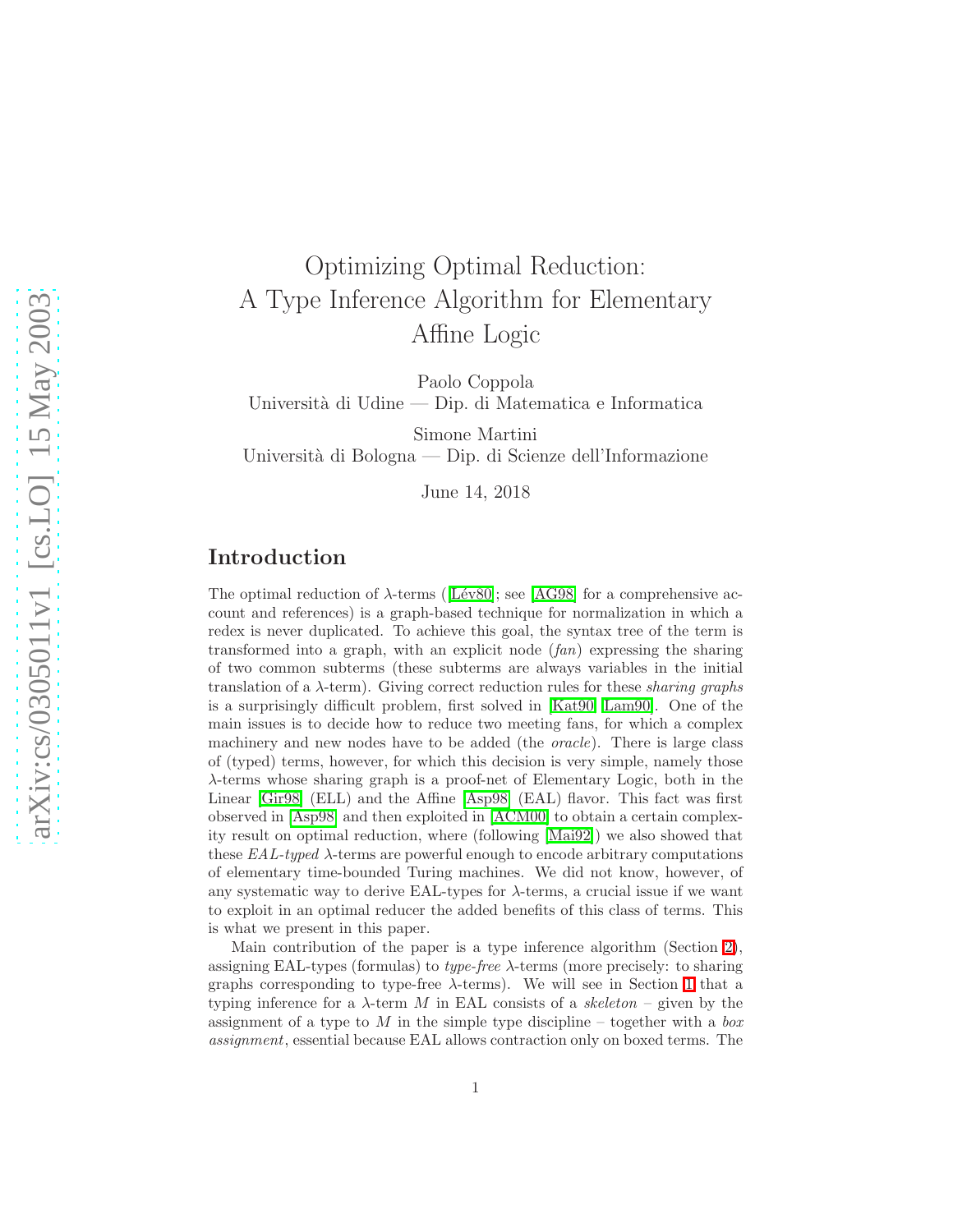algorithm tries to introduce all possible boxes by collecting integer linear constraints during the exploration of the syntax tree of M. At the end, the integer solutions (if any) to the constraints give specific box assignments (*i.e.*, EALderivations) for M. Correctness and completeness of the algorithm are proved with respect to a natural deduction system for EAL, introduced in Section [3.1](#page-26-0) together with terms annotating the derivations.

The technique used in the paper, with minor modifications, can be used to obtain linear logic derivations as decorations of intuitionistic derivations, subsuming some of the results of [\[DJS95,](#page-42-5) [Sch94\]](#page-42-6). In this way we may obtain linear derivations with a minimal number of boxes. We tackle this issue in Section [4.1.](#page-39-0)

A preliminary version of this work has already been published [\[CM01\]](#page-41-3). Besides giving more elaborated examples and technical details, several results are new. We prove that all EAL types can be obtained by applying the algorithm on the simple principal type schema; as a corollary, we may state the decidability of the type inference problem for EAL. We show how to use our technique to decorate full linear logic proofs. We show how the algorithm could be extended to allow arbitrary contractions.

In [\[CR03\]](#page-41-4), the existence of a notion of principal type schema for EAL is investigated and established. Baillot [\[Bai02\]](#page-41-5) gives a type-checking algorithm for Light Affine Logic, but it applies only to lambda terms in normal form. In [\[Bai03\]](#page-41-6) the same author proves the decidability of LAL type inference problem for lambda-calculus following the approach proposed in [\[CR03\]](#page-41-4).

# <span id="page-1-0"></span>1 Elementary Affine Logic

Elementary Affine Logic [\[Asp98\]](#page-41-1) is a system with unrestricted weakening, where contraction is allowed only for modal formulas. There is only one exponential rule for the modality ! (*of-course*, or *bang*), which is introduced at once on both sides of the turnstile. The system is presented in Figure [1,](#page-2-0) where also  $\lambda$ -terms are added to the rules. We denote with  $M\{N/x\}$  the usual notion of substitution of N for the free occurrences of  $x$  in  $M$ . In the contexts (or bases)  $(\Gamma, \Delta, \text{ etc.})$  a variable can occur only once (they are *linear*). Observe that, according to most literature on optimal reduction, we always write parenthesis around an application and we assume that the scope of a  $\lambda$  is the minimal subterm following the dot; as a consequence, a term like  $(\lambda x.M N)$  should be parsed as  $((\lambda x.M)N)$ . Cut-elimination may be proved for EAL in a standard way.

Given the sharing graph of a type-free  $\lambda$ -term, we are interested in finding a derivation of a type for it, according to Figure [1.](#page-2-0) (There is a subtle point in this notion, which is relevant for the completeness of our algorithm and which we will discuss at the end of this section. For the time being we may remain informal).

A simple inspection of the rules of EAL shows that any  $\lambda$ -term with an EAL type has also a simple type. Indeed, the simple type (and the corresponding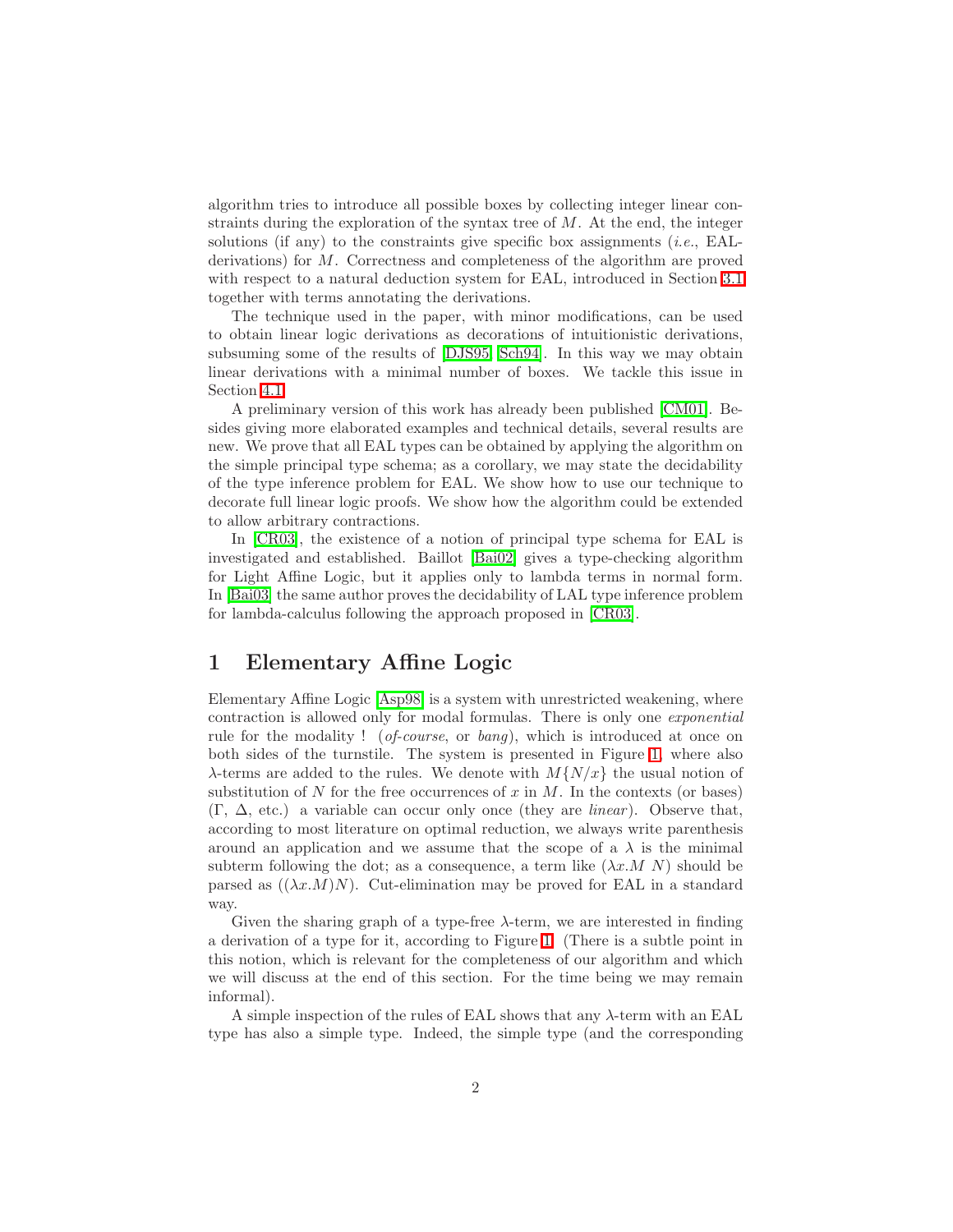$$
\frac{\Gamma \vdash N : A \quad x : A, \Delta \vdash M : B}{\Gamma, \Delta \vdash M \{N/x\} : B} \quad cut
$$
\n
$$
\frac{\Gamma \vdash M : B}{\Gamma, x : A \vdash M : B} \quad weak \qquad \frac{\Gamma, x_1 : !A, x_2 : !A \vdash M : B}{\Gamma, z : !A \vdash M \{z/x_1, z/x_2\} : B} \quad contr
$$
\n
$$
\frac{\Gamma, x : A \vdash M : B}{\Gamma \vdash \lambda x . M : A \multimap B} \multimap R \qquad \frac{\Gamma \vdash N : A \quad x : B, \Delta \vdash M : C}{\Gamma, f : A \multimap B, \Delta \vdash M \{ (f \ N)/x \} : C} \multimap L
$$
\n
$$
\frac{x_1 : A_1, \dots, x_n : A_n \vdash M : B}{x_1 : !A_1, \dots, x_n : !A_n \vdash M : !B} !
$$

<span id="page-2-0"></span>Figure 1: (Implicational) Elementary Affine Logic

derivation) is obtained by forgetting the exponentials, which must be present in an EAL derivation because of contraction. Therefore, in looking for an EALtype for a  $\lambda$ -term  $M$ , we can start from a simple type derivation for  $M$  and try to decorate this derivation (i.e., add !-rules) to turn it into an EAL-derivation. Our algorithm implements this simple idea:

- 1. we find all "maximal decorations";
- 2. these decorations correspond to well formed derivations only if certain linear constraints admit (integral) solutions.

We informally present the main point with an example on the term  $two \equiv$  $\lambda xy.(x(x y))$ . One simple type derivation for two (expressed as a sequent derivation) is:

| $w:\alpha \vdash w:\alpha$<br>$y:\alpha \vdash y:\alpha$                                        |                            |  |
|-------------------------------------------------------------------------------------------------|----------------------------|--|
| $x:\alpha \rightarrow \alpha, y:\alpha \vdash (x \ y):\alpha$                                   | $z:\alpha \vdash z:\alpha$ |  |
| $x:\alpha \to \alpha, x:\alpha \to \alpha, y:\alpha \vdash (x(x, y)):\alpha$                    |                            |  |
| $x:\alpha\to\alpha, x:\alpha\to\alpha\vdash\lambda y.(x(x\ y)):\alpha\to\alpha$                 |                            |  |
| $x:\alpha \to \alpha \vdash \lambda y.(x(x, y)):\alpha \to \alpha$                              |                            |  |
| $\vdash \lambda xy.(x(x, y)):(\alpha \rightarrow \alpha) \rightarrow \alpha \rightarrow \alpha$ |                            |  |

If we change every  $\rightarrow$  in  $\rightarrow$ , the previous derivation can be viewed as the skeleton of an EAL derivation. To obtain a full EAL derivation (if any), we need to decorate this skeleton with exponentials, and to check that the contraction is performed only on exponential formulas.

We first produce a *maximal decoration* of the skeleton, interleaving  $n$  !-rules after each logical rule. For instance

| $w:\alpha \vdash w:\alpha$                                    | $y:\alpha \vdash y:\alpha$ |  |
|---------------------------------------------------------------|----------------------------|--|
| $x:\alpha \rightarrow \alpha, y:\alpha \vdash (x \ y):\alpha$ |                            |  |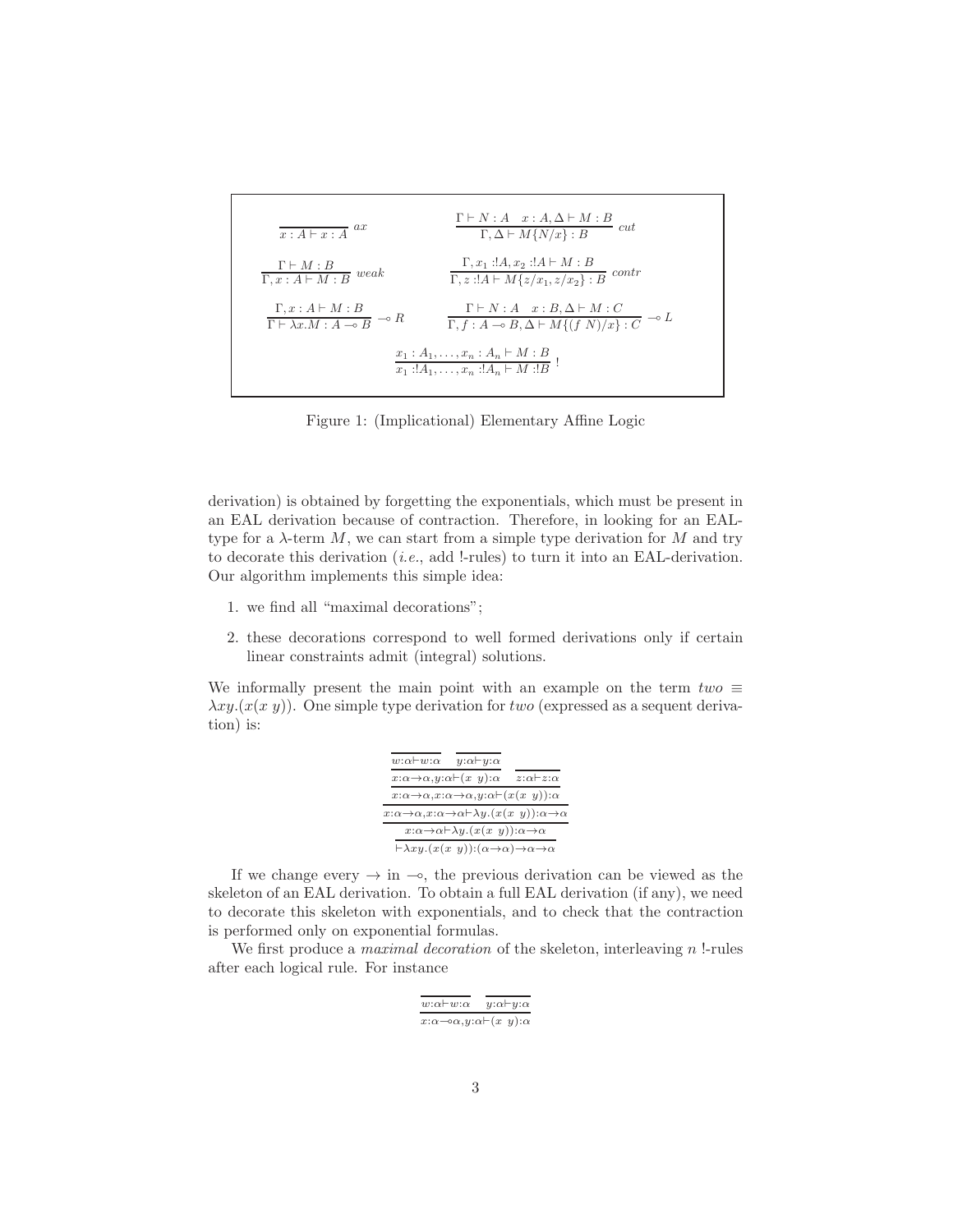becomes

| $w:\alpha\vdash w:\alpha$<br>$n_1$                                                                                                                                                                 | $y:\alpha \vdash y:\alpha$              | $n_{2}$ |
|----------------------------------------------------------------------------------------------------------------------------------------------------------------------------------------------------|-----------------------------------------|---------|
| $\mathbf{I}^{n_1} w \mathbf{:} \alpha \vdash \mathbf{I}^{n_1} w \mathbf{:} \alpha$                                                                                                                 | $!^{n_2}v:\alpha\vdash !^{n_2}v:\alpha$ |         |
| $x: \mathbb{R}^n \times \mathbb{R}^n \to \mathbb{R}^n \times \mathbb{R}^n \times \mathbb{R}^n \times \mathbb{R}^n \times \mathbb{R}^n \times \mathbb{R}^n \times \mathbb{R}^n \times \mathbb{R}^n$ |                                         |         |

where  $n_1$  and  $n_2$  are fresh variables. We obtain in this way a meta-derivation representing all EAL derivations with  $n_1, n_2 \in \mathbb{N}$ .

Continuing to decorate the skeleton of two  $(i.e.,$  to interleave !-rules) we obtain

| $y:\alpha \vdash y:\alpha$<br>$w:\alpha\vdash w:\alpha$<br>$w\!:\!!{}^{n_1}\alpha\vdash w\!:\!!{}^{n_1}\alpha$<br>$y$ :!" $^2\alpha$ + $y$ :!" $^2\alpha$                                                                                                                                                                                                                                        |
|--------------------------------------------------------------------------------------------------------------------------------------------------------------------------------------------------------------------------------------------------------------------------------------------------------------------------------------------------------------------------------------------------|
| $x: \mathbb{R}^n \times \mathbb{R}^n \to \mathbb{R}^n \times \mathbb{R}^n \times \mathbb{R}^n \times \mathbb{R}^n \times \mathbb{R}^n \times \mathbb{R}^n \times \mathbb{R}^n \times \mathbb{R}^n$<br>$z:\alpha \rightarrow z:\alpha$<br>$x: \binom{n_3}{1 \cdots 2 \alpha - \circ \binom{n_1}{\alpha}, y: \binom{n_2 + n_3}{\alpha - \alpha}}$<br>$z$ :' $n_4$ $\alpha$ + $z$ :' $n_4$ $\alpha$ |
| $x: [n_1+n_3 \alpha - \circ]^{n_4} \alpha, x: [n_3 (1^{n_2} \alpha - \circ]^{n_1} \alpha), y: [n_2+n_3 \alpha + (x(x,y))]^{n_4} \alpha$<br>$x: \binom{n_5}{1^n} \binom{n_1+n_3}{\alpha-\circ} \binom{n_4}{\alpha}, x: \binom{n_3+n_5}{1^n} \binom{n_2}{\alpha-\circ} \binom{n_1}{\alpha}, y: \binom{n_2+n_3+n_5}{\alpha-\circ} \binom{n_4+n_5}{\alpha}$                                          |
| $x: \binom{n_5}{1^n} \binom{n_1+n_3}{\alpha-\circ} \binom{n_4}{\alpha}, x: \binom{n_3+n_5}{1^n} \binom{n_2}{\alpha-\circ} \binom{n_1}{\alpha} \vdash \lambda y. (x(x \ y)): \binom{n_2+n_3+n_5}{\alpha-\circ} \binom{n_4+n_5}{\alpha-\circ}$                                                                                                                                                     |
| $x::^{n_{5}+n_{6}}(!^{n_{1}+n_{3}}\alpha-\circ !^{n_{4}}\alpha),x::^{n_{3}+n_{5}+n_{6}}(!^{n_{2}}\alpha-\circ !^{n_{1}}\alpha)\vdash\lambda y.(x(x\ y))::^{n_{6}}(!^{n_{2}+n_{3}+n_{5}}\alpha-\circ !^{n_{4}+n_{5}}\alpha)$<br>$x: \binom{n_5+n_6}{1^n1+n_3} \alpha \infty \binom{n_4}{1} \mapsto \lambda y \cdot (x(x, y)) : \binom{n_6}{1^n2+n_3+n_5} \alpha \infty \binom{n_4+n_5}{1}$        |

The last rule—contraction—is correct in EAL iff the types of  $x$  are unifiable and banged. In other words iff the following constraints are satisfied:

 $n_1,n_2,n_3,n_4,n_5,n_6 \in \mathbb{N} \quad \land \quad n_5=n_3+n_5 \quad \land \quad n_1+n_3=n_2 \quad \land \quad n_4=n_1 \quad \land \quad n_5+n_6 \geq 1.$ 

The second, third and fourth of these constraints come from unification; the last one from the fact that contraction is allowed only on exponential formulas. These constraints are equivalent to

$$
n_1, n_5, n_6 \in \mathbb{N} \quad \wedge \quad n_3 = 0 \quad \wedge \quad n_1 = n_2 = n_4 \quad \wedge \quad n_5 + n_6 \ge 1.
$$

Since clearly these constraints admit solutions, we conclude the decoration procedure obtaining

| $x!^{n_5+n_6}$ $(!^{n_1}\alpha-\circ!^{n_1}\alpha) \mapsto \lambda y.(x(x\ y))$ : $!^{n_6}$ $(!^{n_1+n_5}\alpha-\circ!^{n_1+n_5}\alpha)$                                                                  |
|-----------------------------------------------------------------------------------------------------------------------------------------------------------------------------------------------------------|
| $\vdash \lambda xy.(x(x y))$ : $\binom{n_5+n_6}{1 \cdot \alpha}$ $\ldots$ , $\binom{n_1}{\alpha}$ $\ldots$ , $\binom{n_6}{1 \cdot \alpha}$ $\binom{n_1+n_5}{\alpha}$ $\ldots$ , $\binom{n_1+n_5}{\alpha}$ |

Thus two has EAL types  $\binom{n_5+n_6}{1^n}$   $\alpha \to \binom{n_1}{0}$   $\beta \in \binom{n_1+n_5}{0}$   $\alpha \to \binom{n_1+n_5}{0}$ , for any  $n_1, n_5, n_6$  solutions of

 $n_1,n_5,n_6 \!\!\in\!\!\mathbb{N} \quad \land \quad n_5\!+\!n_6\!\geq\!1.$ 

While simple and appealing, the technique of maximal decoration cannot be applied directly. The first problem is that sequent derivations are too constrained. There are many different (simple type) derivations for the same  $\lambda$ term, depending on the position of  $(\neg b L)$  rules, contractions, cuts, etc. Given a  $\lambda$ -term, we should therefore produce all possible derivations, and then decorate them. The problem stems from the fact that sequent derivations are not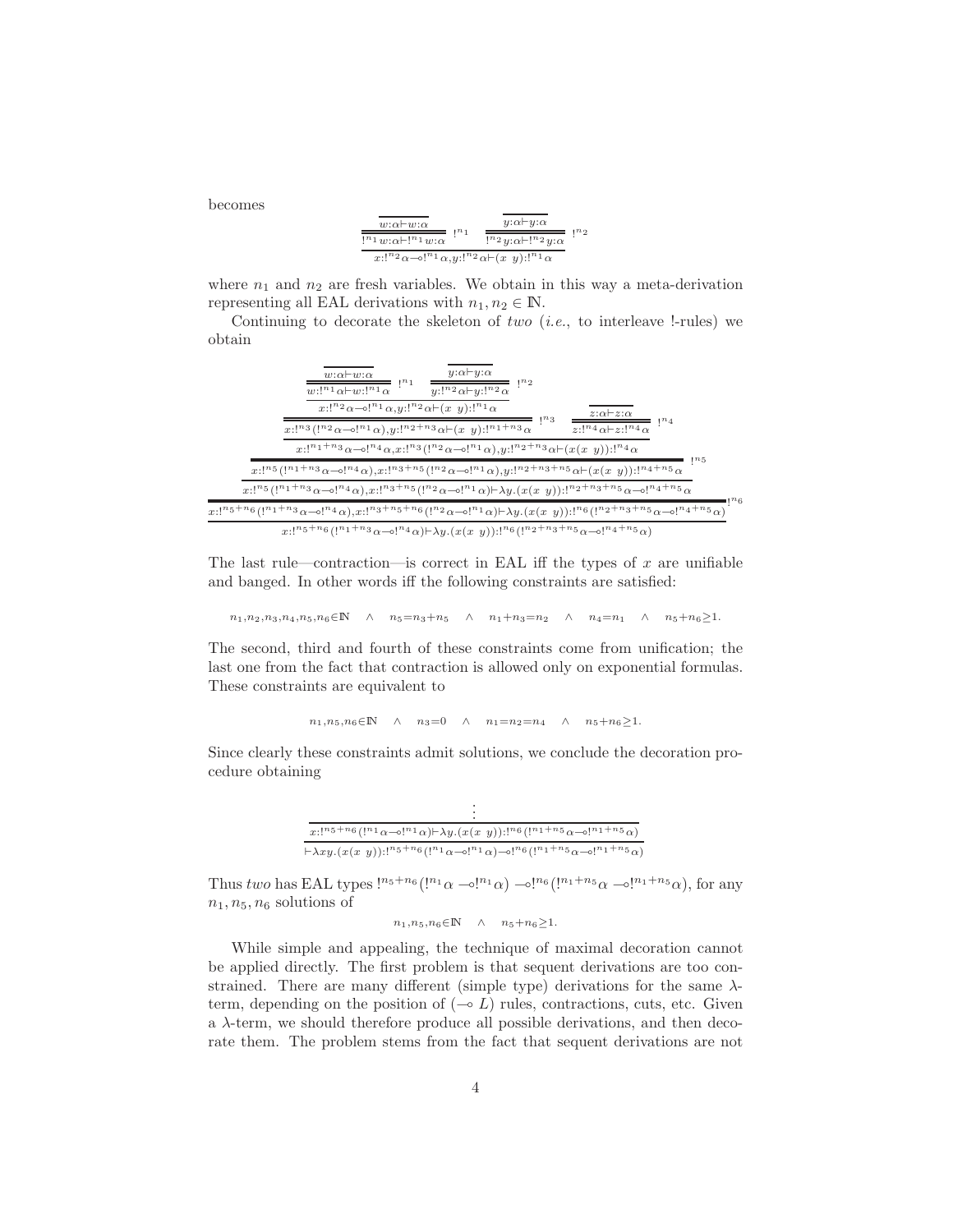driven by the syntax of the term. In fact, the standard simple type inference algorithm does not use a sequent-style presentation, but a natural deduction one, which is naturally syntax-driven. This is the solution we also follow in this paper — we decorate the  $\lambda$ -term. Unfortunately, it is well known (see Prawitz's classical essay [\[Pra65\]](#page-42-7)) that natural deduction for modal systems behave badly, since the obvious formulation for the modal rule (the one coinciding with rule ! of the sequent presentation) does not enjoy a substitution lemma. As a result, there are EAL type inferences which cannot be obtained directly as decoration of simple type derivations in natural deduction. Consider, for instance, the following simple type derivation (in the obvious natural deduction presentation of implicational logic) for  $M = \lambda x y k.(x y) : (A \rightarrow B) \rightarrow A \rightarrow (C \rightarrow B)$ :

| $x:A\to B\vdash x:A\to B\quad y:A,k:C\vdash y:A$                                                   |
|----------------------------------------------------------------------------------------------------|
| $x:A\rightarrow B, y:A, k:C\vdash (x\ y):B$                                                        |
| $x:A\to B, y:A\vdash \lambda k.(x\ y):C\to B$                                                      |
| $x: A \to B \vdash \lambda y \; k.(x \; y): A \to (C \to B)$                                       |
| $\vdash \lambda x \ y \ k.(x \ y) : (A \rightarrow B) \rightarrow A \rightarrow (C \rightarrow B)$ |

It is not difficult to see that in the system of Figure [1](#page-2-0) there is a derivation establishing  $\vdash M : (A \multimap !B) \multimap A \multimap !(C \multimap B)$ . But no interleaving of ! rules into the derivation above can give this conclusion.

Indeed, to guarantee a substitution lemma, the modal rule for EAL in natural deduction must be formulated:

$$
\frac{\Delta_1 \vdash !A_1 \quad \dots \quad \Delta_n \vdash !A_n \quad A_1, \dots, A_n \vdash B}{\Delta_1, \dots, \Delta_n, \vdash !B} \text{ box}
$$

This rule, given a derivation of  $A_1, \ldots, A_n \vdash B$  (*i.e.*, a  $\lambda$ -term M with the assignment of the type B from the basis  $A_1, \ldots, A_n$ : (i) "builds a box" around  $M$ ; (ii) allows the substitution of arbitrary terms for the free variables of  $M$ .

Our algorithm will start from a simple type derivation in natural deduction for a term  $M$  (*i.e.*, the syntax tree of the term decorated with simple types) and will try to insert (all possible) boxes around (suitable) subterms. We will sometimes use a graphical representation of this process. As an example, Figure [2](#page-5-0) shows the decoration of the syntax tree of two we obtained in Section [1.](#page-1-0)

We are finally in the position to introduce formally the notion of EAL-typing for λ-terms. Recall that our main goal is to mechanically check whether a pure λ-term could be optimally reduced without the need of the oracle. While we lack a general characterization of this class of terms, we know that it contains any sharing graph coding the skeleton of a sequent proof in EAL. We already observed, however, that a single  $\lambda$ -term may correspond to more than one (sequent or natural deduction) proof. The position of the contraction is especially relevant in this context. Indeed, consider the term  $M = \lambda z \ x \ w.((x z) (x z) w)$ . Among the (infinite) EAL sequent derivations having  $M$  as a skeleton consider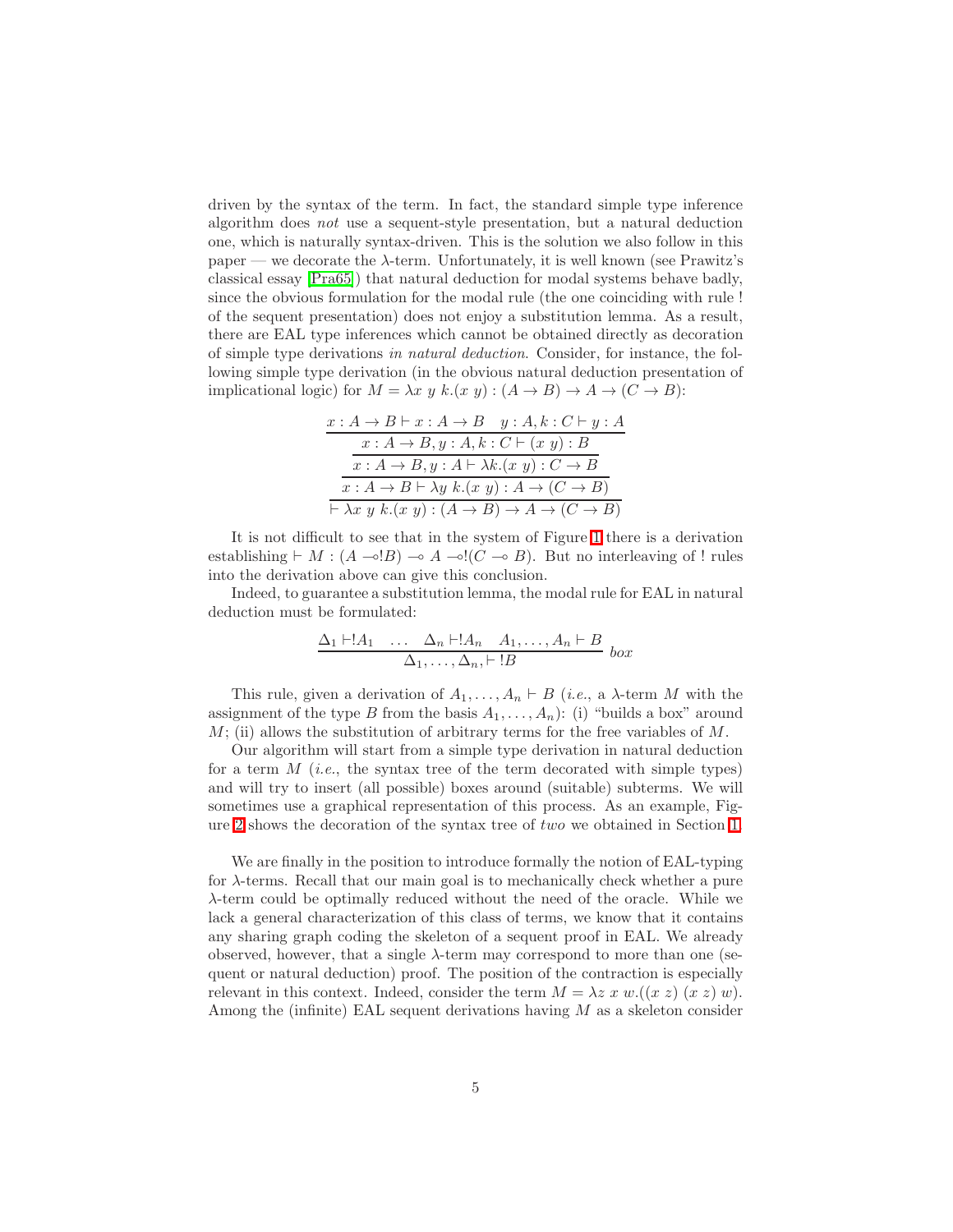

<span id="page-5-1"></span><span id="page-5-0"></span>Figure 2: Meta EAL type derivation of two.

the following two fragments:

$$
\frac{\vdots}{z_1 : a, z_2 : a, x_1 : a \to (b \to b), x_2 : a \to (b \to b), w : b \vdash ((x_1 z_1) ((x_2 z_2) w)) : b}
$$
\n
$$
\frac{z_1 : !a, z_2 : !a, x_1 : !(a \to (b \to b)), x_2 : !(a \to (b \to b)), w : !b \vdash ((x_1 z_1) ((x_2 z_2) w)) : !b}{z : !a, x : !(a \to (b \to b)), w : !b \vdash ((x z) ((x z) w)) : !b} \cdot \frac{\cdot}{z} \cdot \frac{\cdot}{z : !a, x : !(a \to (b \to b)) \vdash \lambda w \cdot ((x z) ((x z) w)) : !b} \cdot \frac{\cdot}{z * !b}
$$
\n
$$
(1)
$$

<span id="page-5-2"></span>and

$$
\frac{\frac{1}{k_1, k_2 : b \to b \mapsto \lambda w.(k_1 (k_2 w)) : b \to b)}}{\frac{k_1, k_2 : !(b \to b) \mapsto \lambda w.(k_1 (k_2 w)) : !(b \to b)}{\frac{k_1, k_2 : !(b \to b) \mapsto \lambda w.(k_1 (k_2 w)) : !(b \to b)}{\frac{k_1, k_2 : a \to b \mapsto \lambda w.(k (k w)) : !(b \to b)}{\frac{k_1, k_2 : b \to b \mapsto \lambda w.(k (k w)) : !(b \to b)}{\frac{k_1, k_2 : b \to b \mapsto \lambda w.(k (k w)) : !(b \to b)}}}}.
$$
\n(2)

If we display these derivations as annotated syntax tree with explicit fan nodes for contraction (that is, as sharing graphs), we obtain Figure [3](#page-6-0) for the derivation  $(1)$ , and Figure [4](#page-6-1) for  $(2)$ .

Both graphs are legal EAL sharing graphs, but only the first is a possible initial translation of  $M$  as a sharing graph, since in initial translations the fan nodes are used to share (contract) only variables, before abstracting them. Although our technique could be extended to cope with arbitrary contractions (see Section [4\)](#page-38-0), we present it as a type inference algorithm for initial translations of type-free  $\lambda$ -terms, according to our original aim to use it as a tool in an optimal reducer. This is the motivation for the following notion.

<span id="page-5-3"></span>**Definition 1.** A type-free  $λ$ -term M has EAL type A from the basis  $Γ$  (write:  $\Gamma \vdash_{\mathsf{EAL}} M : A$ ) iff there is a derivation of  $\Gamma \vdash M : A$  in the system of Fig-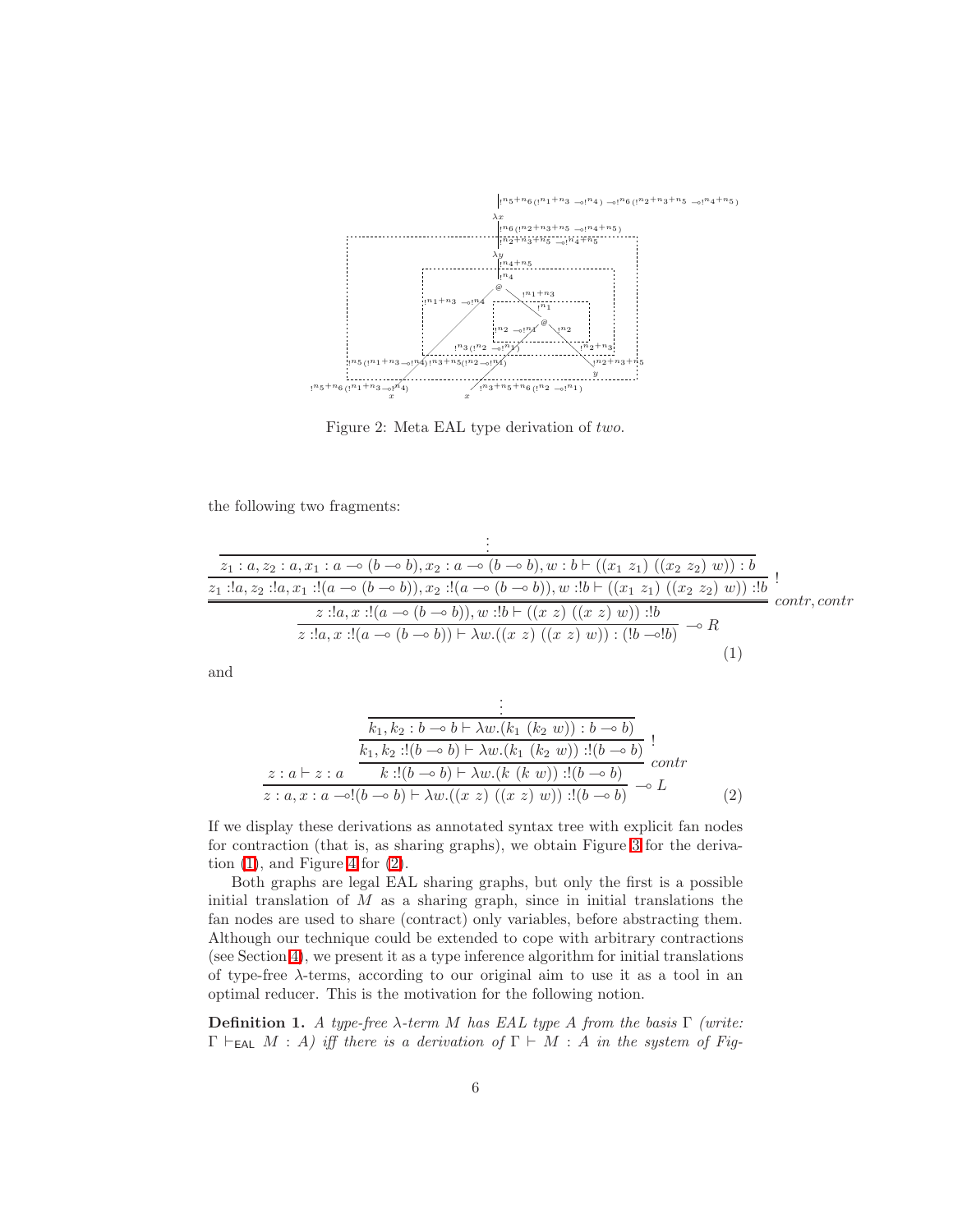

<span id="page-6-0"></span>Figure 3: One decoration of  $\lambda z \ x \ w.((x \ z) \ ((x \ z) \ w))$ : the fan faces a lambda.



<span id="page-6-1"></span>Figure 4: Another decoration of  $\lambda z$  x w.((x z) ((x z) w)): the fan faces an application.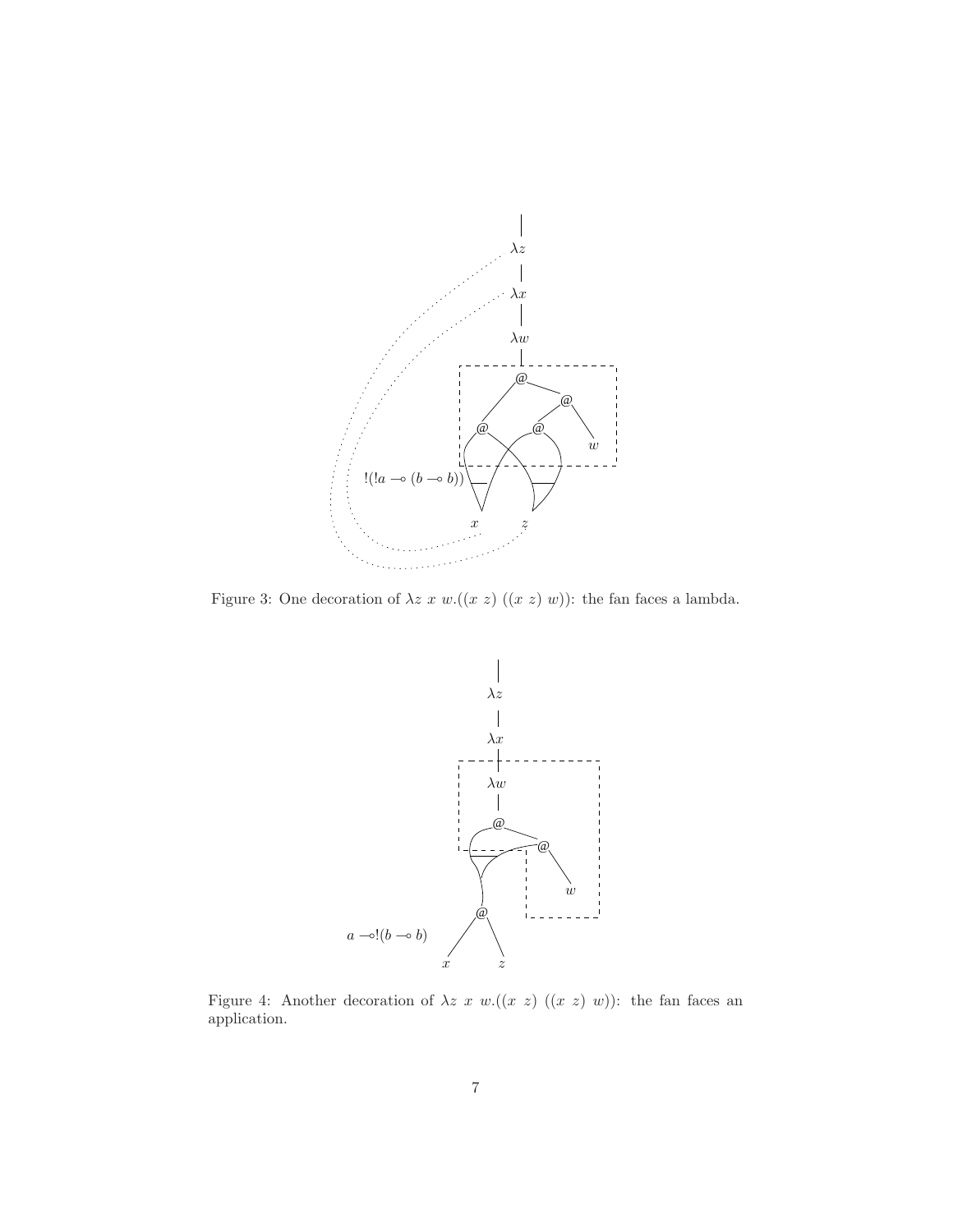ure [1](#page-2-0) whose corresponding sharing graph does not have any fan node facing an application node.

Remark 1. It is possible to formulate the previous definition directly in terms of sequent derivations, without any reference to the notion of sharing graph. It could be proved that  $\Gamma \vdash_{\mathsf{EAL}} M : A$  iff there is a sequent derivation of  $\Gamma \vdash M : A$ where all contractions either are immediately followed by  $\multimap R$ , or are at the end of the derivation. However, the "only if " part is not trivial. In going from a sequent derivation to a sharing graph, in fact, we loose any information regarding the position of cuts and (to some extent) of  $\sim$  L. Therefore, given a term M for which  $\Gamma \vdash_{\mathsf{EAL}} M : A$  (that is, given a sharing graph that could be decorated with EAL-types and boxes) there are many sequent derivations corresponding to the skeleton coded by this sharing graph. Not all these derivations satisfy the constraint expressed by the "only if" part. It can be shown, however, that among these derivations there is one in which the constraint is satisfied. This could be obtained by using the notion of canonical form of an EAL derivation, introduced and exploited in [\[CR03\]](#page-41-4).

Remark 2. There exist simply typeable terms without any EAL type. For instance the λ-term

 $(\lambda n.(n \lambda y.(n \lambda z.y)) \lambda x.(x (x y)))$ 

has a simple type, but no EAL decoration (see Appendix [A](#page-42-8) for an analysis).

# <span id="page-7-0"></span>2 Type inference

The type inference algorithm is given as a set of inference rules, specifying several functions. The complete set of rules is given in Section [2.2;](#page-21-0) the properties of the algorithm will be stated and proved in Section [3.](#page-26-1) We start in the next section with the detailed discussion of an example, which will also introduce the various rules and the problems they have to face.

### <span id="page-7-2"></span>2.1 Example of type inference

<span id="page-7-1"></span>A class of types for an EAL-typeable term can be seen as a decoration of a simple type with a suitable number of boxes.

**Definition 2.** A general EAL-type  $\Theta$  is generated by the following grammar:

$$
\Theta ::= !^{n_1 + \dots + n_k} o | !^{n_1 + \dots + n_k} (\Theta \multimap \Theta)
$$

where  $k \geq 0$  and  $n_1, \ldots, n_k$  are variables ranging on  $\mathbb{N}$ .

We shall illustrate our algorithm on the term  $(\lambda n.\lambda y.((n \lambda z. z) y) \lambda x.(x (x \lambda w. w)))$ :  $o \rightarrow o$ , whose *simple* type derivation in natural deduction is given in Figure [5](#page-8-0)  $(I_{\alpha}$  stands for  $\alpha \rightarrow \alpha$ ).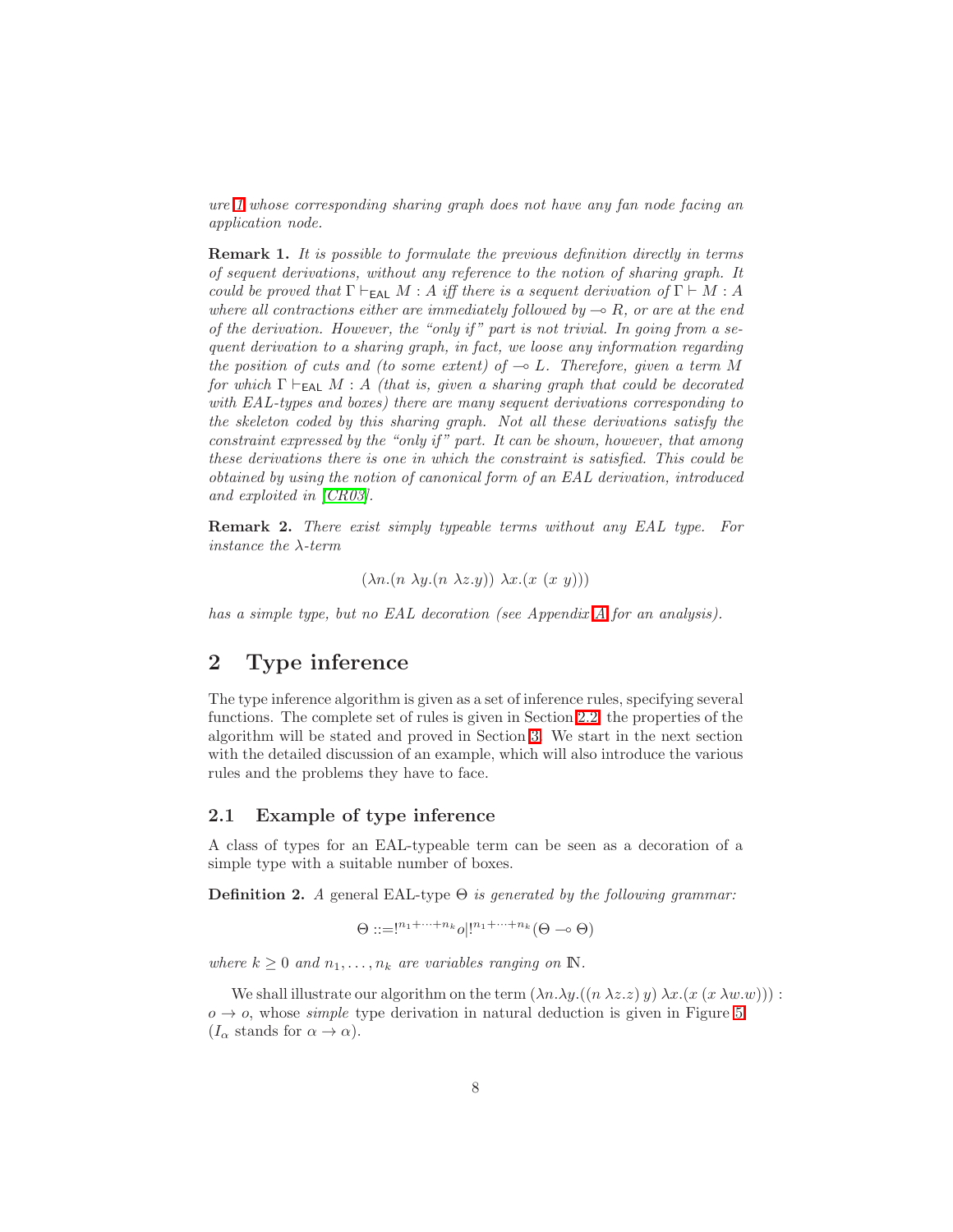| $z: I_o \vdash z: I_o$                                                                             |                                                                               |
|----------------------------------------------------------------------------------------------------|-------------------------------------------------------------------------------|
| $n: I_{I_o} \to I_o \vdash n: I_{I_o} \to I_o \quad \vdash \lambda z. z: I_{I_o}$                  | $w: o \vdash w: o$                                                            |
| $n: I_{I_0} \to I_0 \vdash (n \lambda z.z): I_0$<br>$y: o \vdash y: o$                             | $x: I_{I_0} \vdash x: I_{I_0} \vdash \lambda w.w: I_0$                        |
| $n: I_L \rightarrow I_o, y: o \vdash ((n \lambda z. z) y): o$                                      | $x: I_{I_{-}} \vdash x: I_{I_{-}} x: I_{I_{-}} \vdash (x \lambda w.w): I_{0}$ |
| $n: I_{I_0} \to I_0 \vdash \lambda y. ((n \lambda z. z) y): I_0$                                   | $x: I_{I_0} \vdash (x (x \lambda w.w)) : I_0$                                 |
| $\vdash \lambda n.\lambda y. ((n \lambda z.z) y) : (I_{I_o} \to I_o) \to I_o$                      | $\vdash \lambda x.(x(x \lambda w.w)) : I_{I_{\alpha}} \to I_{\alpha}$         |
| $\vdash (\lambda n.\lambda y.((n \lambda z.z) y) \lambda x.(x (x \lambda w.w))) : o \rightarrow o$ |                                                                               |

<span id="page-8-0"></span>Figure 5: Simple type derivation of  $(\lambda n.\lambda y.((n \lambda z.z) y) \lambda x.(x (x \lambda w.w))) : o \rightarrow o$ 

The algorithm searches for the leftmost innermost subterm for which there is no assignment of an EAL-type yet. In this case, it is the variable

$$
n: (((o \to o) \to (o \to o)) \to (o \to o)).
$$

Its most general EAL-type is obtained from its simple type by adding  $p_i$  modalities wherever possible. This is the rôle of the function  $\mathscr{P}$ :

<span id="page-8-1"></span>
$$
\overline{\mathcal{P}(o) = !^p o}
$$
 (3)

$$
\frac{\mathcal{P}(\sigma) = \Theta \quad \mathcal{P}(\tau) = \Gamma}{\mathcal{P}(\sigma \to \tau) = !^p (\Theta \to \Gamma)}.
$$
\n(4)

The main function of the algorithm—the type synthesis function  $\mathcal{S}$ —may now be applied. In the case of a variable x of simple type  $\sigma$  the rule is:

$$
\mathcal{P}(\sigma) = \Theta
$$
  

$$
\mathcal{S}(x:\sigma) = \langle \Theta, \{x:\Theta\}, \emptyset, \emptyset \rangle
$$
 (5)

Observe that, given a term M of simple type  $\sigma$ ,  $\mathcal{S}(M : \sigma)$  returns a quadruple:

 $\langle$ general EAL-type, base<sup>1</sup>  $\{x_i : \Theta_i\}_i$  of pairs (variable: general EAL-type), set of linear constraints, critical points<sup>2</sup>).

In our example we obtain:

$$
n:^{[p_1]}([^{p_2}([^{p_3}([^{p_4}0\multimap^{[p_5}0)\multimap^{[p_6}([^{p_7}0\multimap^{[p_8}0))\multimap^{[p_9}([^{p_{10}}0\multimap^{[p_{11}}0))\multimap^{[p_9}([^{p_{10}}0\multimap^{[p_{11}}0))\multimap^{[p_9}([^{p_{10}}0\multimap^{[p_{10}}0\multimap^{[p_{10}}0\multimap^{[p_{10}}0\multimap^{[p_{10}}0\multimap^{[p_{10}}0\multimap^{[p_{10}}0\multimap^{[p_{10}}0\multimap^{[p_{10}}0\multimap^{[p_{10}}0\multimap^{[p_{10}}0\multimap^{[p_{10}}0\multimap^{[p_{10}}0\multimap^{[p_{10}}0\multimap^{[p_{10}}0\multimap^{[p_{10}}0\multimap^{[p_{10}}0\multimap^{[p_{10}}0\multimap^{[p_{10}}0\multimap^{[p_{10}}0\multimap^{[p_{10}}0\multimap^{[p_{10}}0\multimap^{[p_{10}}0\multimap^{[p_{10}}0\multimap^{[p_{10}}0\multimap^{[p_{10}}0\multimap^{[p_{10}}0\multimap^{[p_{10}}0\multimap^{[p_{10}}0\multimap^{[p_{10}}0\multimap^{[p_{10}}0\multimap^{[p_{10}}0\multimap^{[p_{10}}0\multimap^{[p_{10}}0\multimap^{[p_{10}}0\multimap^{[p_{10}}0\multimap^{[p_{10}}0\multimap^{[p_{10}}0\multimap^{[p_{10}}0\multimap^{[p_{10}}0\multimap^{[p_{10}}0\multimap^{[p_{10}}0\multimap^{[p_{10}}0\multimap^{[p_{10}}0\multimap^{[p_{10}}0\multimap^{[p_{10}}0\multimap^{[p_{10}}0\multimap^{[p_{10}}0\multimap^{[p_{10}}0\multimap^{[p_{10}}0\multimap^{[p_{10}}0\multimap^{[p_{10}}0\multimap^{[p_{10}}0\multimap^{[p_{10}}0\multimap^{[p_{10}}0\multimap^{[p_{10}}0\multimap^{[p_{10}}0\multimap^{
$$

for any  $p_i \in \mathbb{N}, 1 \leq i \leq 11$ . In the following we will not explicit the " $\in \mathbb{N}$ " for any variable we will introduce, being this constraint implicated by Definition [2.](#page-7-1)

**Notation 1.** We will write  $(n \to m)$  instead of  $($ !" $o \to$ !"" $o$ ), for a better reading.

Analogously,  $z:(o \rightarrow o)$  is typed

$$
z: p_{12}(p_{13} \multimap p_{14}) \tag{7}
$$

It is now the turn of the subterm  $\lambda z \, z$ . The type synthesis rule for an abstraction  $\lambda x.M$ , where x occurs in M, takes the following steps:

<sup>&</sup>lt;sup>1</sup>A base here is a *multiset* where multiple copies of  $x : \Theta$  may be present.

<sup>2</sup>We will discuss critical points in a moment.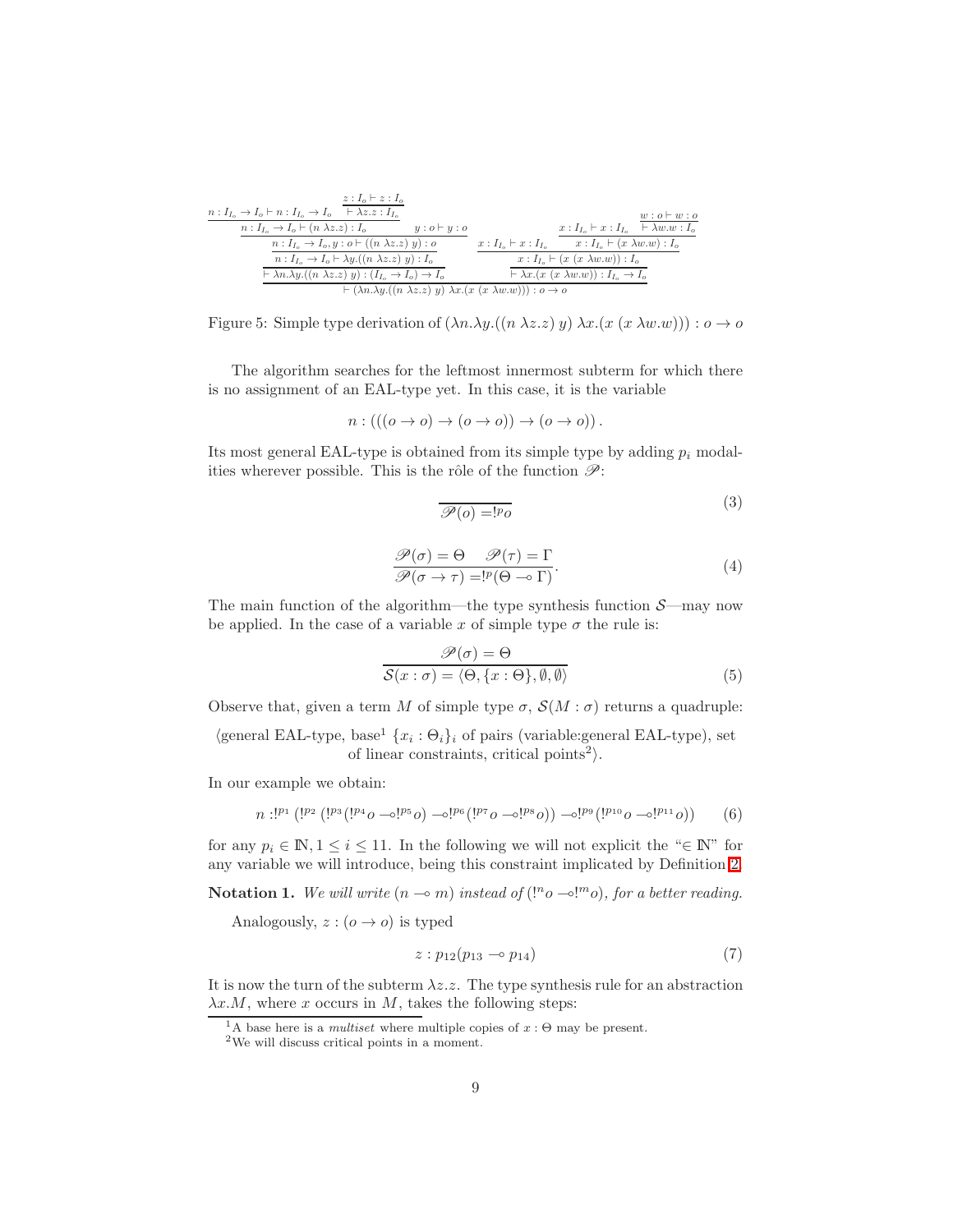- 1. infer the EAL-type for M;
- 2. add *all possible boxes* around  $M$  (function  $\mathbb{B}$ , which will be described later); the algorithm tries to build all possible decorations<sup>3</sup> that in the case of an abstraction  $\lambda x.M$  are the decorations of all subterms of M, already build by inductive hypothesis, plus all possible box-decorations of the whole  $M$ , performed at this stage of the inference by function  $\mathbb{B}$ , plus all possible box decorations of  $\lambda x.M$ , eventually performed at the next step of the inference procedure;
- <span id="page-9-0"></span>3. contract all the types of abstracted variable x (function  $\mathcal{C}$ , which will be described later).

The rule is the following:

$$
\mathcal{C}(\Theta_1, ..., \Theta_h) = A_3
$$
\n
$$
\mathbb{B}\left(M, B_1, \Gamma_1, \text{cpts} \cup \begin{Bmatrix}sl_1(x) \\ \vdots \\ sl_k(x) \end{Bmatrix}, A_1\right) = \left\langle B \cup \begin{Bmatrix} x : \Theta_1 \\ \vdots \\ x : \Theta_h \end{Bmatrix}, \Gamma, A_2\right\rangle
$$
\n
$$
\mathcal{S}(M : \tau) = \langle \Gamma_1, B_1, A_1, \text{cpts} \cup \{sl_1(x), \dots, sl_k(x)\}\rangle
$$
\n
$$
\mathcal{S}(\lambda x. M : \sigma \to \tau) = \left\langle \Theta_1 \to \Gamma, B_1, \begin{Bmatrix} A_2 \\ A_3 \end{Bmatrix}, \text{cpts} \right\rangle
$$
\n(8)

In our example, there is only one occurrence of  $z$  and therefore the contraction function  $\mathcal C$  is called with only one type and does not produce any constraint. Also the boxing function  $\mathbb B$  produce no result, being called on a variable, *i.e.*, it acts as the identity returning a triple with the same base, type and (empty, in this case) set of constraints:

$$
\mathbb{B}(z, \{z : p_{12}(p_{13}o \multimap p_{14}o)\}, p_{12}(p_{13}o \multimap p_{14}o), \emptyset, \emptyset) = \\ \langle \{z : p_{12}(p_{13}o \multimap p_{14}o)\}, p_{12}(p_{13}o \multimap p_{14}o), \emptyset \rangle.
$$

The rôle of cpts and sl will be discussed in the context of the critical points, below. Coming back to our example, for  $\lambda z \, : \{(\rho \to \rho) \to (\rho \to \rho)\}\)$  we infer the EAL-type

$$
\lambda z. z : p_{12}(p_{13} \multimap p_{14}) \multimap p_{12}(p_{13} \multimap p_{14}) \tag{9}
$$

When the algorithm infers the EAL-type for  $(n \lambda z. z) : (o \rightarrow o)$ , it:

1. adds all possible boxes around the argument  $\lambda z \, z$  with the boxing function, that in this case adds  $b_1$  boxes around  $\lambda z \cdot z$  returning a triple with the same base,  $b_1$  banged type and unmodified set of (again empty) constraints:

$$
\mathbb{B}(\lambda z. z, \emptyset, p_{12}(p_{13} \multimap p_{14}) \multimap p_{12}(p_{13} \multimap p_{14}), \emptyset, \emptyset) =
$$
  
=  $\langle \emptyset, b_1(p_{12}(p_{13} \multimap p_{14}) \multimap p_{12}(p_{13} \multimap p_{14})), \emptyset \rangle$ 

<sup>&</sup>lt;sup>3</sup>More precisely it builds all possible decorations without exponential cuts and with some other properties listed in Theorem [3.](#page-32-0) Decorations of these kinds are sufficient for the completeness of the algorithm.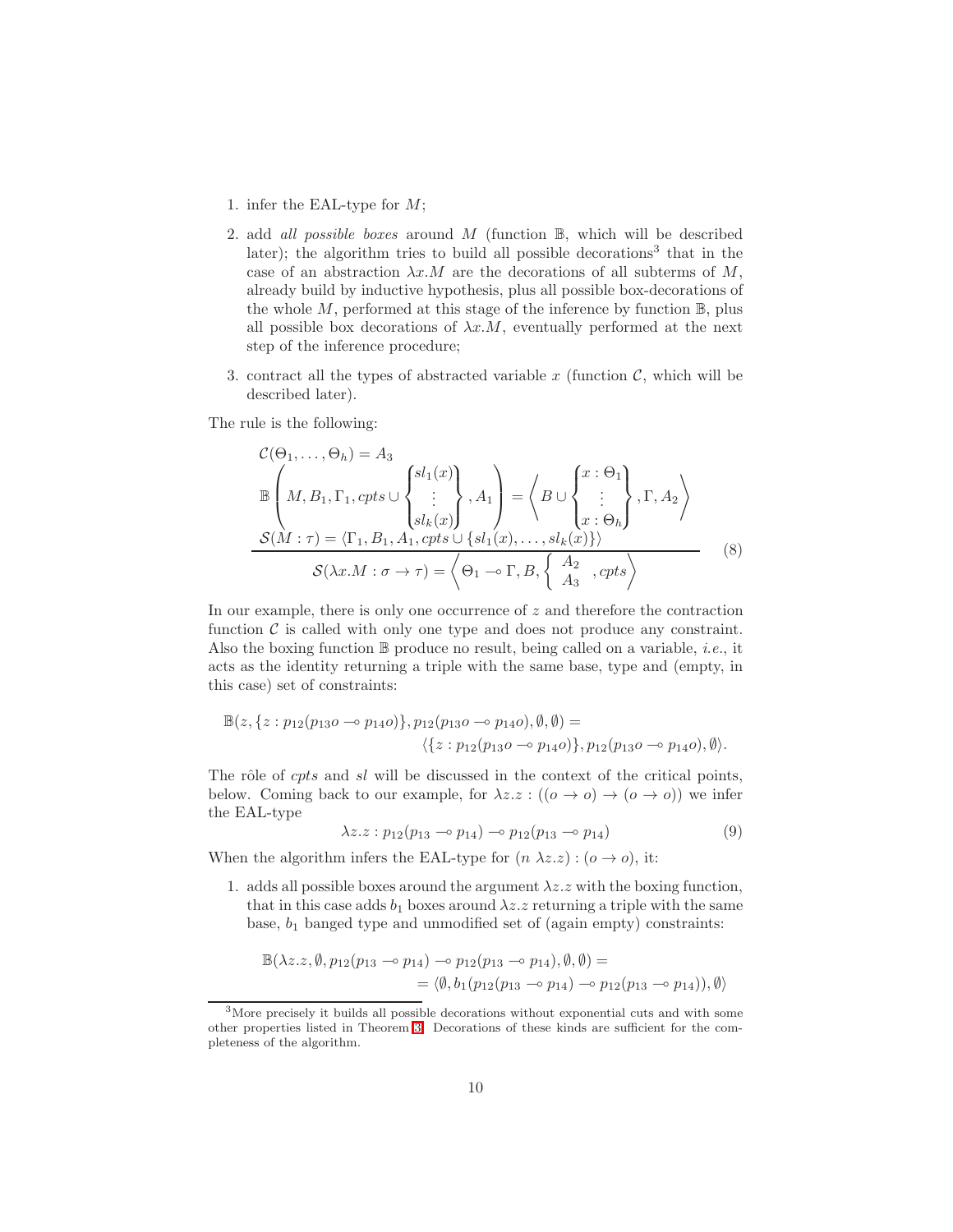

<span id="page-10-0"></span>Figure 6: Decoration of  $(n \lambda z.z)$ .

2. imposes the EAL-type of  $n$  to be functional, *i.e.*, the constraint

<span id="page-10-1"></span>
$$
p_1 = 0 \tag{10}
$$

3. unifies the EAL-type of the boxed  $\lambda z.z$  with the argument part of the EAL-type of  $n$ :

$$
\mathscr{U}\left(\begin{array}{c}b_1(p_{12}(p_{13}\multimap p_{14})\multimap p_{12}(p_{13}\multimap p_{14})),\\p_2(p_3(p_4\multimap p_5)\multimap p_6(p_7\multimap p_8))\end{array}\right).
$$

Observe that the implicational structure of the types is already correct, since we start from a simple type derivation. Therefore, unification only produces a set of constraints on the variables used to indicate boxes. In our example, we get the constraints:

$$
\begin{cases}\n b_1 &= p_2 \\
 p_{12} &= p_3 \\
 p_{13} &= p_4 \\
 p_{14} &= p_5 \\
 p_{12} &= p_6 \\
 p_{13} &= p_7\n\end{cases}\n\Leftrightarrow\n\begin{cases}\n b_1 &= p_2 \\
 p_3 &= p_6 = p_{12} \\
 p_4 &= p_7 = p_{13} \\
 p_5 &= p_8 = p_{14}.\n\end{cases}\n\tag{11}
$$

The type synthesis rule<sup>4</sup> for an application, provided that  $M$  and  $N$  are not applications themselves, is:

<span id="page-10-2"></span>
$$
\mathcal{U}(\Theta_1, \Theta_3) = A_4
$$
  
\n
$$
\mathbb{B}(N, B_2, \Theta_2, cpts_2, A_2) = \langle B_3, \Theta_3, A_3 \rangle
$$
  
\n
$$
\mathcal{S}(N : \sigma) = \langle \Theta_2, B_2, A_2, cpts_2 \rangle
$$
  
\n
$$
\mathcal{S}(M : \sigma \to \tau) = \langle \sum_{i} n_i (\Theta_1 \to \Gamma), B_1, A_1, cpts_1 \rangle
$$
  
\n
$$
\mathcal{S}((M \ N) : \tau) = \langle \Gamma, B_1 \cup B_3, \begin{cases} A_1 \\ A_3 \\ A_4 \\ \sum n_i = 0 \end{cases}, cpts_1 \Psi cpts_2 \rangle
$$
\n(12)

 ${}^4\mathrm{We}$  will explain  $\mathbbm{W}$  later.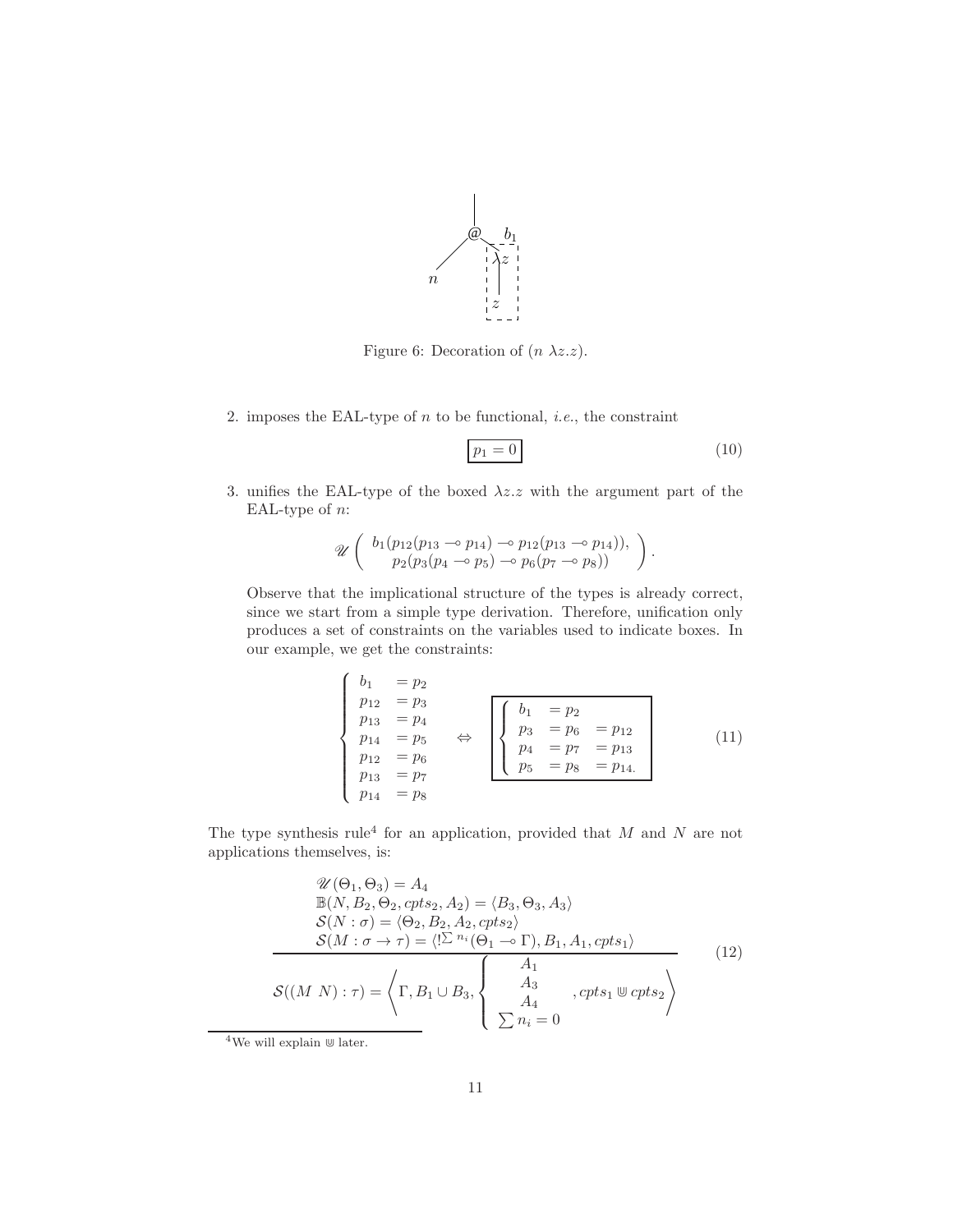Figure [6](#page-10-0) shows the decoration obtained so far:

$$
n : b_1(p_3(p_4 \multimap p_5) \multimap p_3(p_4 \multimap p_5)) \multimap p_9(p_{10} \multimap p_{11}) \vdash (n \lambda z. z) : p_9(p_{10} \multimap p_{11}).
$$
\n(13)

Next step is the inference of a general EAL-type  $p_{15}$  for  $y : o$ . Then the algorithm starts to process  $((n \lambda z. z) y)$ : o. As before, the algorithm

- 1. applies  $\mathbb B$  to the argument y (a void operation here, since the boxing function does nothing for variables);
- 2. imposes the EAL-type of  $(n \lambda z.z)$  to be functional:

<span id="page-11-0"></span>
$$
p_9 = 0.\t\t(14)
$$

3. unifies the EAL-types, to make type-correct the application:

$$
\mathscr{U}(p_{10}, p_{15}) = \boxed{p_{10} = p_{15.}} \tag{15}
$$

However, the present case is more delicate than the application we treated before, since the function part is already an application. Two consecutive applications in  $((n \lambda z. z) y)$  indicates that more than one decoration is possible. Indeed, there can be several derivations building the same term, that can be differently decorated. The issue is better appreciated if we look ahead for a moment and we consider the term  $\lambda y \cdot ((n \lambda z \cdot z) y)$ . There are two (simple) sequent derivations for this term, both starting with the term  $(x y) : o$ , for  $x : o \rightarrow o, y : o$ . The first derivation, via a left  $\rightarrow$ -rule, obtains  $((n \lambda z. z) y) : o$ ; then it bounds y, giving  $\lambda y. ((n \lambda z. z) y) : o \rightarrow$  $(o \rightarrow o)$ . The second derivation permutes the rules: it starts by binding y, obtaining  $\lambda y(x, y)$  and only at this point substitutes  $(n \lambda z. z)$  for x, via the left  $\rightarrow$ -rule. When we add boxes to the two derivations, we see this is a critical situation. Indeed, in the first derivation we may box  $(x, y)$ , then  $((n \lambda z. z) y)$  and finally  $\lambda y. ((n \lambda z. z) y)$ . In the second, we box  $(x, y)$ , then  $\lambda y.(x, y)$  and finally the whole term. The two (incompatible) decorations are depicted in the two bottom trees of Figure [10.](#page-16-0) The critical edge—where the boxing radically differs—is the root of the subtree for  $((n \lambda z. z) y)$ , corresponding to the x that is substituted for in the left  $\rightarrow$ -rule. Let us then resume the discussion of the type inference for this term. At this stage we collect the critical point, marked with a star in Figure [7,](#page-12-0) indicating the presence of two possible derivations. When, in the future, it will be possible to add boxes, for example  $b_2$  in Figure [7](#page-12-0) during the type inference of  $\lambda y \cdot ((n \lambda z \cdot z) y)$ , the algorithm will consider the critical point as one of the closing points of such boxes,  $c_1$  in Figure [7,](#page-12-0) eventually modifying the constraint in Equation [\(14\)](#page-11-0) that impose type of  $(n \lambda z. z)$  to be functional and not exponential. Indeed, for completeness, the algorithm must take into account all possible derivations. When there will be more than one critical point, at every stage of the type inference, when it is possible to apply a ! rule, the algorithm will compute all possible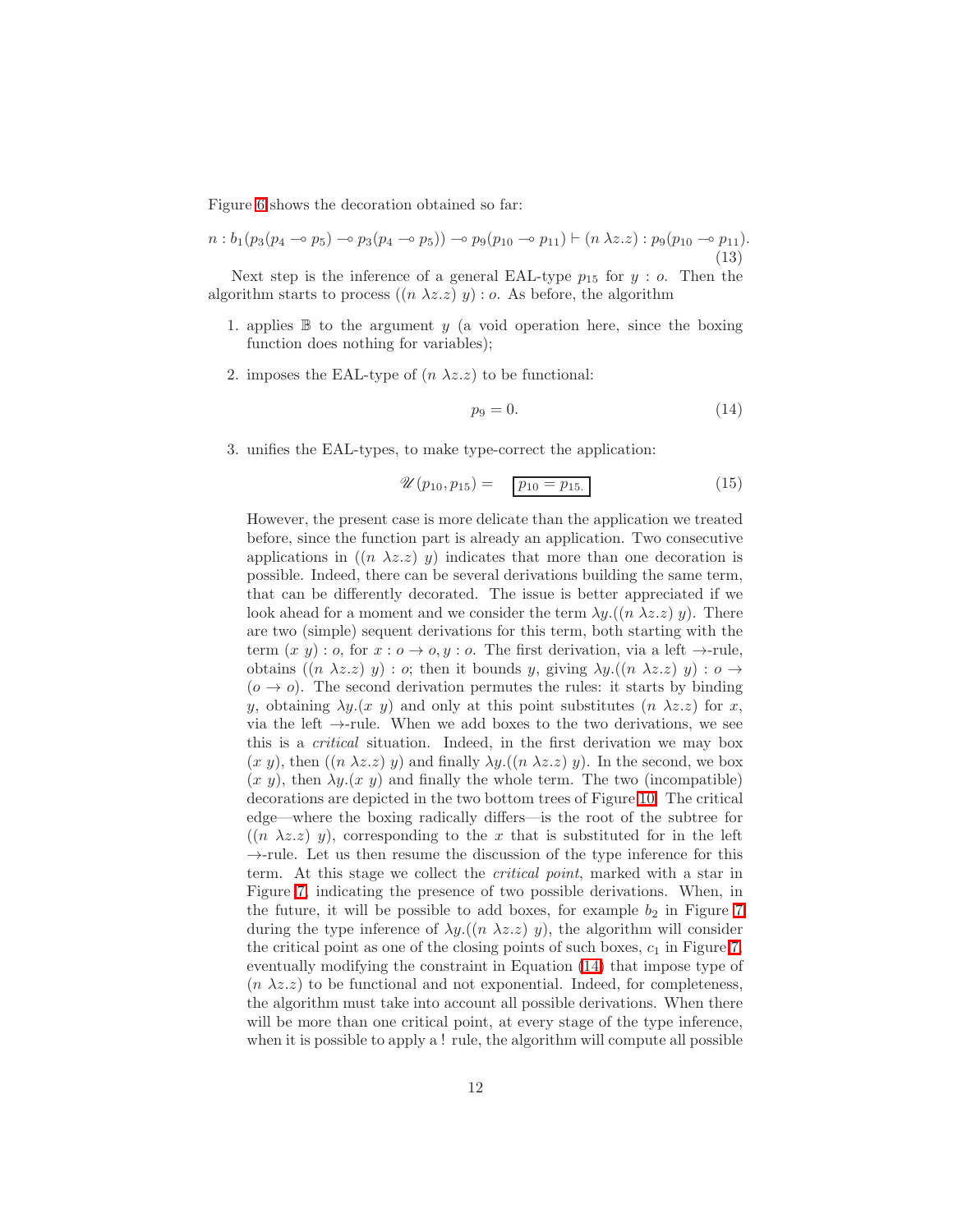

<span id="page-12-0"></span>Figure 7: Critical point in the decoration of  $\lambda y \cdot ((n \lambda z \cdot z)y)$ .



<span id="page-12-1"></span>Figure 8: Combinations of two critical points.

combinations of the critical points (see Figure [8,](#page-12-1) showing a schematic example with two critical points) eventually modifying some constraints. We call *slices*<sup>5</sup> such combinations of critical points; they are the data maintained by the algorithm and indicated in the rules as cpts. The task of combining the two lists of slices collected during the type inference of the function and argument part of an application is performed by  $\mathbb{U}$ , whose rules are given in Section [2.2.4.](#page-23-0)

Definition 3. The list of free variable occurrences of a lambda term M is defined in the following way:

- (a)  $FVO(x) = [x]$ ;
- (b) FVO $(\lambda x.M)$  = FVO $(M) x;$
- (c)  $\text{FVO}((M_1 M_2)) = \text{FVO}(M_1) :: \text{FVO}(M_2)$  (the concatenation of lists).

<span id="page-12-2"></span><sup>5</sup>We thank Philippe Dague for useful discussions and suggestions on the calculation of critical points.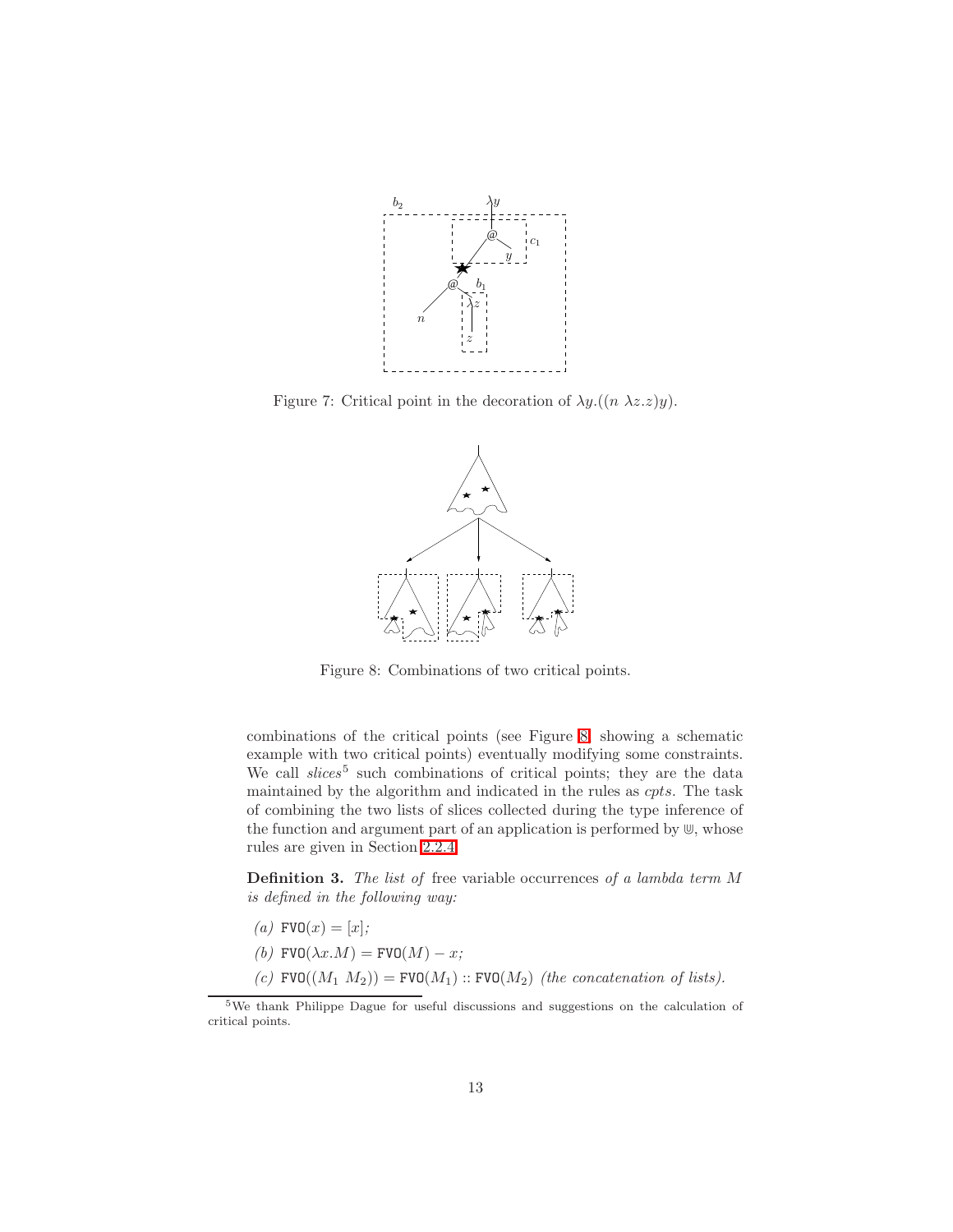Definition 4. A slice is a set of pairs (constraint, list of free variable  $occurrences)$  as in the following<sup>6</sup>:

 $sl = \{(A^{j_1}, [y_{1_1}, \ldots, y_{1_h}]), \ldots, (A^{j_k}, [y_{k_1}, \ldots, y_{k_h}])\}\$ 

A slice corresponds to a combination of critical points.

In our example the algorithm collects the slice  $(p_9 = 0, n]$ . Notice that a slice partitions the set of free variable occurrences in a derivation: it marks the set of variable occurrences whose types should not be modified when the box is added. This is the intuitive meaning of the set of free variable occurrences in the data structure we use.

<span id="page-13-0"></span>Notation 2. •  $sl(x)$  indicates a slice having x as an element of every list of variables in it.

- $x \in sl$  if and only if there exists one element of sl whose list of variables contains x.
- $A^j \in sl$  if and only if there exists one element of sl whose constraint is  $A^j$ .
- Being  $A^j$  the constraint  $\pm n_{j_1} \pm \cdots \pm n_{j_k} = 0$ ,  $A^j n$  corresponds to the constraint  $\pm n_{j_1} \pm \cdots \pm n_{j_k} - n = 0$ .

The general type inference rule for the application we are considering now, *i.e.*,  $((M_1 M_2) N)$  when N is not an application, is the following:

<span id="page-13-1"></span>
$$
cpts = (cpts_1 \cup \{(\sum n_i = 0, \text{FVO}((M_1 M_2)))\}) \cup cpts_2
$$
  
\n
$$
\mathcal{U}(\Theta_1, \Theta_3) = A_4
$$
  
\n
$$
\mathbb{B}(N, B_2, \Theta_2, cpts_2, A_2) = \langle B_3, \Theta_3, A_3 \rangle
$$
  
\n
$$
\mathcal{S}(N : \sigma) = \langle \Theta_2, B_2, A_2, cpts_2 \rangle
$$
  
\n
$$
\mathcal{S}((M_1 M_2) : \sigma \to \tau) = \langle !\mathcal{L}^{n_i}(\Theta_1 \to \Gamma), B_1, A_1, cpts_1 \rangle
$$
  
\n
$$
\mathcal{S}((M_1 M_2) N) : \tau) = \left\langle \Gamma, B_1 \cup B_3, \begin{cases} A_1 \\ A_3 \\ A_4 \\ \sum n_i = 0 \end{cases}, cpts \right\rangle
$$
\n(16)

In the example case we obtain:

$$
\begin{cases}\n n : b_1(p_3(p_4 \multimap p_5) \multimap p_3(p_4 \multimap p_5)) \\
 \multicolumn{3}{c}\n \end{cases}\n \rightarrow p_9(p_{10} \multimap p_{11}),\n \begin{cases}\n \vdash ((n \lambda z. z) y) : p_{11} \\
 \end{cases}\n \tag{17}
$$

and critical points  $cpts = \{(p_9 = 0, [n])\}.$ 

Typing  $\lambda y.((n \lambda z. z) y) : o \to o$  involves rule [\(8\)](#page-9-0), the same we used for  $\lambda z. z$ , but now the boxing procedure  $\mathbb B$  is called on a subterm that is not a single variable. The complete set of rules for  $\mathbb B$  is the following:

$$
\mathbb{B}(x, B, \Gamma, \mathit{cpts}, A) = \langle B, \Gamma, A \rangle \tag{18}
$$

 $6A^j$  means the j-th row of the matrix A, *i.e.*, the j-th constraint.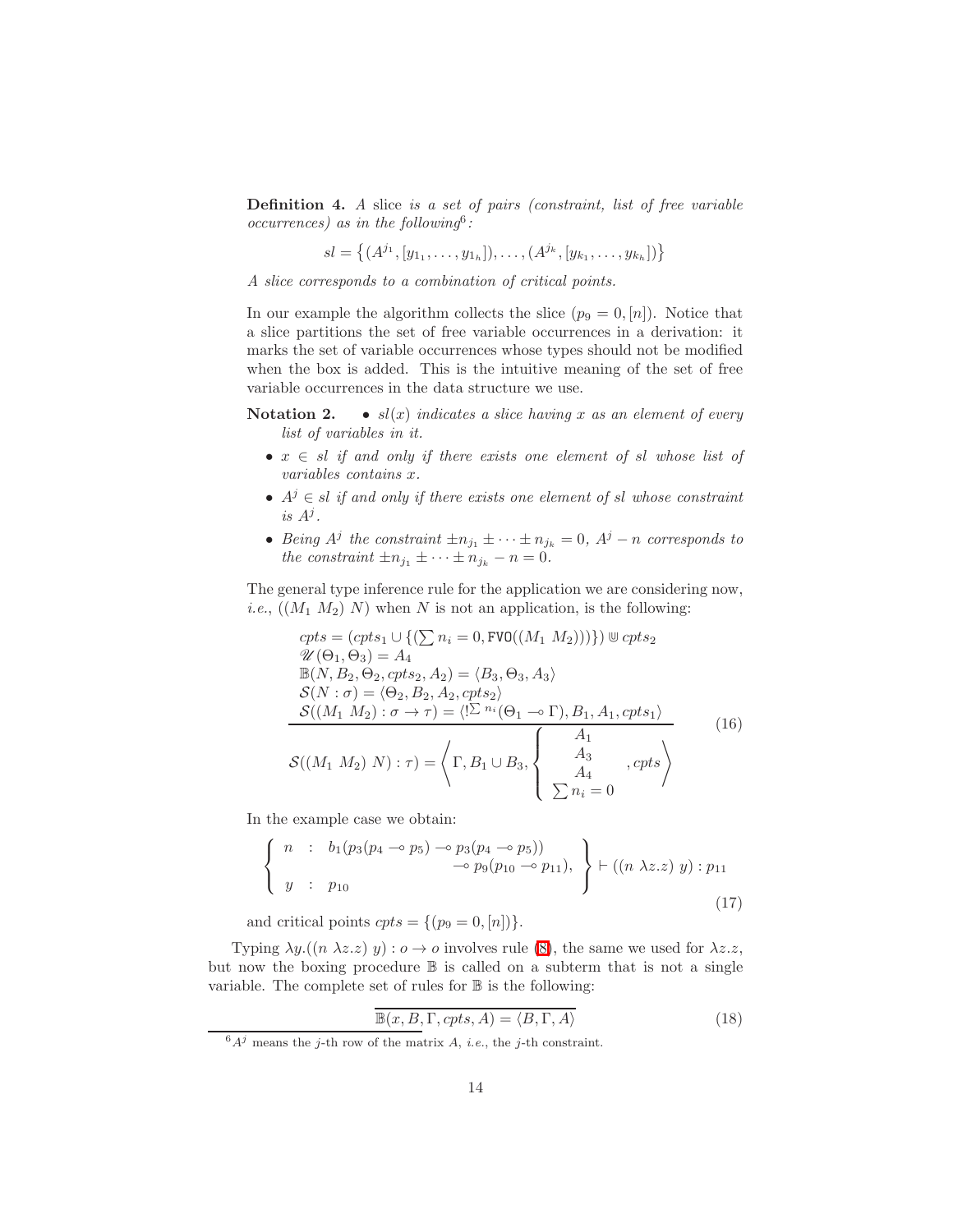Boxing of a variable produces no changes in the base, type and set of constraints.

$$
\frac{\mathcal{B}(B,\Gamma,cpts,A) = \langle B_1,\Gamma_1,A_1 \rangle}{\mathbb{B}(M,B,\Gamma,cpts,A) = \langle \cdot^b B_1,\cdot^b \Gamma_1,A_1 \rangle}
$$
(19)

 $B$  takes care of the list of critical points, by adding boxes "inside" the term as in Figure [8;](#page-12-1) at the end,  $\mathbb B$  adds b boxes "around" the term.

$$
\mathcal{B}(B,\Gamma,\emptyset,A) = \langle B,\Gamma,A\rangle \tag{20}
$$

 $B$  with no critical points produces no changes.

$$
\mathcal{B}(B_1, ^{1c}\Gamma, cpts, A_2) = \langle B, \Delta, A_1 \rangle \nB_1 = \begin{cases}\nx_i : \begin{cases}\n^{1c}\Theta_i & x_i \notin sl \\
\Theta_i & x_i \in sl\n\end{cases}\n\end{cases} \nA_2 = \left(\begin{cases}\nA^j & A^j \notin sl \\
A^j - c & A^j \in sl\n\end{cases}\right) \n\mathcal{B}(\lbrace x_i : \Theta_i \rbrace_i, \Gamma, \lbrace sl \rbrace \cup cpts, A) = \langle B, \Delta, A_1 \rangle\n\end{cases}
$$
\n(21)

Therefore, rule [\(8\)](#page-9-0) gives in our case:

$$
S(\lambda y.((n \lambda z. z) y) : o \to o) =
$$
  
\n
$$
b_2 + c_1 + p_{10} \to b_2 + c_1 + p_{11},
$$
  
\n
$$
\{n : b_2(b_1(p_3(p_4 \to p_5) \to p_3(p_4 \to p_5)) \to p_9(p_{10} \to p_{11}))\},\
$$
  
\n
$$
\left\{\n \begin{array}{c}\n \vdots \\
 p_9 - c_1 = 0 \\
 \vdots \\
 (p_9 - c_1 = 0, [n])\n \end{array}\n \right\}
$$
\n
$$
(22)
$$

where  $p_9 - c_1 = 0$  is the unique constraint (Equation [\(14\)](#page-11-0)) modified by B. The decoration obtained is shown in Figure [7.](#page-12-0) Observe that, at this stage, the presence of incompatible derivations does not show up yet. It will be taken into account as soon as we will try to box a superterm of the one we just processed. If  $\lambda y.((n \lambda z. z) y)$  would be the whole term, on the contrary, an additional call to the function  $\mathbb B$  would be performed, see the rule [\(60\)](#page-26-2) for function  $\mathscr S$ .

When the algorithm processes  $\lambda n.\lambda y.((n \lambda z. z) y) : (((o \rightarrow o) \rightarrow (o \rightarrow o)) \rightarrow$  $(o \rightarrow o)$ )  $\rightarrow$   $(o \rightarrow o)$  it applies again rule [\(8\)](#page-9-0). It adds  $c_2$  boxes passing through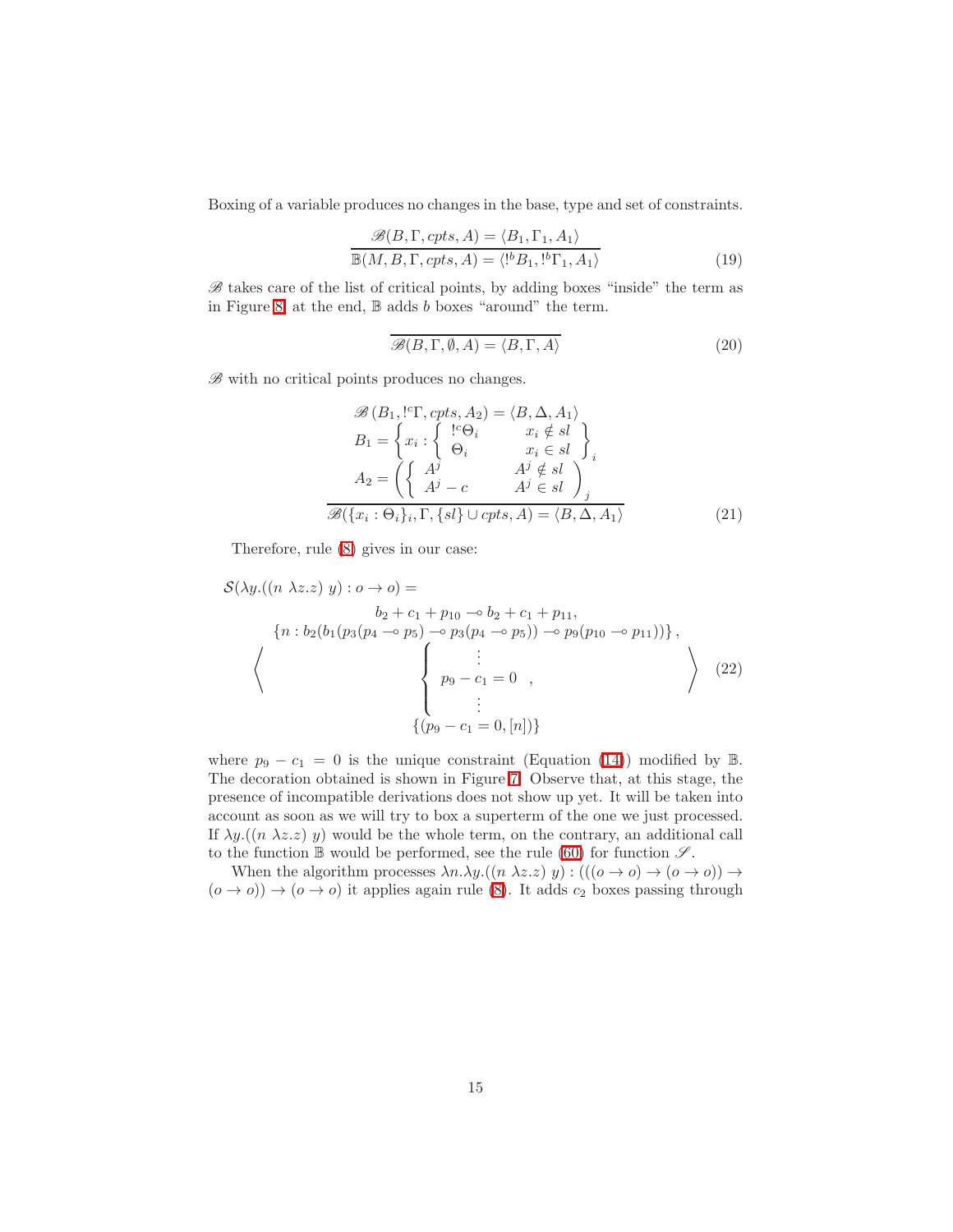

<span id="page-15-0"></span>Figure 9:

the critical point and  $b_3$  boxes around the term, obtaining:

$$
\mathcal{S}(\lambda n.\lambda y.((n \lambda z. z) y) : (((o \to o) \to (o \to o)) \to (o \to o)) \to (o \to o)) =
$$
  
\n
$$
b_3 + b_2(b_1(p_3(p_4 \to p_5) \to p_3(p_4 \to p_5)) \to p_9(p_{10} \to p_{11}))
$$
  
\n
$$
\to b_3 + c_2(b_2 + c_1 + p_{10} \to b_2 + c_1 + p_{11}) ,
$$
  
\n
$$
\emptyset,
$$
  
\n
$$
\left\{\n\begin{array}{c}\n\vdots \\
\boxed{p_9 - c_1 - c_2 = 0} \\
\vdots \\
\boxed{p_9}\n\end{array}\n\right\},
$$
\n(23)

where  $p_9 - c_1 - c_2 = 0$  is the unique constraints modified at this stage of the type synthesis.

The critical point  $(p_9 - c_2 - c_2 = 0, [n])$  is removed. In fact, to bound n, the substitution of  $n(\lambda z. z)$  for x has to be already performed. It does not make sense to derive first  $\lambda n.\lambda y.(x \, y)$ , add boxes, and then substitute  $n(\lambda z.z)$  for x, since this would be a free-variable catching substitution.

Figure [9](#page-15-0) shows the decoration obtained. Notice that boxes  $c_2$  and  $b_2$  belong to the two incompatible EAL-derivations we already discussed before. The algorithm maintains at the same time these derivations guaranteeing (see Lemma [9\)](#page-33-0) that if the final solution instantiates two incompatible derivations, we can always calculate an equivalent EAL-derivation (Figure [10](#page-16-0) shows the two possible derivations for our example).

Going on with the type synthesis, the algorithm starts processing the leftmost occurrence of x in  $(x \lambda w.w)$ . We use superscripts (1) and (2) to discriminate the right and left occurrence, respectively. For the leftmost  $x^{(2)} : (o \to o) \to (o \to o)$ —we infer the EAL-type

$$
p_{16}(p_{17}(p_{18}\multimap p_{19})\multimap p_{20}(p_{21}\multimap p_{22}));\tag{24}
$$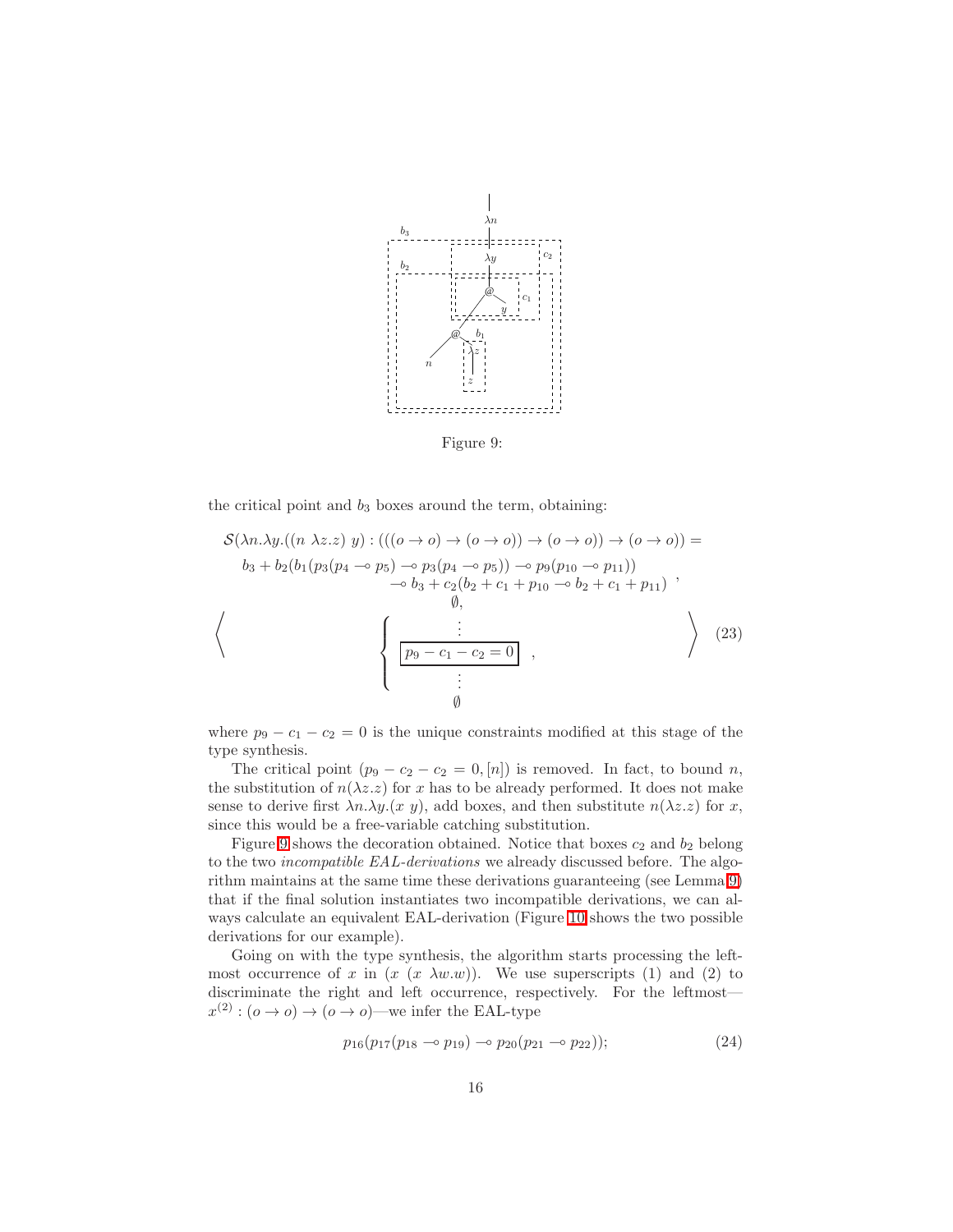

<span id="page-16-0"></span>Figure 10: Superimposed derivations.

analogously, for the rightmost  $x^{(1)}$ :  $(o \to o) \to (o \to o)$  we get the EAL-type

$$
p_{23}(p_{24}(p_{25}\multimap p_{26})\multimap p_{27}(p_{28}\multimap p_{29})).
$$
\n
$$
(25)
$$

The EAL-type of  $w : o$  is  $p_{30}$  and then  $\lambda w.w : o \to o$  is typeable in EAL with type  $p_{30} \multimap p_{30}$ .

The innermost application  $(x^{(1)} \lambda w.w)$  is typed  $p_{27}(p_{28} \sim p_{29})$ , once we have imposed

$$
p_{23} = 0,\t\t(26)
$$

we have boxed  $\lambda w.w$  with  $b_4$  boxes, and we have unified the types

$$
\mathscr{U}(p_{24}(p_{25}\multimap p_{26}), b_4(p_{30}\multimap p_{30})) = \begin{bmatrix} b_4 = p_{24} \\ p_{25} = p_{26} = p_{30} \end{bmatrix}
$$
 (27)

When the algorithm processes  $(x^{(2)} (x^{(1)} \lambda w.w))$ , it adds  $b_5$  boxes around the argument, imposes

$$
p_{16} = 0 \tag{28}
$$

<span id="page-16-1"></span>and unifies the types

$$
\mathcal{U}(p_{17}(p_{18}\multimap p_{19}), b_5 + p_{27}(p_{28}\multimap p_{29})) = \begin{cases} p_{17} = b_5 + p_{27} \\ p_{18} = p_{28} \\ p_{19} = p_{29}. \end{cases} (29)
$$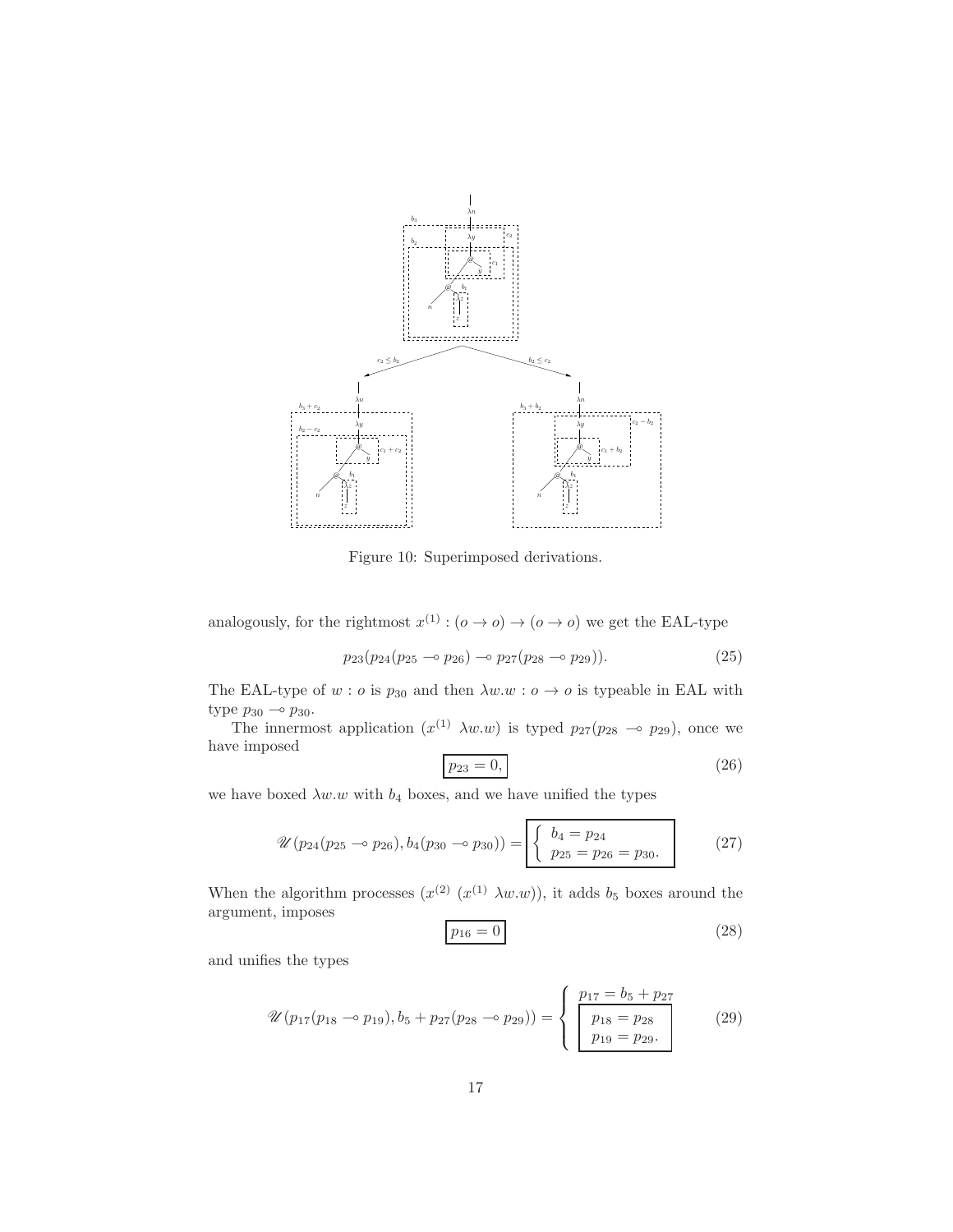

<span id="page-17-0"></span>Figure 11:

Moreover, the presence of two consecutive applications makes the algorithm collect a new critical point  $(p_{17} = b_5 + p_{27}, [x^{(1)}])$ . The derivation obtained is:

$$
\begin{Bmatrix}\nx^{(1)}: b_5(b_4(p_{25} \rightarrow p_{25}) \rightarrow p_{27}(p_{18} \rightarrow p_{19})), \\
x^{(2)}: p_{17}(p_{18} \rightarrow p_{19}) \rightarrow p_{20}(p_{21} \rightarrow p_{22})\n\end{Bmatrix} \models (x^{(2)}(x^{(1)} \lambda w.w)) : p_{20}(p_{21} \rightarrow p_{22})
$$
\n(30)

and its decoration is shown in Figure [11.](#page-17-0)

For the type inference of  $\lambda x.(x^{(2)} (x^{(1)} \lambda w.w)) : ((o \rightarrow o) \rightarrow (o \rightarrow o)) \rightarrow$  $(o \rightarrow o)$ , the algorithm applies the usual rule for abstractions seen above [\(8\)](#page-9-0), but in this case there are two instances of the bound variable  $x$ . Here comes to work the function  $C$ , whose rules are the following.

$$
\mathcal{C}(\Theta) = \emptyset \tag{31}
$$

$$
\frac{\mathcal{U}(\mathbf{1}^{n_1+\cdots+n_h}\Theta_1,\Theta_2,\ldots,\Theta_k)=A}{\mathcal{C}(\mathbf{1}^{n_1+\cdots+n_h}\Theta_1,\ldots,\Theta_k)=\begin{cases}n_1+\cdots+n_h\geq 1\\A\end{cases}
$$
(32)

Therefore the contraction of k general EAL-types is obtained by unification and the constraint that the contracted types have at least one "!" (since in EAL contraction is allowed only for exponential formulas).

Coming back to our example, the algorithm adds  $c_3$  boxes passing through the critical point and  $b_6$  boxes around the body of the abstraction. The  $\mathscr B$ function modifies the first constraint in Equation [\(29\)](#page-16-1):

$$
p_{17} = b_5 + p_{27} - c_3.
$$
\n(33)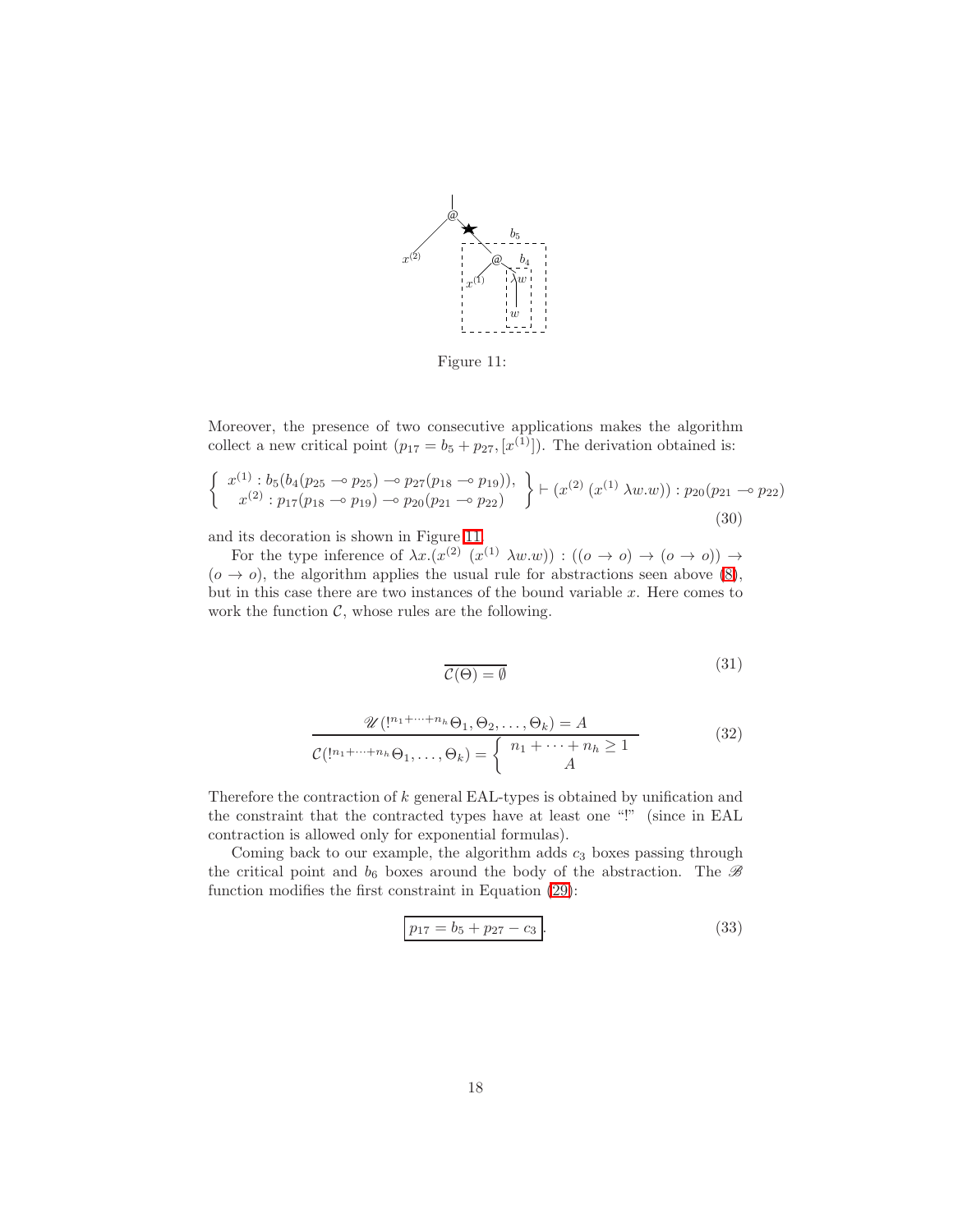

<span id="page-18-0"></span>Figure 12:

Then the algorithm contracts the types of  $x$ :

$$
\mathcal{C}\left(\begin{array}{c}b_6+b_5(b_4(p_{25}\multimap p_{25})\multimap p_{27}(p_{18}\multimap p_{19})),\\b_6+c_3(p_{17}(p_{18}\multimap p_{19})\multimap p_{20}(p_{21}\multimap p_{22}))\end{array}\right)=\n\begin{bmatrix}\nb_6+b+5\geq 1\\b_5=c_3\\b_4=p_{17}\\p_{18}=p_{19}=p_{21}=p_{22}=p_{25}\\p_{20}=p_{27}\end{bmatrix}\n\tag{34}
$$

Finally it removes the critical point  $(p_{17} = b_5 + p_{27} - c_3, [x^{(1)}]$ .

The derivation obtained, whose decoration is shown in Figure [12,](#page-18-0) is:

$$
\vdash \lambda x.(x \ (x \ \lambda w.w)) : b_6 + b_5(b_4(p_{18} \multimap p_{18}) \multimap p_{20}(p_{18} \multimap p_{18}))
$$
  

$$
\multimap b_6 + b_5 + p_{20}(p_{18} \multimap p_{18}). \tag{35}
$$

The algorithm process now the whole term  $(\lambda n.\lambda y.((n \lambda z. z) y) \lambda x.(x (x \lambda w. w)))$ :  $o \rightarrow o$ . It adds  $b_7$  boxes around the argument of the application and unifies the EAL-types for the correct application:

$$
\mathcal{U}\left(\begin{array}{c}b_3+b_2(b_1(p_3(p_4 \rightarrow p_5) \rightarrow p_3(p_4 \rightarrow p_5)) \rightarrow p_9(p_{10} \rightarrow p_{11}),\\b_7(b_6+b_5(b_4(p_{18} \rightarrow p_{18}) \rightarrow p_{20}(p_{18} \rightarrow p_{18})) \rightarrow b_6+b_5+p_{20}(p_{18} \rightarrow p_{18})\end{array}\right) = \n\begin{bmatrix}\nb_7 = b_3 + b_2\\b_1 = b_6 + b_5\\b_4 = p_3 = p_{20}\\p_4 = p_5 = p_{10} = p_{11} = p_{18}\\p_9 = b_6 + b_5 + p_{20}\end{bmatrix} \quad (36)
$$

Since this is the complete term, the final step of the algorithm is a single call to the function  $\mathscr{S}$ , which in this case simply adds  $b_8$  boxes around the term. Therefore, the simply typed lambda term

<span id="page-18-1"></span>
$$
(\lambda n. \lambda y. ((n \lambda z. z) y) \lambda x. (x (x \lambda w. w))) : o \to o \tag{37}
$$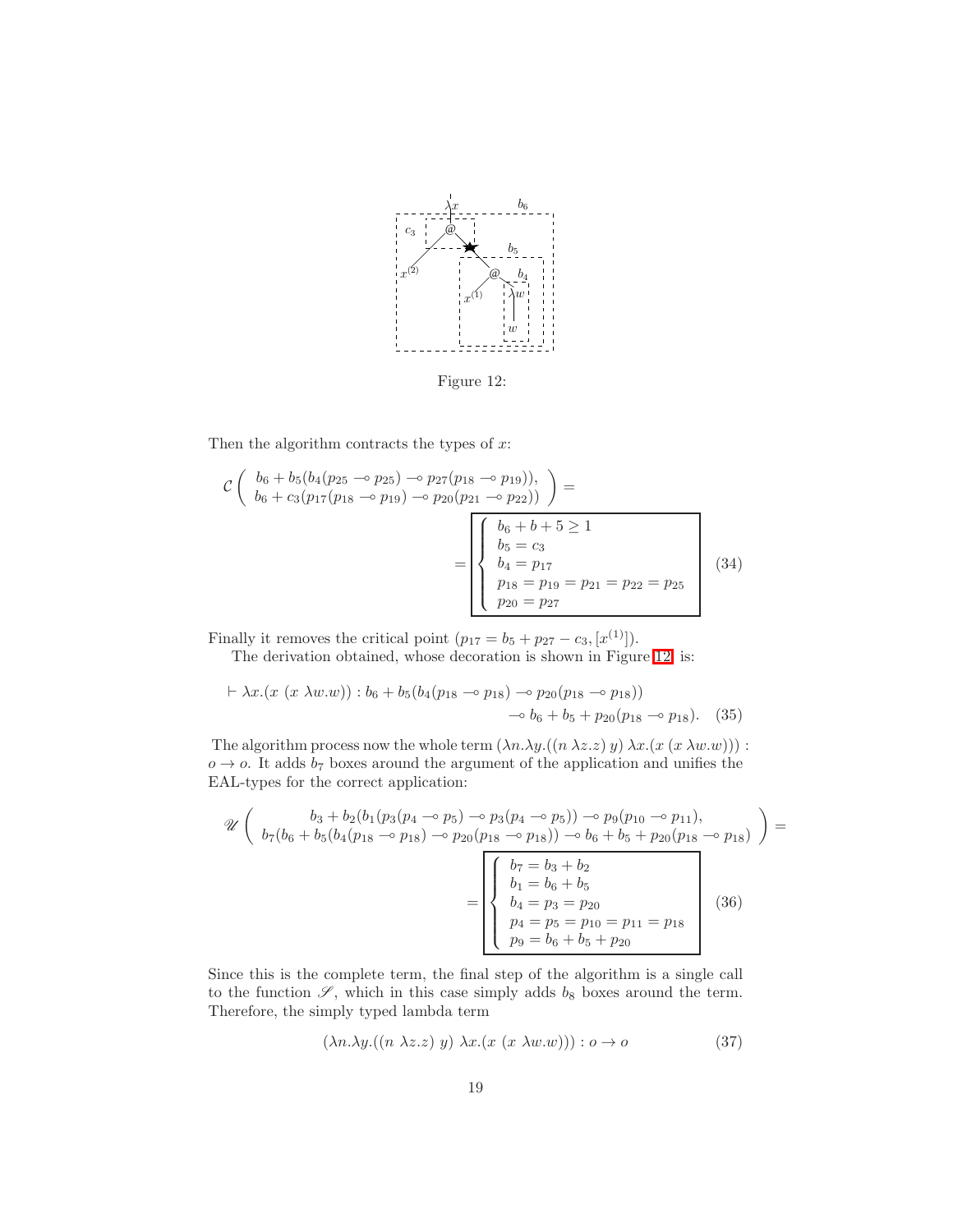

<span id="page-19-0"></span>Figure 13: Final superimposed decoration.

has EAL-type

$$
!^{b_8+b_3+c_2} (!^{b_2+c_1+p_4}0 \multimap !^{b_2+c_1+p_4}0) \tag{38}
$$

<span id="page-19-1"></span>for any  $p_1, \ldots, p_{30}, b_1, \ldots, b_8, c_1, c_2, c_3 \in \mathbb{N}$  solutions of the set of constrains<sup>7</sup> in equations  $(10)$ – $(36)$ :

$$
\begin{cases}\n b_6 + b_5 \ge 1 \\
 b_7 = b_3 + b_2 \\
 b_1 = p_2 = b_6 + b_5 \\
 b_5 = c_3 \\
 p_1 = p_{16} = p_{23} = 0 \\
 p_9 = c_1 + c_2 = b_6 + b_5 + b_4 \\
 p_{17} = b_5 + p_{27} - c_3 \\
 b_4 = p_3 = p_6 = p_{12} = p_{17} = p_{20} = p_{24} = p_{27} \\
 p_4 = p_5 = p_7 = p_8 = p_{10} = p_{11} = p_{13} = p_{14} = p_{15} = p_{18} \\
 p_4 = p_{19} = p_{21} = p_{22} = p_{25} = p_{26} = p_{28} = p_{29} = p_{30}.\n\end{cases} (39)
$$

The final decoration is shown in Figure [13.](#page-19-0) Considering the set of constraints in Equation [\(39\)](#page-19-1) and the incompatibility of  $c_2$  and  $b_2$  stated above, the simply typed term

$$
(\lambda n.\lambda y.((n \lambda z.z) y) \lambda x.(x (x \lambda w.w))) : o \to o
$$

can be typed in EAL either:

- 1. for any  $n_1, ..., n_6 \in \mathbb{N}, n_1 \ge 1$  with EAL-type  $\frac{1}{n_3+n_5} (\frac{1}{n_1+n_2+n_4+n_6}0 \infty)$  $\binom{n_1+n_2+n_4+n_6}{\infty}$  and decoration shown in Figure [14,](#page-20-0) or
- 2. for any  $m_1, ..., m_7 \in \mathbb{N}, m_1 \geq 1 \land m_2 + m_3 = m_1 + m_5$  with EAL-type  $\left[\frac{m_3+m_4+m_6}{m_2+m_7o-\epsilon}\right]^{m_2+m_7}$  and decoration shown in Figure [15.](#page-20-1)

<sup>&</sup>lt;sup>7</sup>We have boxed the constraints which were not modified by  $\mathscr B$  until the end of the type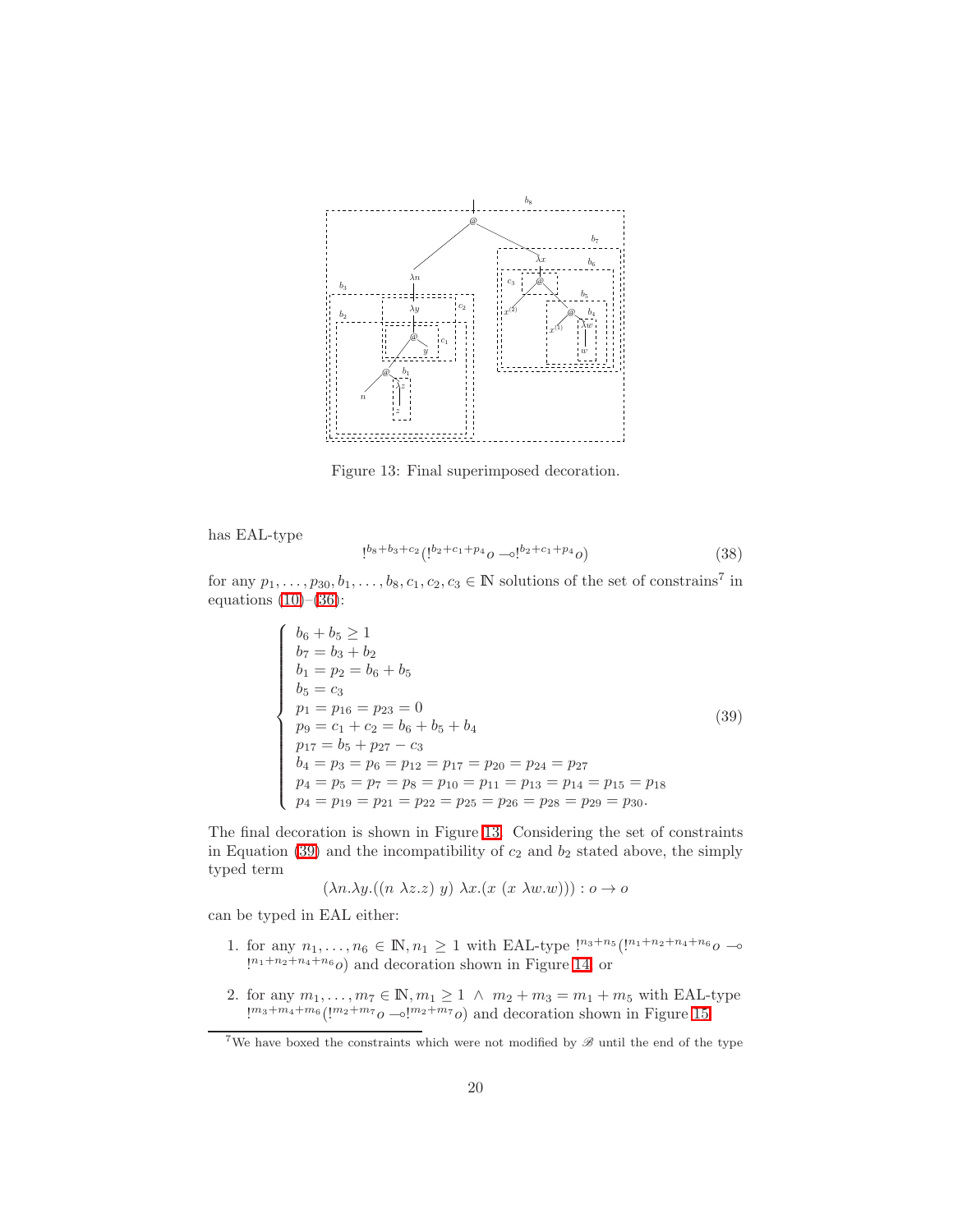

<span id="page-20-0"></span>Figure 14: Final decoration.



<span id="page-20-1"></span>Figure 15: Another possible final decoration.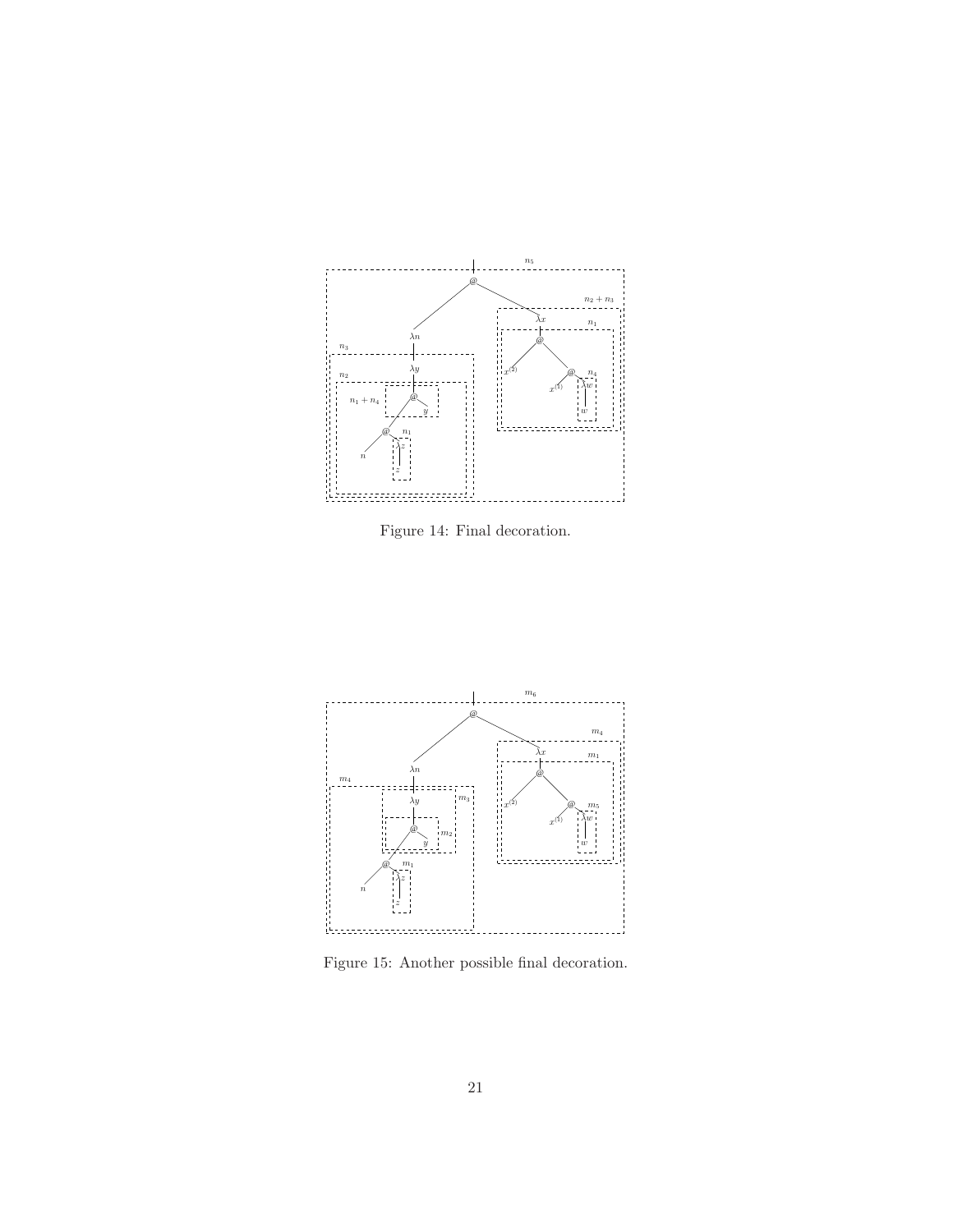### <span id="page-21-0"></span>2.2 The full algorithm

We define in this section the formal rules for the algorithm. An almost complete trace of its application to a simply typed term with no EAL type can be found in the Appendix.

Definition 5. (Type Synthesis Algorithm) Given a simply typeable lambda term  $M : \sigma$ , the type synthesis algorithm  $\mathscr{S}(M : \sigma)$  returns a triple  $\langle \Theta, B, A \rangle$ , where Θ is a general EAL-type, B is a base ( i.e., a multi-set of pairs variable, general EAL-type) and A is a set of linear constraints.

In the following  $n, n_1, n_2$  are always fresh variables,  $o$  is the base type. Moreover, we consider  $\binom{n_1(n_2\Theta)}{n_1+\cdots+n_k}$  syntactically equivalent to  $\binom{n_1+n_2\Theta}{n_k-\cdots+n_k}$ .

**Notation 3.** Given a set of linear constraints  $A$  and a solution  $X$  of  $A$ , for any general EAL-type  $\Theta$  and for any base  $B = \{x_1 : \Theta_1, \ldots, x_n : \Theta_n\}$ , we denote with  $X(\Theta)$  the instantiation of  $\Theta$  with X and with  $X(B)$  the instantiation of B with X, i.e.,  $X(B) = \{x_1 : X(\Theta_1), \ldots, x_n : X(\Theta_n)\}.$ 

#### 2.2.1 Unification:  $\mathscr U$

Unification takes a set of  $h \geq 2$  general EAL-types having the same underlying intuitionistic shape and returns a set of linear equations A such that for any solution  $X$  of  $A$ , the instantiations of the  $h$  general EAL-types are syntactically identical.

<span id="page-21-1"></span>
$$
\mathcal{U}(|\Sigma^{n_{i_1}} o, \dots |\Sigma^{n_{i_h}} o) = \begin{cases} \sum n_{i_1} - \sum n_{i_2} = 0 \\ \vdots \\ \sum n_{i_{h-1}} - \sum n_{i_h} = 0 \end{cases}
$$
(40)

$$
\mathcal{U}(\Theta_{1_1}, \dots, \Theta_{1_h}) = A_1 \qquad \mathcal{U}(\Theta_{2_1}, \dots, \Theta_{2_h}) = A_2
$$
\n
$$
\mathcal{U}\begin{pmatrix}\n! \sum n_{i_1} (\Theta_{1_1} \cdots \Theta_{2_1}), \\
\vdots \\
! \sum n_{i_h} (\Theta_{1_h} \cdots \Theta_{2_h})\n\end{pmatrix} = \begin{cases}\n\sum n_{i_1} - \sum n_{i_2} = 0 \\
\vdots \\
\sum n_{i_{h-1}} - \sum n_{i_h} = 0 \\
A_1 \\
A_2\n\end{cases} (41)
$$

#### 2.2.2 Contraction  $(C)$  and Type Processing  $(\mathscr{P})$

Contraction in EAL is allowed only for exponential formulas. Thus, given  $k$  general EAL-types,  $\mathcal C$  returns the same set of constraints of  $\mathcal U$  with the additional

inference process in the exposition above. They are now all collected in the set of constraints [\(39\)](#page-19-1).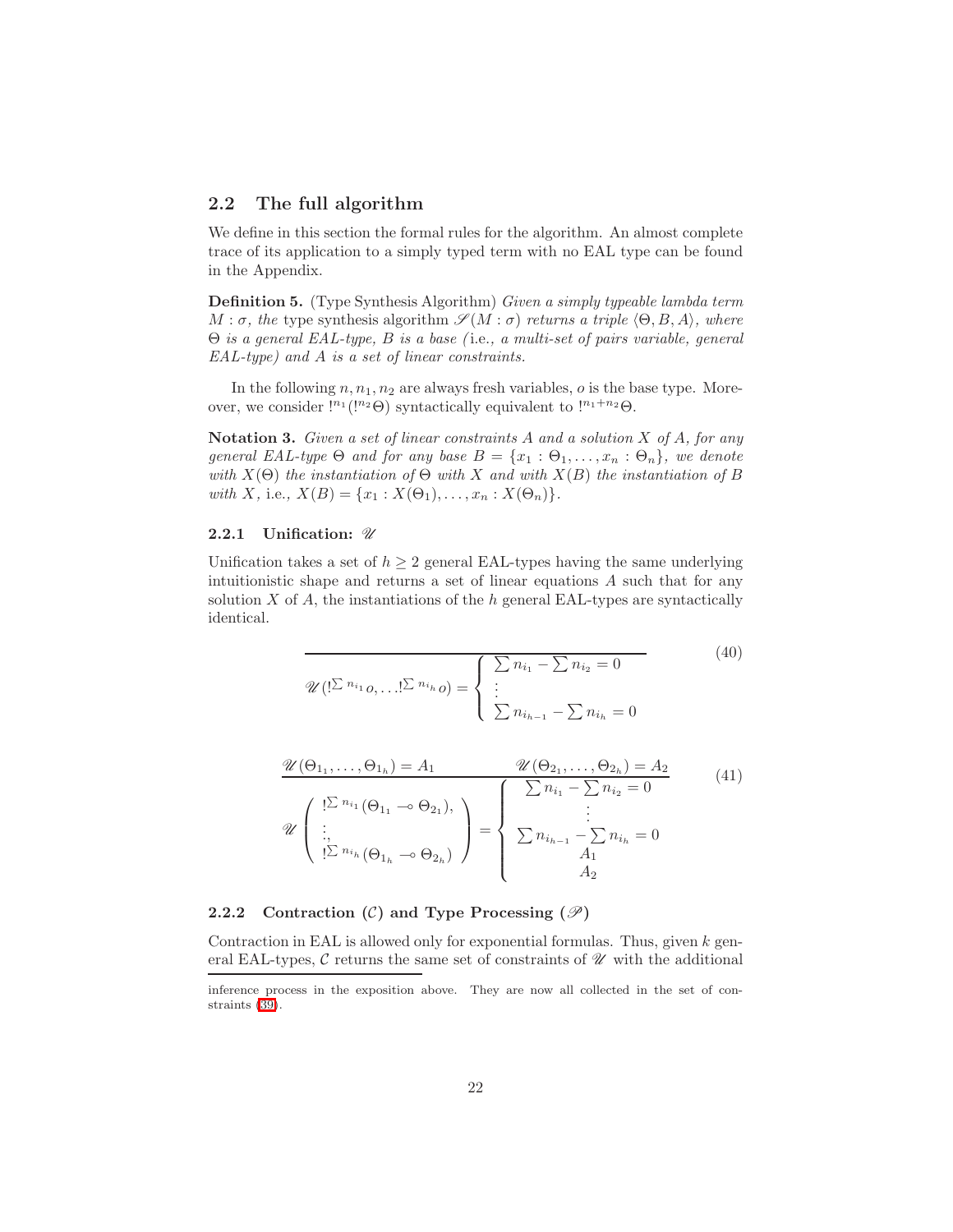constraint that the number of external ! must be greater than zero.

<span id="page-22-2"></span>
$$
\overline{\mathcal{C}(\Theta) = \emptyset} \tag{42}
$$

$$
\mathcal{U}(\underbrace{!^{n_1+\cdots+n_h}\Theta_1,\Theta_2,\ldots,\Theta_k}_{\mathcal{C}(\underbrace{!^{n_1+\cdots+n_h}\Theta_1,\ldots,\Theta_k}_{\mathcal{A}})} = \begin{cases} n_1 + \cdots + n_h \ge 1 \\ A \end{cases} \tag{43}
$$

Given a simple type  $\tau$ ,  $\mathscr P$  returns the most general EAL-type whose cancellation is  $\tau$ , obtained by adding everywhere p exponentials (every p is a fresh variable).

$$
\mathscr{P}(o) = !p_o \tag{44}
$$

$$
\frac{\mathcal{P}(\sigma) = \Theta \quad \mathcal{P}(\tau) = \Gamma}{\mathcal{P}(\sigma \to \tau) = !^p (\Theta \to \Gamma)}\tag{45}
$$

### 2.2.3 Boxing:  $\mathscr{B}$  and  $\mathbb{B}$

The boxing procedure  $\mathscr B$  superimposes all boxes due to the presence of critical points. Recall the notion of slice (Definition [4\)](#page-12-2) and Notation [2.](#page-13-0)  $\mathscr{B}$  has no effect if there is no critical point:

$$
\overline{\mathcal{B}(B,\Gamma,\emptyset,A)} = \langle B,\Gamma,A\rangle
$$
\n(46)

For any slice  $sl, \mathscr{B}$  adds c boxes around the subterm above the critical points belonging to sl:

$$
\mathcal{B}(B_1, ^1C\Gamma, cpts, A_2) = \langle B, \Delta, A_1 \rangle
$$
  
\n
$$
B_1 = \begin{cases} x_i : \begin{cases} ^1C\Theta_i & x_i \notin sl \\ \Theta_i & x_i \in sl \end{cases} \end{cases} \Big\}_i
$$
  
\n
$$
A_2 = \left( \begin{cases} A^j & A^j \notin sl \\ A^j - c & A^j \in sl \end{cases} \right)_j
$$
  
\n
$$
\mathcal{B}(\{x_i : \Theta_i\}_i, \Gamma, \{sl\} \cup cpts, A) = \langle B, \Delta, A_1 \rangle
$$
\n(47)

Function  $\mathbb B$  is the wrapper for  $\mathscr B$ . It calls  $\mathscr B$  and then adds b external boxes:

<span id="page-22-1"></span><span id="page-22-0"></span>
$$
\mathbb{B}(x, B, \Gamma, \text{cpts}, A) = \langle B, \Gamma, A \rangle \tag{48}
$$

$$
\mathcal{B}(B, \Gamma, cpts, A) = \langle B_1, \Gamma_1, A_1 \rangle \mathbb{B}(M, B, \Gamma, cpts, A) = \langle {^{[b}}B_1, {^{[b}}\Gamma_1, A_1 \rangle
$$
\n(49)

**Proposition 1.** Let  $b, c_1, \ldots, c_k$  be the fresh variables introduced by  $\mathbb{B}(M, B, \Gamma, cpts, A)$  =  $\langle P^b B_1, P^b \Gamma_1, A_1 \rangle$  and let X be a solution of A, then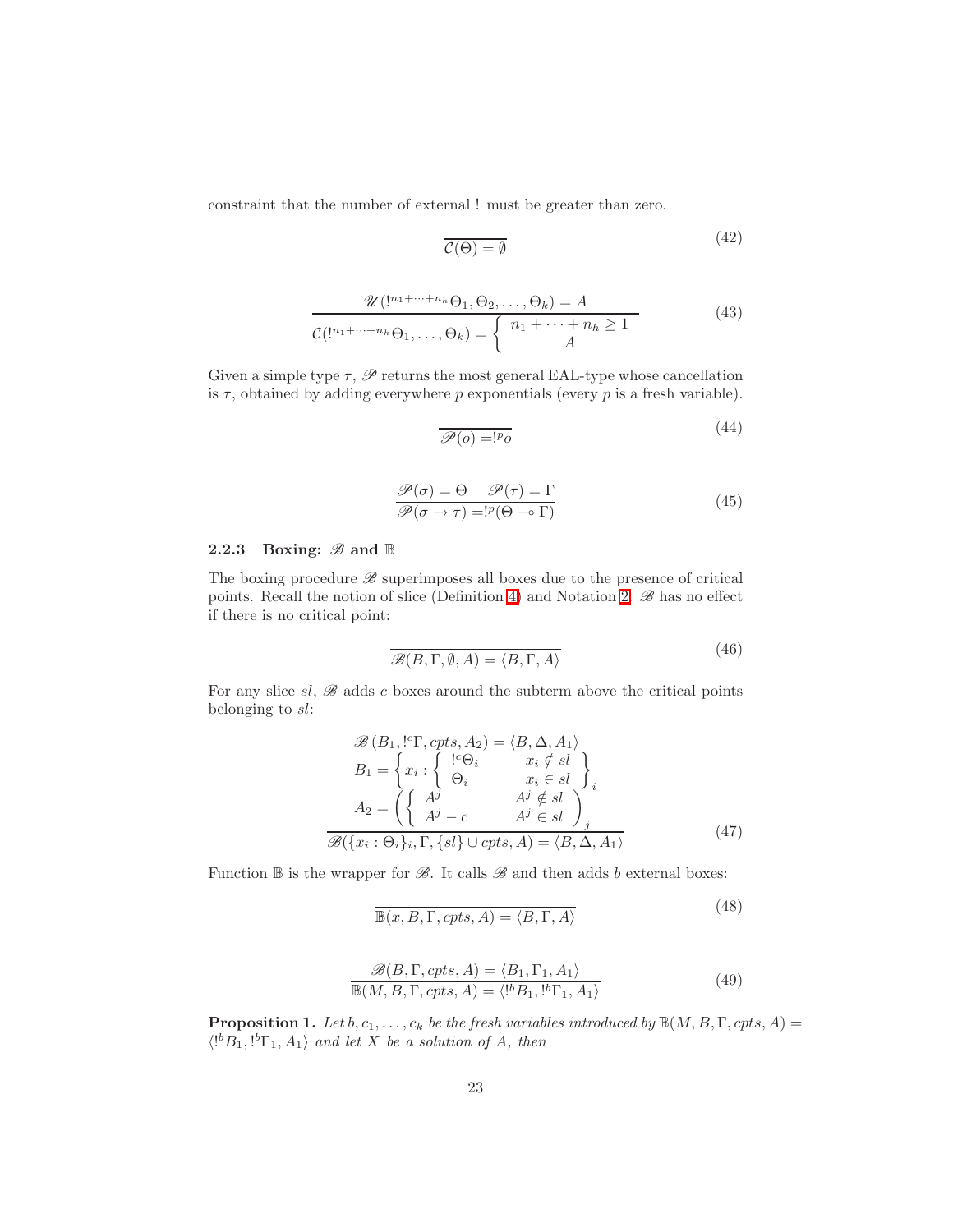- 1.  $X_1 = (X, b = 0, c_1 = 0, \ldots, c_k = 0)$  is a solution of  $A_1$ ;
- 2.  $X_1(\Gamma_1) = X(\Gamma);$
- 3.  $X_1(B_1) = X(B)$ .
- *Proof.* 1. By Equation [\(47\)](#page-22-0), for every variable  $c_i$  introduced by  $\mathscr{B}$ , there is a constraint  $\pm n_{i_1} \pm \cdots \pm n_{i_{k_i}} = 0$  that is changed in  $\pm n_{i_1} \pm \cdots \pm n_{i_{k_i}} - c_i = 0$ , hence trivially, if the first one is solvable, then the second one is solvable too imposing  $c_i = 0$ . Moreover, by Equation [\(49\)](#page-22-1), b is not added to the set of constraint, hence the thesis.
	- 2. By Equation [\(47\)](#page-22-0)  $\Gamma_1 = \frac{|c_1 + \cdots + c_k|}{k!}$ .
	- 3. By Equation [\(47\)](#page-22-0) if  $B = \{x_i : \Theta_i\}_i$  then  $B_1 = \{x_i : \sum_{j \in J_i} c_j \Theta_i\}_i$  where  $J_i \subseteq \{1,\ldots,k\}.$

#### <span id="page-23-0"></span>2.2.4 Product union: ⋓

Product union computes all possible combinations of critical points. It is the culprit for the exponential complexity of the algorithm.

$$
\emptyset \cup cpts = cpts \cup \emptyset = cpts \tag{50}
$$

 $\Box$ 

$$
\frac{\begin{Bmatrix} sl_{2_1} \\ \vdots \\ sl_{n_1} \end{Bmatrix} \mathbb{U} \begin{Bmatrix} sl_{2_1} \\ \vdots \\ sl_{n_1} \end{Bmatrix} \mathbb{U} \begin{Bmatrix} sl_{1_2} \\ \vdots \\ sl_{n_2} \end{Bmatrix} = cpts
$$
\n
$$
\frac{\begin{Bmatrix} sl_{1_1} \\ \vdots \\ sl_{n_1} \end{Bmatrix} \mathbb{U} \begin{Bmatrix} sl_{1_2} \\ \vdots \\ sl_{n_2} \end{Bmatrix}}{\begin{Bmatrix} sl_{1_1} \\ sl_{1_2} \end{Bmatrix} \mathbb{U} \begin{Bmatrix} sl_{1_1} & sl_{1_1} & sl_{1_2} & \cdots & sl_{1_1} & \cdots & sl_{n_2} \end{Bmatrix} \mathbb{U} \begin{Bmatrix} cpt s \\ \vdots \\ cpt s \end{Bmatrix}} \tag{51}
$$

#### 2.2.5 Type synthesis:  $S$

 $S$  is the main function of the algorithm. It is defined by cases on the structure of the  $\lambda$ -term. Its main cases have already been discussed in Section [2.1.](#page-7-2) Define  $\neg app(M)$  iff the term M is not an application. Variable case, see equation [\(5\)](#page-8-1):

$$
\frac{\mathcal{P}(\sigma) = \Theta}{\mathcal{S}(x:\sigma) = \langle \Theta, \{x:\Theta\}, \emptyset, \emptyset \rangle}
$$
(52)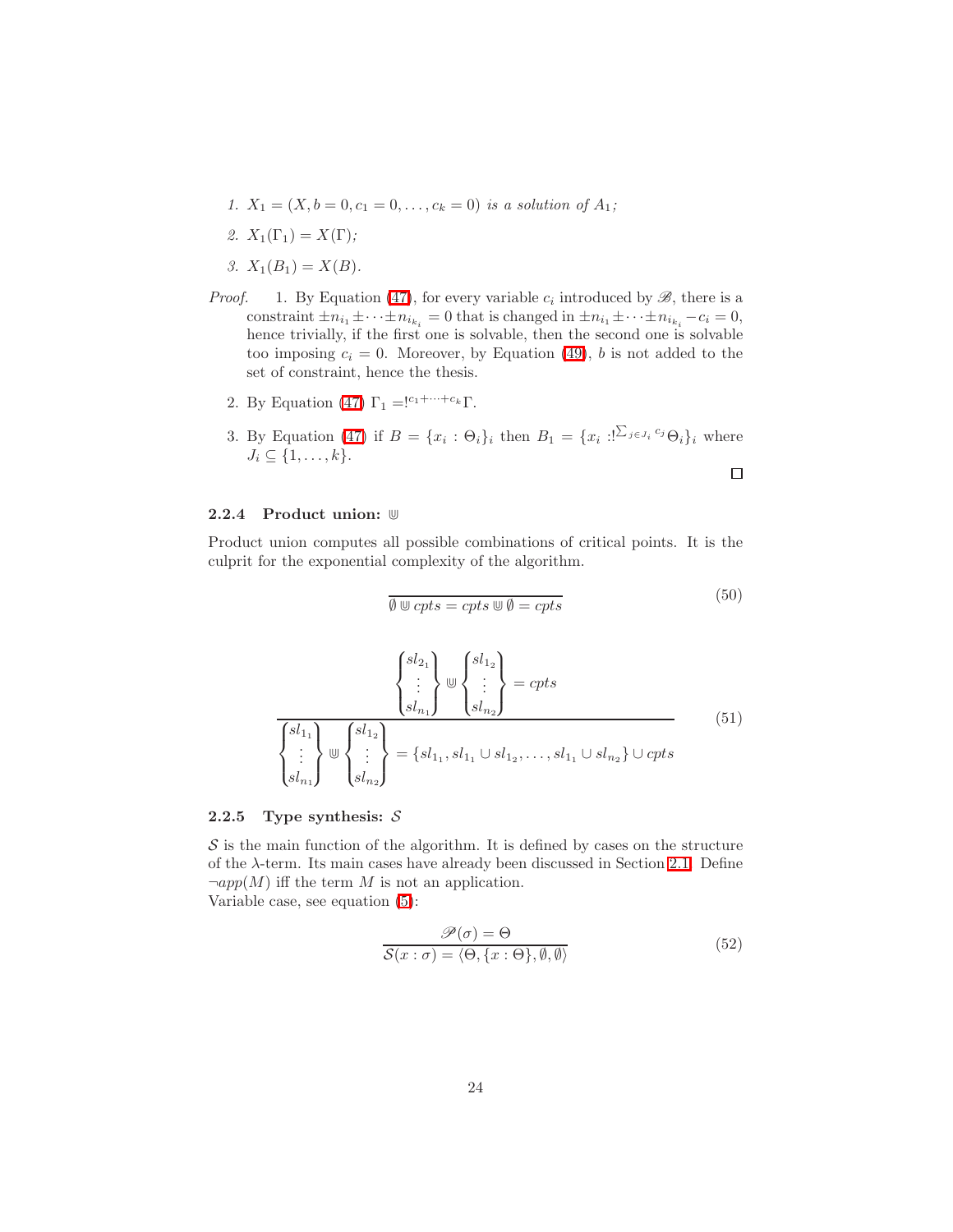First abstraction case: in  $\lambda x.M$ ,  $x \in \text{FV}(M)$ , see equation [\(8\)](#page-9-0):

$$
h \ge 1 \quad x \in \text{FV}(M)
$$
  
\n
$$
\mathcal{C}(\Theta_1, ..., \Theta_h) = A_3
$$
  
\n
$$
\mathbb{B}\left(M, B_1, \Gamma_1, \text{cpts} \cup \begin{Bmatrix}sl_1(x) \\ \vdots \\ sl_k(x) \end{Bmatrix}, A_1\right) = \left\langle B \cup \begin{Bmatrix} x : \Theta_1 \\ \vdots \\ x : \Theta_h \end{Bmatrix}, \Gamma, A_2\right\rangle
$$
  
\n
$$
\mathcal{S}(M : \tau) = \langle \Gamma_1, B_1, A_1, \text{cpts} \cup \{sl_1(x), \dots, sl_k(x)\}\rangle
$$
  
\n
$$
\mathcal{S}(\lambda x.M : \sigma \to \tau) = \left\langle \Theta_1 \to \Gamma, B, \begin{Bmatrix} A_2 \\ A_3 \end{Bmatrix}, \text{cpts} \right\rangle
$$
\n(53)

Second abstraction case: in  $\lambda x.M,$   $x\notin \text{FV}(M)$  and  $M$  is an application:

$$
x \notin \text{FV}((M_1 \ M_2))
$$
  
\n
$$
cpts = cpts_1 \cup \{(\sum n_i - n = 0, \text{FVO}(M_1 \ M_2))\}
$$
  
\n
$$
\mathcal{P}(\sigma) = \Theta
$$
  
\n
$$
\mathbb{B}((M_1 \ M_2), B_1, \Gamma_1, cpts_1, A_1) = \langle B, !\Sigma^{n_i} \Gamma, A \rangle
$$
  
\n
$$
S((M_1 \ M_2) : \tau) = \langle \Gamma_1, B_1, A_1, cpts_1 \rangle
$$
  
\n
$$
S(\lambda x.(M_1 \ M_2) : \sigma \to \tau) = \left(\Theta - \circ!{}^{n}\Gamma, B, \left\{\sum n_i - n = 0, cpts\right\}\right)
$$
\n(54)

Third abstraction case: in  $\lambda x.M,$   $x\notin \texttt{FV}(M)$  and  $M$  is not an application:

$$
\neg app(M)
$$
  
\n $x \notin \text{FV}(M)$   
\n $\mathcal{P}(\sigma) = \Theta$   
\n $\mathbb{B}(M, B_1, \Gamma_1, \text{cpts}, A_1) = \langle B, \Gamma, A \rangle$   
\n $\mathcal{S}(M : \tau) = \langle \Gamma_1, B_1, A_1, \text{cpts} \rangle$   
\n $\mathcal{S}(\lambda x.M : \sigma \to \tau) = \langle \Theta \to \Gamma, B, A, \text{cpts} \rangle$  (55)

First application case: in  $(M N)$ , neither M nor N are applications, see equation [\(12\)](#page-10-2):

$$
\begin{aligned}\n&\neg app(M) \land \neg app(N) \\
&\mathcal{U}(\Theta_1, \Theta_3) = A_4 \\
&\mathbb{B}(N, B_2, \Theta_2, cpts_2, A_2) = \langle B_3, \Theta_3, A_3 \rangle \\
&\mathcal{S}(N : \sigma) = \langle \Theta_2, B_2, A_2, cpts_2 \rangle \\
&\mathcal{S}(M : \sigma \to \tau) = \langle !\mathcal{L}^{n_i}(\Theta_1 \to \Gamma), B_1, A_1, cpts_1 \rangle \\
&\mathcal{S}((M \ N) : \tau) = \left\langle \Gamma, B_1 \cup B_3, \begin{cases}\nA_1 \\
A_3 \\
A_4 \\
\sum n_i = 0\n\end{cases}, cpts_1 \otimes cpts_2 \right\rangle\n\end{aligned} \tag{56}
$$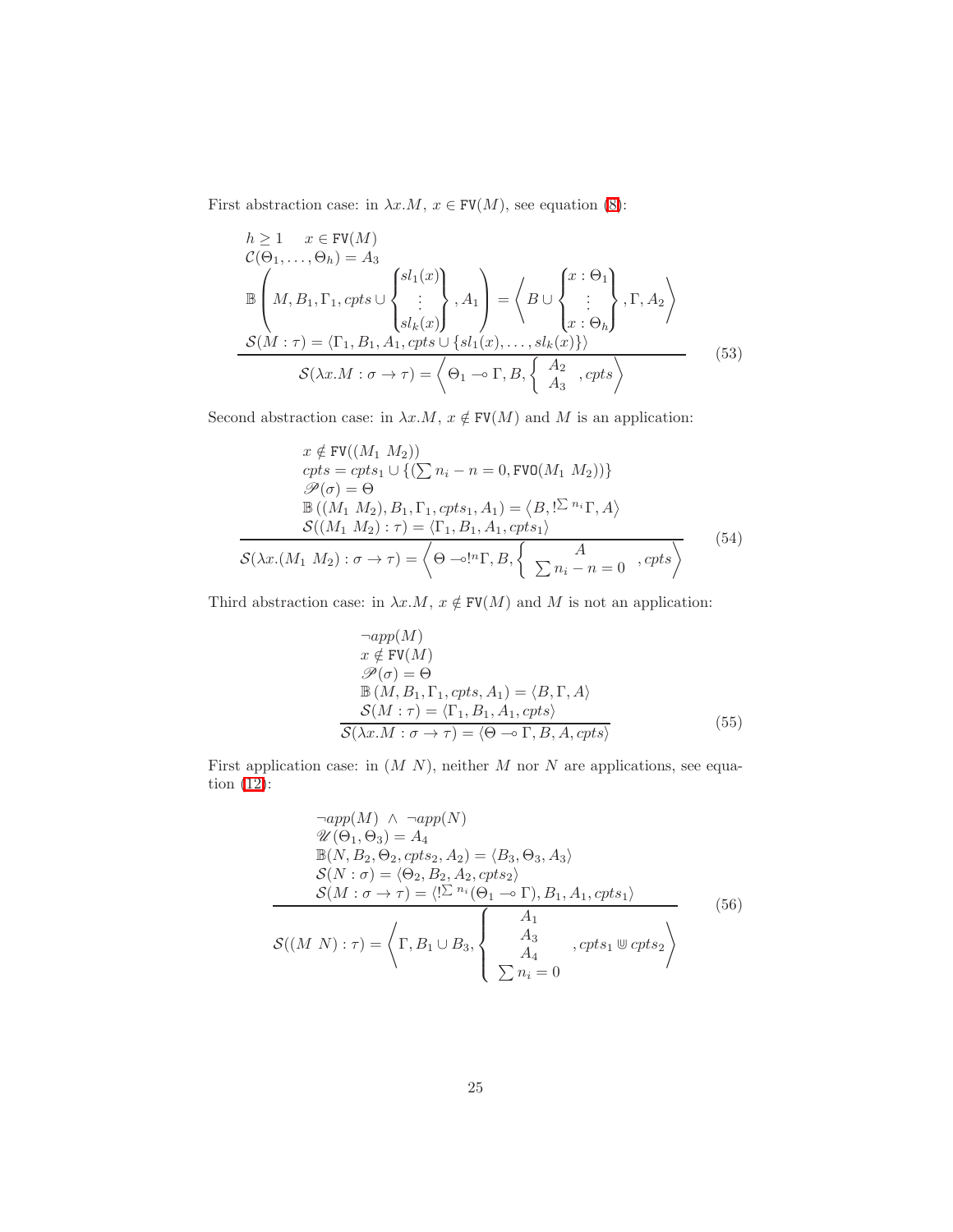Second application case: in  $(M N)$ ,  $M$  is not an application:

$$
\neg app(M)
$$
  
\n
$$
cpts = cpts_1 \cup (cpts_2 \cup \{(A_4^1, FVO((N_1 N_2)))\})
$$
  
\n
$$
\mathcal{U}(\Theta_3, \Theta_1) = A_4
$$
  
\n
$$
\mathbb{B}((N_1 N_2), B_2, \Theta_2, cpts_2, A_2) = \langle B_3, \Theta_3, A_3 \rangle
$$
  
\n
$$
\mathcal{S}((N_1 N_2) : \sigma) = \langle \Theta_2, B_2, A_2, cpts_2 \rangle
$$
  
\n
$$
\mathcal{S}(M : \sigma \to \tau) = \langle !\mathcal{L}^{n_i}(\Theta_1 \to \Gamma), B_1, A_1, cpts_1 \rangle
$$
  
\n
$$
\mathcal{S}((M (N_1 N_2)) : \tau) = \left\langle \Gamma, B_1 \cup B_3, \begin{cases} A_1 & \text{at } A_3 \\ A_3 & \text{at } A_4 \\ \sum n_i = 0 \end{cases} \right\rangle
$$
\n(57)

Notice that  $A_4^1$  indicates the equality constraints between the outermost number of ! in the type of  $(N_1 N_2)$  and in the function part of the type of M. Third application case: in  $(M N)$ , N is not an application, see equation [\(16\)](#page-13-1):

$$
\neg app(N)
$$
  
\n
$$
cpts = (cpts_1 \cup \{(\sum n_i = 0, \text{FVO}((M_1 M_2)))\}) \cup cpts_2
$$
  
\n
$$
\mathcal{U}(\Theta_1, \Theta_3) = A_4
$$
  
\n
$$
\mathbb{B}(N, B_2, \Theta_2, cpts_2, A_2) = \langle B_3, \Theta_3, A_3 \rangle
$$
  
\n
$$
\mathcal{S}(N : \sigma) = \langle \Theta_2, B_2, A_2, cpts_2 \rangle
$$
  
\n
$$
\mathcal{S}((M_1 M_2) : \sigma \to \tau) = \langle !\mathcal{I}^{n_i}(\Theta_1 \to \Gamma), B_1, A_1, cpts_1 \rangle
$$
  
\n
$$
\mathcal{S}((M_1 M_2) N) : \tau) = \left\langle \Gamma, B_1 \cup B_3, \begin{cases} A_1 & \text{, } \mathcal{O}(t_1 \to \Gamma) \\ A_2 & \text{, } \mathcal{O}(t_2 \to \Gamma) \\ A_3 & \text{, } \mathcal{O}(t_3 \to \Gamma) \end{cases} \right\rangle
$$
\n
$$
\left\langle \frac{A_1}{\sum n_i = 0} \right\rangle
$$
\n
$$
(58)
$$

Fourth application case: in  $(M N)$ , both  $M$  and  $N$  are applications:

$$
cpts_4 = cpts_2 \cup \{ (A_4^1, FVO((N_1 N_2))) \}
$$
  
\n
$$
cpts_3 = cpts_1 \cup \{ (\sum n_i = 0, FVO((M_1 M_2))) \}
$$
  
\n
$$
\mathcal{U}(\Theta_3, \Theta_1) = A_4
$$
  
\n
$$
\mathbb{B}((N_1 N_2), B_2, \Theta_2, cpts_2, A_2) = \langle B_3, \Theta_3, A_3 \rangle
$$
  
\n
$$
\mathcal{S}((N_1 N_2) : \sigma) = \langle \Theta_2, B_2, A_2, cpts_2 \rangle
$$
  
\n
$$
\mathcal{S}((M_1 M_2) : \sigma \to \tau) = \langle !\sum n_i (\Theta_1 \to \Gamma), B_1, A_1, cpts_1 \rangle
$$
  
\n
$$
\mathcal{S}((M_1 M_2) (N_1 N_2)) : \tau) = \left\langle \Gamma, B_1 \cup B_3, \begin{cases} A_1 \\ A_3 \\ A_4 \\ \sum n_i = 0 \end{cases}, cpts_3 \otimes \sigma_{\tau} \right\rangle
$$
  
\n(59)

### 2.2.6 Type synthesis algorithm:  $\mathscr S$

 $\mathscr S$  is the top level call for the algorithm. It passes the call to  $\mathcal S$ , takes its result, boxes the term, forgets the critical points and eventually contracts the common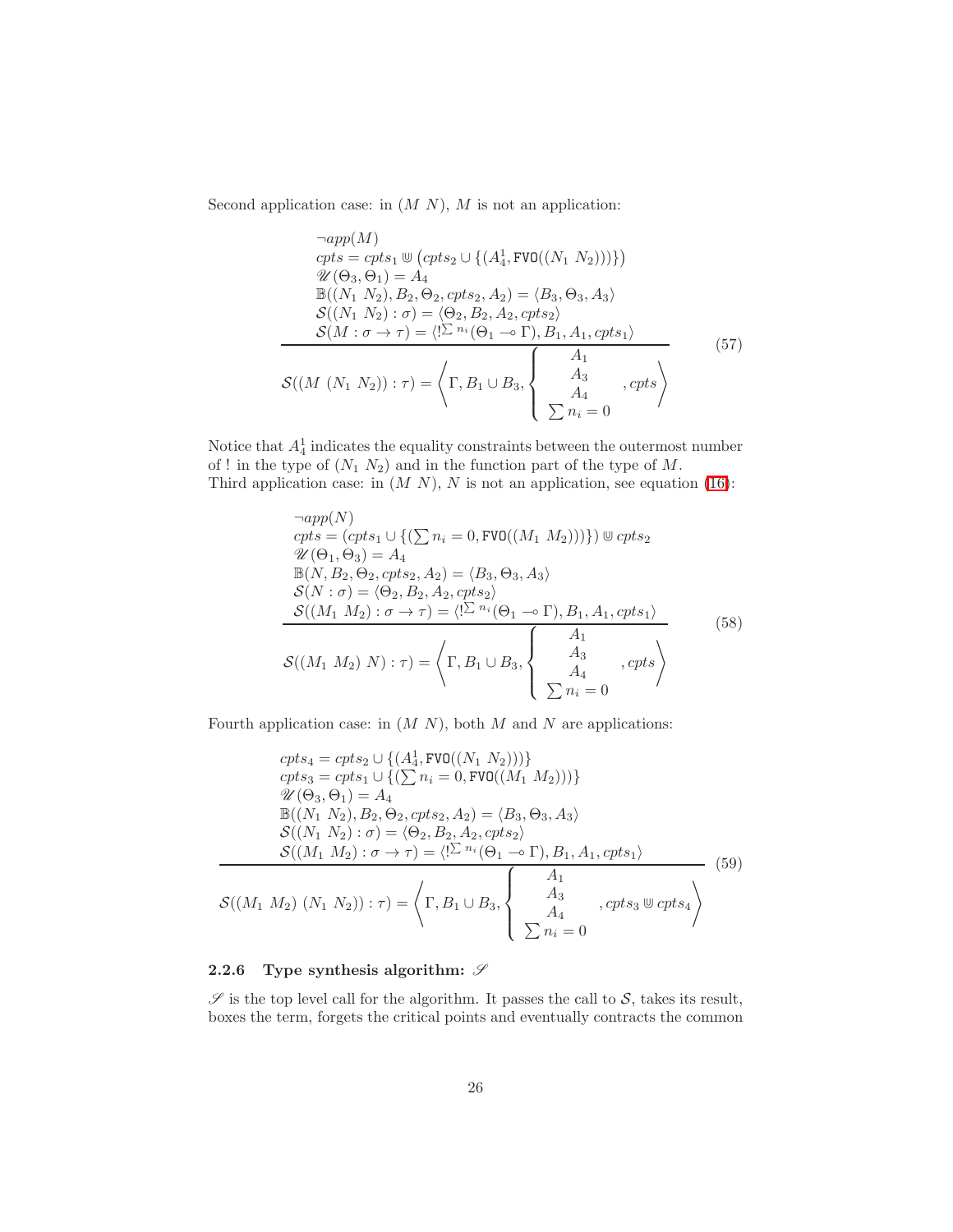<span id="page-26-2"></span>variables in the base.

$$
\mathcal{C}(\Theta_{1_1}, \dots, \Theta_{k_1}) = A_1 \qquad \dots \qquad \mathcal{C}(\Theta_{1_h}, \dots, \Theta_{k_h}) = A_h
$$
  
\n
$$
\mathbb{B}(M, B_1, \Theta_1, \text{cpts}, A') = \left\langle \begin{cases} x_1 : \Theta_{1_1}, \dots, x_1 : \Theta_{k_1}, \\ \vdots \\ x_h : \Theta_{1_h}, \dots, x_h : \Theta_{k_h} \end{cases} \right\rangle, \Theta, A \right\rangle
$$
  
\n
$$
\mathcal{S}(M : \sigma) = \left\langle \Theta_1, B_1, A', \text{cpts} \right\rangle
$$
  
\n
$$
\mathcal{S}(M : \sigma) = \left\langle \Theta_1 \{x_1 : \Theta_{1_1}, x_2 : \Theta_{1_2}, \dots, x_h : \Theta_{1_h} \}, \begin{cases} A \\ A_1 \\ \vdots \\ A_h \end{cases} \right\rangle
$$
  
\n(60)

### <span id="page-26-1"></span>3 Properties of the type inference algorithm

We will prove in this section that our algorithm  $\mathscr S$  is complete with respect to the notion of  $\Gamma \vdash_{EAL} M : A$  introduced in Definition [1.](#page-5-3) Correctness and completeness of  $\mathscr S$  are much simpler if, instead of EAL, we formulate proofs and results with reference to an equivalent natural deduction formulation, discussed in the following subsection. Before, we state the obvious fact that our algorithm does not loop, since any rule S decreases the structural size of the  $\lambda$ -term M, any rule  $\mathscr U$  decreases the size of the type  $\Theta$  and any rule  $\mathscr B$  and  $\mathbb U$  decreases the size of the set of critical points cpts.

**Proposition 2 (Termination).** Let M be a simply typed term and let  $\sigma$  its simple type.  $\mathscr{S}(M : \sigma)$  always terminates with a triple  $\langle \Theta, B, A \rangle$ .

The algorithm is exponential in the size of the  $\lambda$ -term, because to investigate all possible derivations we need to (try to) box all possible combinations of critical points (see the clauses for the product union,  $\mathbb{U}$ , in Section [2.2.4\)](#page-23-0), that are roughly bounded by the size of the term.

### <span id="page-26-0"></span>3.1 NEAL

<span id="page-26-3"></span>The natural deduction calculus (NEAL) for EAL in given in Figure [16,](#page-27-0) after [\[Asp98,](#page-41-1) [BBdPH93,](#page-41-7) [Rov98\]](#page-42-9).

**Lemma 1 (Weakening).** If  $\Gamma \vdash_{\text{NEAL}} A$  then  $B, \Gamma \vdash_{\text{NEAL}} A$ .

To annotate NEAL derivations, we use terms generated by the following grammar (elementary affine terms  $\Lambda^{EA}$ ):

$$
M ::= x \mid \lambda x.M \mid (M\ M) \mid !(M) \left[ \frac{M}{x}, \dots, \frac{M}{x} \right] \mid [M]_{M=x,x}
$$

Observe that in  $!(M)$   $\lceil M/x, \ldots, M/x \rceil$ , the  $\lceil M/x \rceil$  is a kind of explicit substitution. To define ordinary substitution, define first the set of free variables of a term  $M$ , FV $(M)$ , inductively as follows: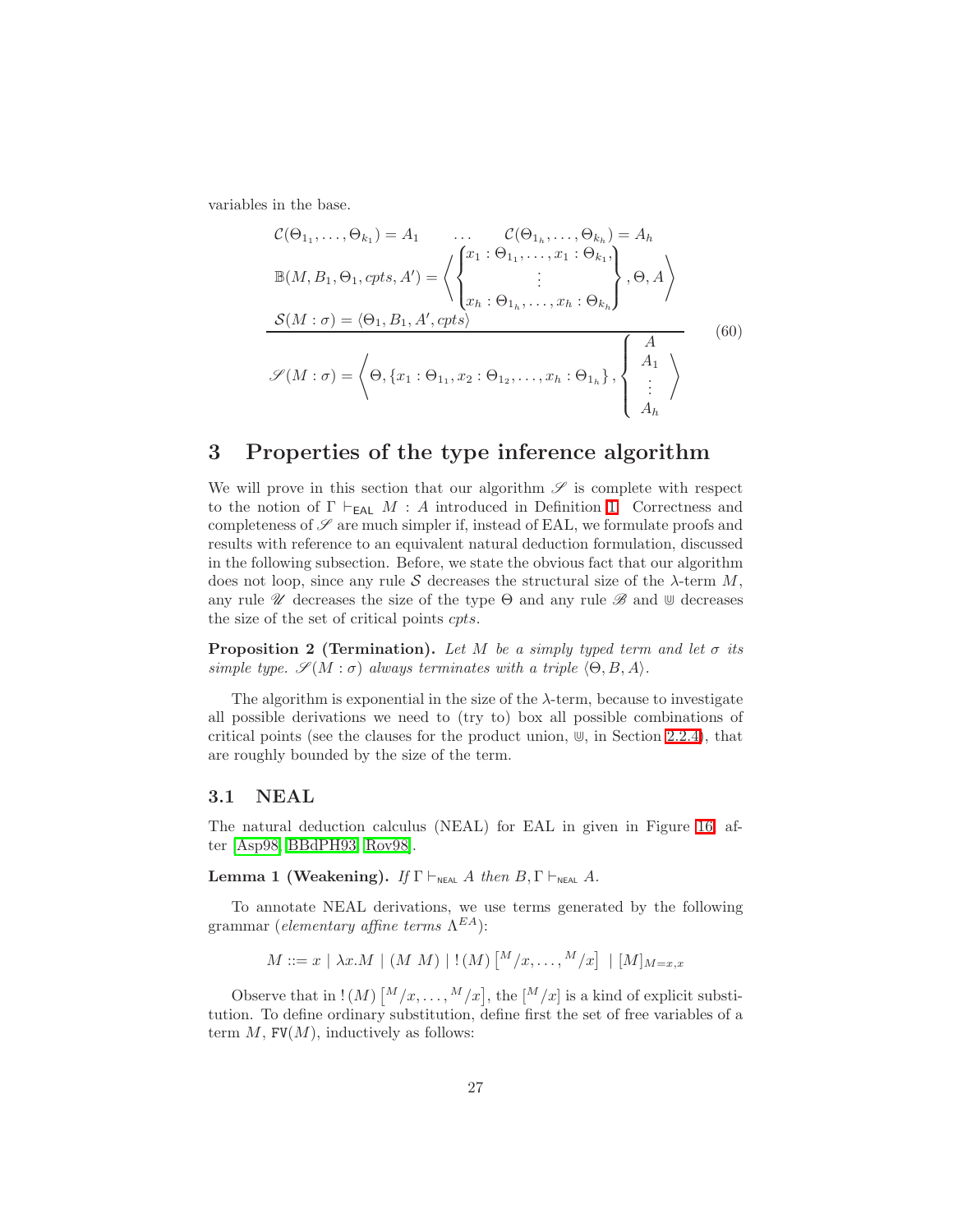$$
\frac{\Gamma \vdash_{\text{NEAL}} A \Delta, !A, !A \vdash_{\text{NEAL}} B}{\Gamma, A \vdash_{\text{NEAL}} B} \text{ contr}
$$
\n
$$
\frac{\Gamma \vdash_{\text{NEAL}} !A \Delta, !A, !A \vdash_{\text{NEAL}} B}{\Gamma \vdash_{\text{NEAL}} A \multimap B} \text{ contr}
$$
\n
$$
\frac{\Gamma \vdash_{\text{NEAL}} A \multimap B \Delta \vdash_{\text{NEAL}} A}{\Gamma, \Delta \vdash_{\text{NEAL}} B} (\multimap E)
$$
\n
$$
\frac{\Delta_1 \vdash_{\text{NEAL}} !A_1 \cdots \Delta_n \vdash_{\text{NEAL}} !A_n \quad A_1, \ldots, A_n \vdash_{\text{NEAL}} B}{\Gamma, \Delta_1, \ldots, \Delta_n \vdash_{\text{NEAL}} !B}!
$$

<span id="page-27-0"></span>Figure 16: Natural Elementary Affine Logic in sequent style notation

- $FV(x) = \{x\}$
- FV $(\lambda x.M)$  = FV $(M) \setminus \{x\}$
- FV $(M_1 M_2)$  = FV $(M_1)$   $\cup$  FV $(M_2)$
- FV(!  $(M)$   $\binom{M_1}{x_1}, \ldots, \frac{M_n}{x_n}$ ) =  $\bigcup_{i=1}^n$  FV $(M_i) \cup FV(M) \setminus \{x_1, \ldots, x_n\}$
- FV( $[M]_{N=x_1,x_2}$ ) = (FV( $M$ )  $\setminus$  { $x_1, x_2$ })  $\cup$  FV( $N$ )

Ordinary substitution  $N\{M/x\}$  of a term M for the free occurrences of x in N, is defined in the obvious way:

- 1.  $x\{M/x\} = M;$
- 2.  $y{M/x} = y$  if  $y \neq x$ ;
- 3.  $\lambda x.N\{M/x\} = \lambda x.N;$
- 4.  $\lambda y. N\{M/x\} = \lambda z. (N\{z/y\}\{M/x\})$  where z is a fresh variable;
- 5.  $(N P)\{M/x\} = (N\{M/x\} P\{M/x\});$
- 6.  $!(N)\left[ \binom{P_1}{x_1}, \ldots, \binom{P_n}{x_n} \right] \{M/x\} =$  $! (N{y_1/x_1}) \cdots {y_n/x_n} \{M/x\})$   $\left[ \frac{P_1{M/x}}{y_1, \ldots, \frac{P_n{M/x}}{y_n}} \right]$ if  $x \notin \{x_1, \ldots, x_n\}$ , where  $y_1, \ldots, y_n$  are all fresh variables;
- 7.  $!(N)\left[ \binom{P_1}{x_1}, \ldots, \binom{P_n}{x_n} \right] \{M/x\} =!(N)\left[ \binom{P_1\{M/x\}}{x_1}, \ldots, \binom{P_n\{M/x\}}{x_n} \right]$ if  $\exists i$  s.t.  $x_i = x;$
- 8.  $[N]_{P=y,z}\{M/x\} = [N\{y'/y\}\{z'/z\}\{M/x\}]_{P\{M/x\}=y',z'}$  if  $x \notin \{y,z\}$ , where  $y', z'$  are fresh variables;

9. 
$$
[N]_{P=y,z}\{M/x\} = [N]_{P\{M/x\}=y,z}
$$
 if  $x \in \{y,z\}$ .

Elementary terms may be mapped to  $\lambda$ -terms, by forgetting the exponential structure: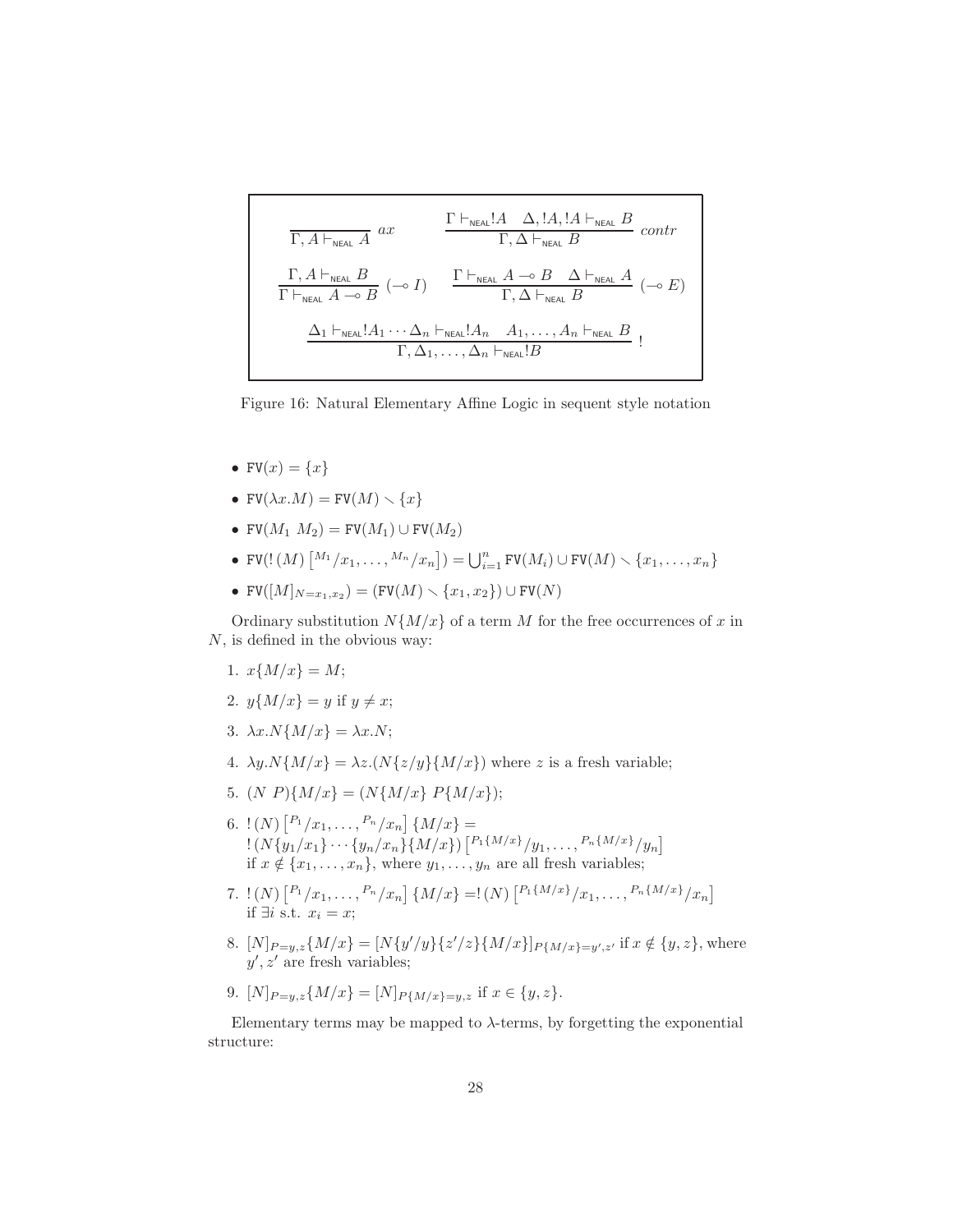$$
\frac{\Gamma \vdash_{\text{NEAL}} M : !A \Delta, x : !A, y : !A \vdash_{\text{NEAL}} N : B}{\Gamma, \Delta \vdash_{\text{NEAL}} [N]_{M=x,y} : B} \text{ contr}
$$
\n
$$
\frac{\Gamma, x : A \vdash_{\text{NEAL}} M : B}{\Gamma \vdash_{\text{NEAL}} \lambda x . M : A \multimap B} (\neg \circ I) \qquad \frac{\Gamma \vdash_{\text{NEAL}} M : A \multimap B \Delta \vdash_{\text{NEAL}} N : A}{\Gamma, \Delta \vdash_{\text{NEAL}} (M N) : B} (\neg \circ E)
$$
\n
$$
\frac{\Delta_1 \vdash_{\text{NEAL}} M_1 : !A_1 \cdots \Delta_n \vdash_{\text{NEAL}} M_n : !A_n \quad x_1 : A_1, \dots, x_n : A_n \vdash_{\text{NEAL}} N : B}{\Gamma, \Delta_1, \dots, \Delta_n \vdash_{\text{NEAL}} [(N) [\frac{M_1}{x_1}, \dots, \frac{M_n}{x_n}] : !B} !B}
$$

<span id="page-28-0"></span>Figure 17: Term Assignment System for Natural Elementary Affine Logic

- $x^* = x$
- $(\lambda x.M)^* = \lambda x.M^*$
- $(M_1 M_2)^* = (M_1^* M_2^*)$
- $(!(M)\begin{bmatrix} M_1/x_1, \ldots, M_n/x_n \end{bmatrix})^* = M^* \{M_1^*/x_1, \ldots, M_n^*/x_n\}$
- $([M]_{N=x_1,x_2})^* = M^* \{N^*/x_1, N^*/x_2\}$

Definition 6. (Legal elementary terms) The elementary terms are legal under the following conditions:

- 1. x is legal;
- 2.  $\lambda x.M$  is legal iff M is legal;
- 3.  $(M_1 M_2)$  is legal iff  $M_1$  and  $M_2$  are both legal and  $\text{FV}(M_1) \cap \text{FV}(M_2) = \emptyset$ ;
- $\mathcal{H}_4$ .  $\{ (M) \big[ \begin{smallmatrix} M_1 & \cdots & M_n \end{smallmatrix} \mid x_n \big]$  is legal iff M and  $M_i$  are legal for any  $i$   $1 \leq i \leq n$  $i \leq n$  and  $\text{FV}(M) = \{x_1, \ldots, x_n\}$  and  $(i \neq j \Rightarrow \text{FV}(M_i) \cap \text{FV}(M_j) = \emptyset)$ ;
- 5.  $[M]_{N=x,y}$  is legal iff M and N are both legal and  $\text{FV}(M) \cap \text{FV}(N) = \emptyset$ .

**Proposition 3.** If M is a legal term, then every free variable  $x \in \text{FV}(M)$  is linear in M.

*Proof.* By trivial induction on the structure of  $M$  using definitions of legal terms and FV.  $\Box$ 

Note 1. From now on we will consider only legal terms.

Notation 4. Let  $\Gamma = \{x_1 : A_1, \ldots, x_n : A_n\}$  be a basis. dom( $\Gamma$ ) =  $\{x_1, \ldots, x_n\}$ ;  $\Gamma(x_i) = A_i; \Gamma \upharpoonright V = \{x : A | x \in V \wedge A = \Gamma(x) \}.$ 

The term assignment system is shown in Figure [17,](#page-28-0) where all bases in the premises of the contraction, ⊸ elimination and !-rule, have domains with empty intersection.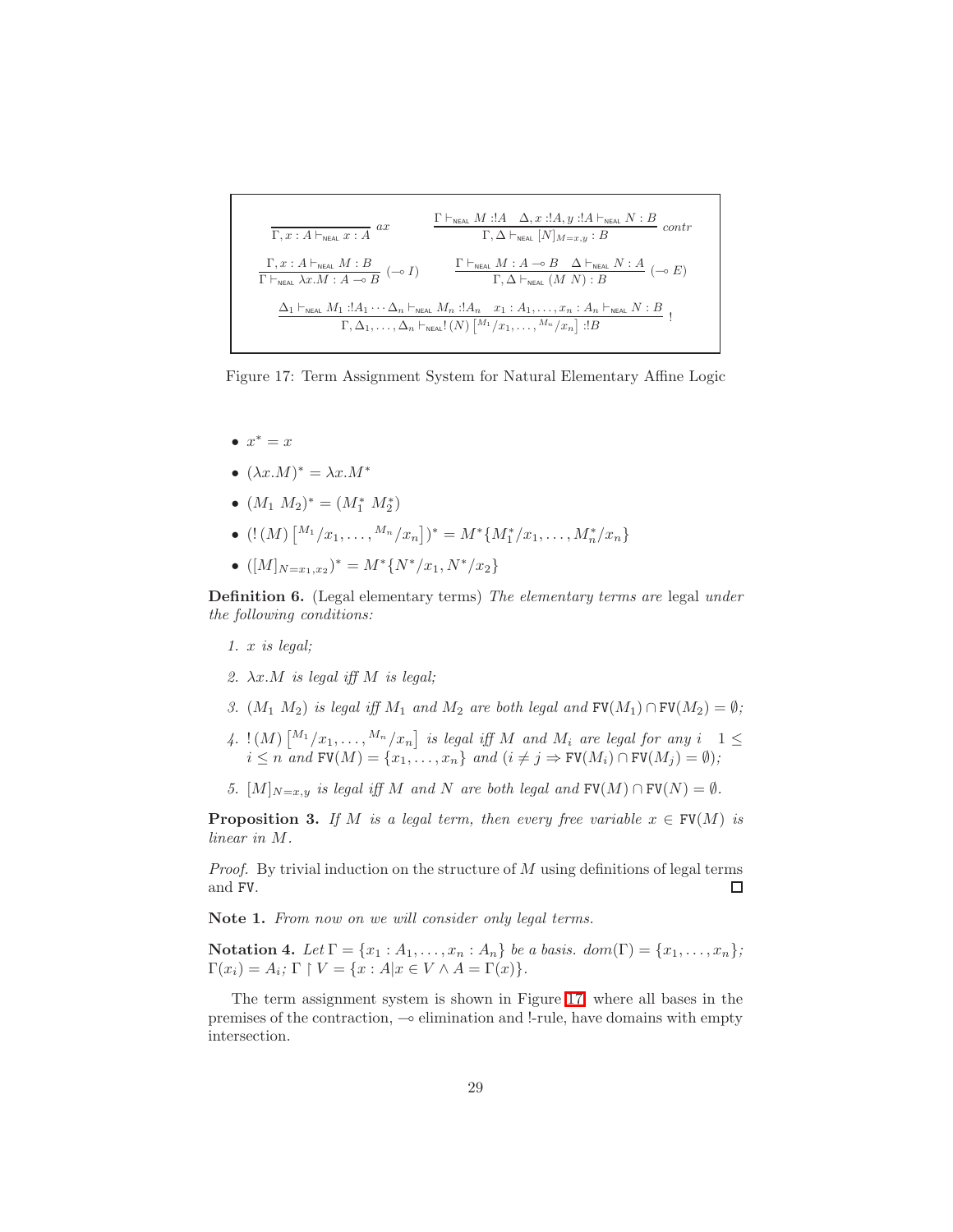### Lemma 2.

1. If  $\Gamma \vdash_{\text{NFAI}} M : A$  then  $\text{FV}(M) \subseteq dom(\Gamma);$ 

2. if  $\Gamma \vdash_{\text{NEAL}} M : A \text{ then } \Gamma \upharpoonright \text{FV}(M) \vdash_{\text{NEAL}} M : A$ .

Lemma 3 (Substitution). If  $\Gamma, x : A \vdash_{NEAL} M : B \text{ and } \Delta \vdash_{NEAL} N : A \text{ and }$  $dom(\Gamma) \cap dom(\Delta) = \emptyset$  then  $\Gamma, \Delta \vdash_{NEAL} M\{N/x\} : B$ .

*Proof.* Recalling that both  $M$  and  $N$  are legal terms, by easy induction on the structure of M. 口

**Theorem 1 (Equivalence).** Γ  $\vdash_{EAL} A$  if and only if  $\Gamma \vdash_{NEAL} A$ .

- *Proof.* (if) By induction, using the cut rule. It is also possible to prove, by an easy inspection of the cut-elimination theorem for EAL, that it is possible to eliminate just the exponential cuts, leaving the logical ones.
- (only if) The only interesting case is  $(\neg$  L). The proof is identical to the case of intuitionistic logic.

Lemma 4 (Unique Derivation). For any legal term M and formula A, if there is a valid derivation of the form  $\Gamma \vdash_{NFA} M : A$ , then such derivation is unique (up to weakening).

A notion of reduction is needed to state and obtain completeness of the type inference algorithm. We define two *logical* reductions ( $\rightarrow$ <sub>β</sub> and  $\rightarrow$ <sub>dup</sub>) corresponding to the elimination of principal cuts in EAL. The other five reductions are permutation rules, allowing contraction to be moved out of a term.

$$
(\lambda x.M \ N) \qquad \to_{\beta} \qquad M\{N/x\}
$$

$$
[N]_{!(M)}[M_{1/x_{1},...,M_{n}/x_{n}}]=x,y \longrightarrow_{\text{dup}}
$$
  
\n
$$
[[N\{^{!(M)}[x'_{1}/x_{1},...,x'_{n}/x_{n}]/x\}\{^{!(M')}[y'_{1}/y_{1},...,y'_{n}/y_{n}]/y\}]_{M_{1}=x'_{1},y'_{1}}\cdots]_{M_{n}=x'_{n},y'_{n}}
$$
  
\n
$$
[(M)[M_{1/x_{1}},...,M_{n}/x_{n}]/x_{1},...,M_{n/x_{n}}]\longrightarrow_{\text{t}}
$$

$$
\frac{!(M)[^{M_1}/x_1,\cdots,^{!(N)}[^{P_1}/y_1,\ldots,^{P_m}/y_m]}{(M{N/x_i})[^{M_1}/x_1,\cdots,^{P_1}/y_1,\cdots,^{P_m}/y_m,\cdots,^{M_n}/x_n]} \rightarrow_{!-1}
$$

 $([M]_{M_1=x_1,x_2} N$  → 
<sub>△</sub>–c  $[(M\{x'_1/x_1,x'_2/x_2\} N)]_{M_1=x'_1,x'_2}$ 

$$
(M [N]_{N_1 = x_1, x_2}) \longrightarrow_{\mathbf{Q-c}} [ (M N \{x'_1/x_1, x'_2/x_2\})]_{N_1 = x'_1, x'_2}
$$

$$
!(M)[^{M_1}/x_1, \cdots, ^{[M_i]_{N=y,z}}/x_i, \cdots, ^{M_n}/x_n] \longrightarrow_{!-c}
$$
  
\n
$$
[(M)[^{M_1}/x_1, \cdots, ^{M_i}{y'y,z'z}]\ /x_i, \cdots, ^{M_n}/x_n]]_{N=y',z'}
$$
  
\n
$$
[M]_{[N]_{P=y_1,y_2}=x_1,x_2} \longrightarrow_{c-c} [[M]_{N{y'_1/y_1,y'_2/y_2}=x_1,x_2}]_{P=y'_1,y'_2}
$$
  
\n
$$
\lambda x.[M]_{N=y,z} \longrightarrow_{\lambda-c} [\lambda x.M]_{N=y,z} \text{ where } x \notin \text{FV}(N)
$$

 $\Box$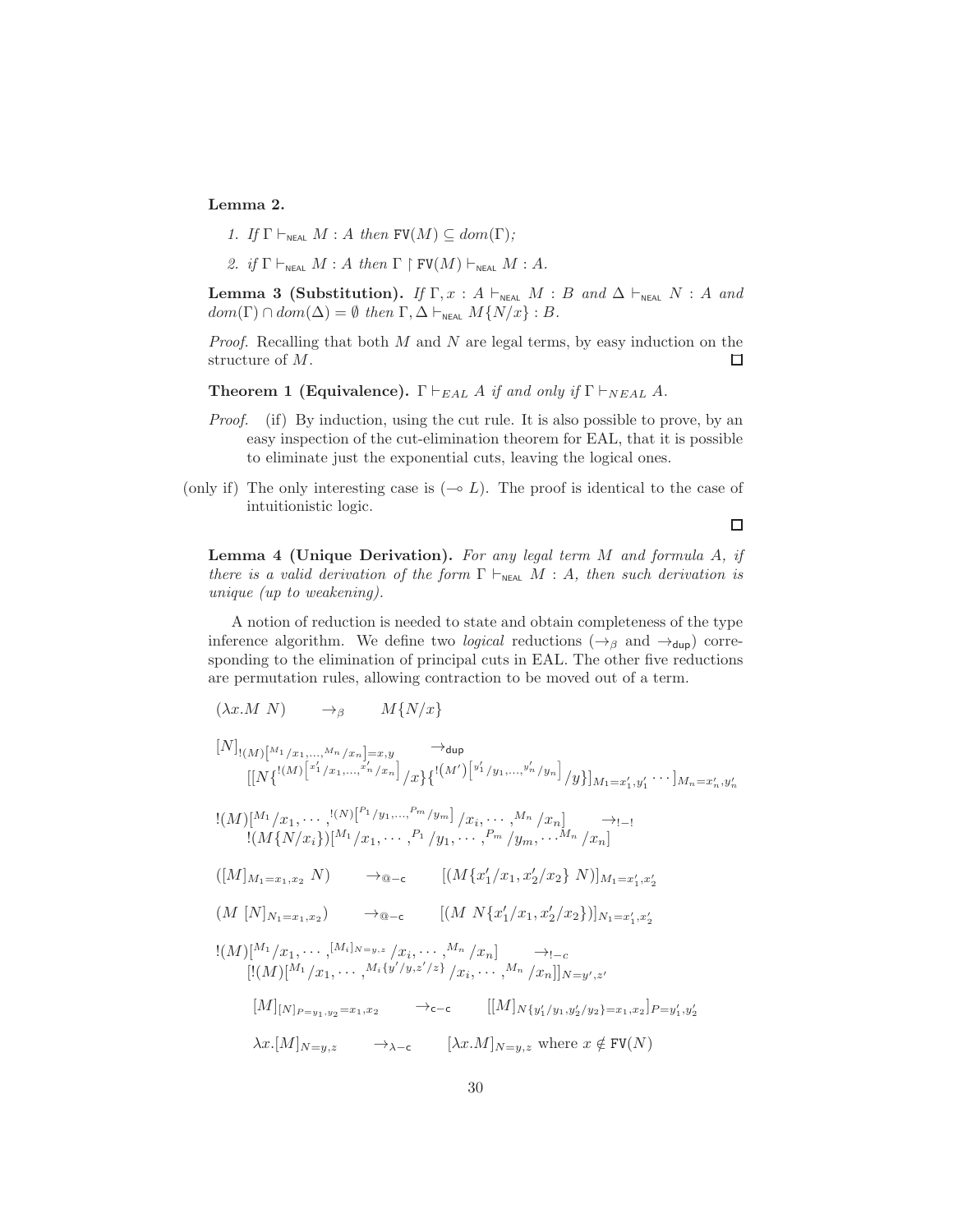where  $M'$  in the  $\rightarrow$ <sub>dup</sub>-rule is obtained from M replacing all its free variables with fresh ones ( $x_i$  is replaced with  $y_i$ );  $x'_1$  and  $x'_2$  in the  $\rightarrow_{\text{@-c}}$ -rule,  $y'$  and  $z'$ in the →<sub>!−c</sub>-rule and  $y'_1, y'_2$  in the →<sub>c−c</sub>-rule are fresh variables.

**Definition 7.** The reduction relation on legal terms  $\rightsquigarrow$  is defined as the reflexive and transitive closure of the union of  $\rightarrow_{\beta}$ ,  $\rightarrow_{\text{dup}}$ ,  $\rightarrow_{\text{l-}1}$ ,  $\rightarrow_{\text{@-}c}$ ,  $\rightarrow_{\text{l-c}}$ ,  $\rightarrow_{\text{c-c}}$ ,  $\rightarrow_{\lambda-\text{c}}$ .

<span id="page-30-3"></span>**Proposition 4.** Let  $M \rightsquigarrow N$  and  $M$  be a legal term, then  $N$  is a legal term.

**Proposition 5.** Let  $M \rightarrow_r N$  where r is not  $\rightarrow_{\beta}$ , then  $M^* = N^*$ .

<span id="page-30-1"></span>Lemma 5. Let M be a well typed term in  $\{\text{dup}, \text{!--l}, \text{@}-c, \text{!--c}, c-c, \lambda-c\}$ normal form, then

- 1. if  $R = [N]_{P=x,y}$  is a subterm of M, then either  $P = (P_1 \ P_2)$  or P is a variable;
- 2. if  $R = \lfloor (N) \lfloor P_1/x_1, \ldots, P_k/x_k \rfloor$  is a subterm of M, then for any  $i \in \{1, \ldots, k\}$ either  $P_i = (Q_i \ S_i)$  or  $P_i$  is a variable.

<span id="page-30-4"></span>**Theorem 2 (Subject Reduction).** Let  $\Gamma \vdash_{NFAL} M : A$  and  $M \rightsquigarrow N$ , then  $\Gamma \vdash_{\texttt{NEAL}} N : A$ .

#### 3.2 Properties of the Type Inference Algorithm

<span id="page-30-0"></span>The following Lemma states that any slice in the set of critical points bars the rest of the term.

Lemma 6. Let  $S(M : \sigma) = \langle \Theta, B, A, cpts \rangle$ . For any slice sl in cpts, sl =  $\{cpt_1,\ldots,cpt_k\}$ , for every path from the root of the syntax tree of M to any leaf, there exists at most one  $cpt_i$  in the path.

*Proof.* By induction on M. The unique interesting case is  $M = (M_1 M_2)$ . The thesis holds by inductive hypothesis and by a simple inspection of rules for  $\mathcal S$ and for the product union.  $\Box$ 

The following lemma illustrates the relation between the set of critical points calculated by the algorithm for a given term M and a particular class of decompositions of M.

<span id="page-30-2"></span>Lemma 7. Let  $S(M : \sigma) = \langle \Theta, B, A, cpts \rangle$ .

- 1.  $\forall \{cpt_1, ..., cpt_k\} = sl \in cpts$  there exist  $P, (N_{1_1} N_{2_1}), ..., (N_{1_k} N_{2_k})$  such that P is not a variable,  $x_1, ..., x_k \in \text{FV}(P)$  and  $M = P\{(N_{11}, N_{21})/x_1, ..., (N_{1k}, N_{2k})/x_k\}$ ;
- 2.  $\forall P, (N_{1}, N_{21}), \ldots, (N_{1k}, N_{2k})$  such that P is not a variable,  $x_1, \ldots, x_k \in$  $\texttt{FV}(P) \ and \ M = P\{(N_{1_1} N_{2_1})/x_1, \ldots, (N_{1_k} N_{2_k})/x_k\}, \ there \ exists \ \{cpt_1, \ldots, cpt_k\} = \emptyset.$  $sl \in cpts$  such that  $cpt_i$  is the critical point at the root of  $(N_{1_i} N_{2_i})$ .

Proof. By structural induction on M.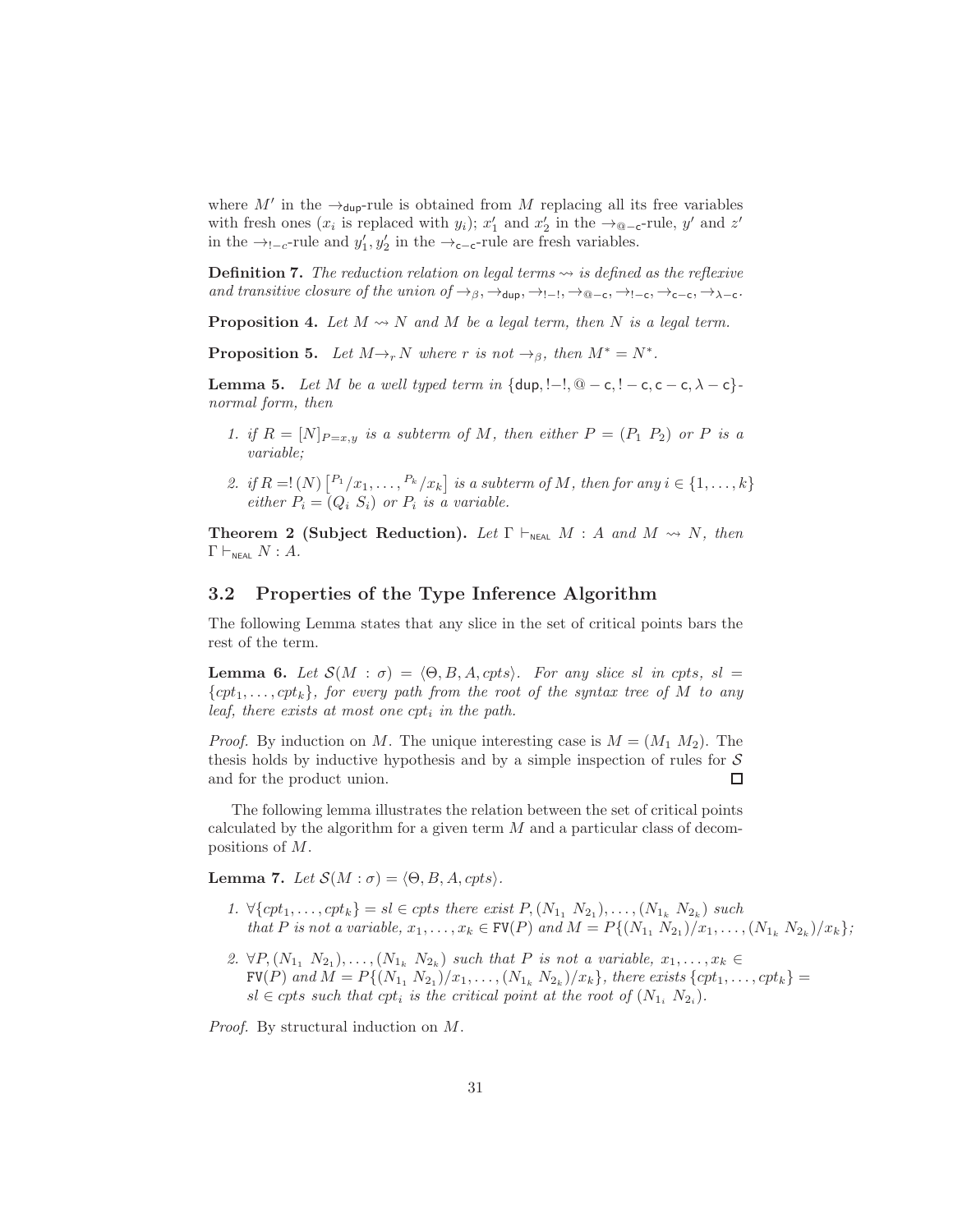- 1. If M is a variable, the thesis trivially holds being  $crts = \emptyset$ . If  $M = \lambda x.M'$ , either  $sl$  consists of a single critical point corresponding to the root of  $M'$ , then  $P = \lambda x \cdot y$ , or sl is a slice of M', then by inductive hypothesis there exists P' s.t. the thesis holds for M'. We take  $P = \lambda x.P'$ . Finally if  $M = (M_1, M_2)$ , if in sl there is a critical point cpt<sub>i</sub> corresponding to the root of  $M_1$  then by Lemma [6](#page-30-0) all the other critical points in sl belong to  $M_2$  or there is only one critical point corresponding to the root of  $M_2$ . In the first case by inductive hypothesis there exists  $P_2$  s.t. the thesis holds for  $M_2$  and sl without  $cpt_i$ . Then we take  $P = (y \ P_2)$ . The other cases are analogous.
- 2. If M is a variable then  $\beta P$  and the thesis trivially holds. If  $M = \lambda x.M'$ then  $P = \lambda x.P'$ . If P' is a variable, then the slice to consider is the one containing only the critical point corresponding to the root of  $M'$ . Such a slice has been added to cpts in the rule for  $\mathcal{S}(\lambda x.(M_1 M_2) : \sigma)$  where  $x \notin \text{FV}((M_1 \ M_2)).$  Otherwise the thesis holds by inductive hypothesis. Finally if  $M = (M_1 M_2)$ , then  $P = (P_1 P_2)$ . If both  $P_1$  and  $P_2$  are not a variable, then by inductive hypothesis there exists  $sl_1$  and  $sl_2$ . Then the thesis holds by definition of product union. The other cases are analogous.

 $\Box$ 

Consider the *length*  $L(M)$  of an EAL-term M defined inductively:

$$
L(x) = 0
$$

$$
L(\lambda x.M) = 1 + L(M)
$$

$$
L((M\ N)) = 1 + L(M) + L(N)
$$

$$
L((M\ N)) = L(M) + \sum_{i=1}^{n} L(M_i)
$$

$$
L([M]_{N=x,y}) = L(M) + L(N).
$$

Definition 8. An EAL-term M is simple if and only if

1. M has no subterm of the form  $[M_1]_{M_2=x,y}$  where  $(M_2)^*$  is not a variable,

2.  $L(M) = L((M)^*)$ 

<span id="page-31-0"></span>Fact 1. A simple EAL-term contracts at most variables.

Definition 9. The set of candidate EAL-terms is the set of all EAL-terms P such that

- 1. P is in  $\{-1, \mathcal{Q} \mathsf{c}, 1 \mathsf{c}, \mathsf{c} \mathsf{c}, \lambda \mathsf{c}, \mathsf{dup}\}\text{-}\mathit{normal form};$
- 2. P is simple;
- 3. if  $[R]_{Q=x,y}$  is a subterm of P, then  $x, y \in FV(R)$ ;
- 4. if  $!(R) \left[ \frac{Q_1}{x_1}, \ldots, \frac{Q_k}{x_k} \right]$  is a subterm of P, then R is not a variable.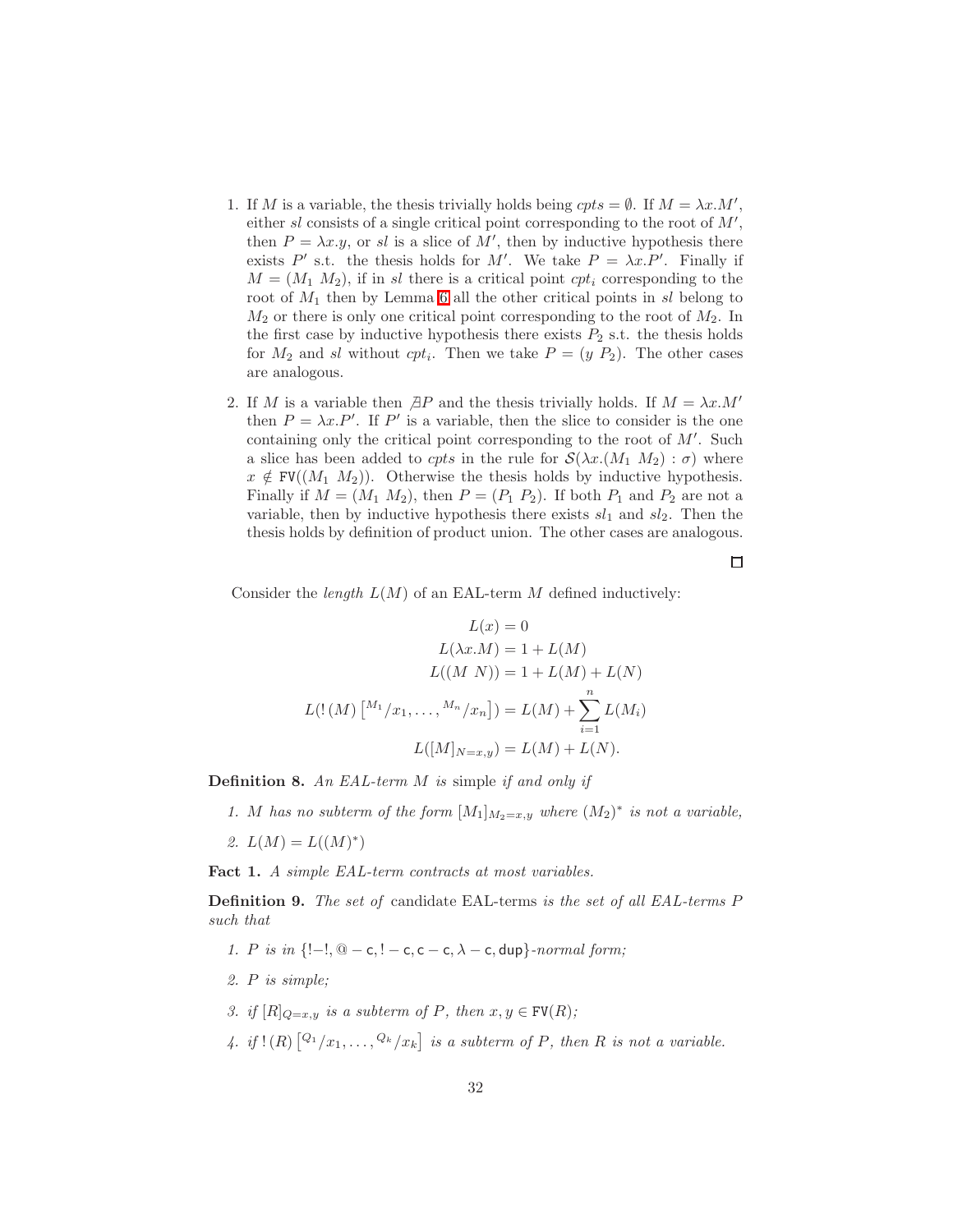**Definition 10.** Given a general EAL-type  $\Theta$  we define its erasure  $\overline{\Theta}$  as the simple type obtained by  $\Theta$  erasing all the exponentials "!" and changing  $\multimap$  into  $\rightarrow$ .

<span id="page-32-1"></span><span id="page-32-0"></span>**Lemma 8.** For any  $\Theta$  general EAL-type there exists X s.t.  $X(\mathscr{P}(\overline{\Theta})) = \Theta$ .

**Theorem 3 (Completeness).** Let  $\Gamma \vdash_{N \in \mathcal{A} \mathcal{L}} P : \Psi$  and let P be a candidate EAL-term. Let  $\mathscr{S}(P^* : \overline{\Psi}) = \langle \Theta, B, A \rangle$ , then there exists X integer solution of A such that  $X(B) \subseteq \Gamma$ ,  $\Psi = X(\Theta)$  and  $X(B) \vdash_{NEAL} P : X(\Theta)$ .

Proof. By induction on  $P$ .

- If  $\Gamma, x : \Psi \vdash_{\text{NEAL}} x : \Psi$  then  $\mathcal{S}(x : \overline{\Psi}) = \langle \mathscr{P}(\overline{\Psi}), \{x : \mathscr{P}(\overline{\Psi})\}, \emptyset \rangle$  and the thesis holds by Lemma  $8$  being any  $X$  solution of the empty set of constraints.
- If the type derivation ends with

$$
\frac{\Gamma \vdash_{\text{neal}} x : !\Phi \quad \Delta, y : !\Phi, z : !\Phi \vdash_{\text{neal}} N : \Psi}{\Gamma, \Delta \vdash_{\text{neal}} [N]_{x=y,z} : \Psi}
$$

then the thesis holds by inductive hypothesis on  $\Delta$ , y :! $\Phi$ , z :! $\Phi \vdash_{\text{NEAL}} N : \Psi$ .

• If  $P$  is an abstraction then the type derivation is

$$
\frac{\Gamma, x: \Psi \vdash_{\text{neal}} M: \Phi}{\Gamma \vdash_{\text{neal}} \lambda x.M: \Psi \multimap \Phi}
$$

The thesis holds by inductive hypothesis. Notice that the solution  $X$ instantiates all variables introduced by the  $\mathbb B$  call of the rule for S to 0. It is easy to see looking at the rules for  $\mathbb B$  that if in the solution X there is one variable introduced by B that is not set to zero, then the type is exponential and  $\Psi \multimap \Phi$  is not.

• If  $P$  is an application

$$
\frac{\Gamma \vdash_{\text{neal}} M : \Phi \multimap \Psi \quad \Delta \vdash_{\text{neal}} N : \Phi}{\Gamma, \Delta \vdash_{\text{neal}} (M \ N) : \Psi}
$$

By inductive hypothesis there are solutions  $X_1$  for  $M$  and  $X_2$  for  $N$ . Now, by the same considerations of the previous point,  $X_1$  sets all variables introduced by the last  $\mathbb B$  call to 0. Thus the constraint  $\sum n_j = 0$  of the rule for S is satisfied. Moreover  $X_1, X_2$  satisfies the constraints for the unification of types, because they are identical by hypothesis. Hence the thesis holds.

• Finally, if the derivation is

$$
\frac{\Delta_1 \vdash_{\text{NEAL}} M_1 : \Phi_1 \cdots \Delta_n \vdash_{\text{NEAL}} M_n : \Phi_n x_1 : \Phi_1, \ldots, x_n : \Phi_n \vdash_{\text{NEAL}} N : \Psi}{\Gamma, \Delta_1, \ldots, \Delta_n \vdash_{\text{NEAL}}! (N) \left[ \frac{M_1}{x_1}, \ldots, \frac{M_n}{x_n} \right] : \Psi}
$$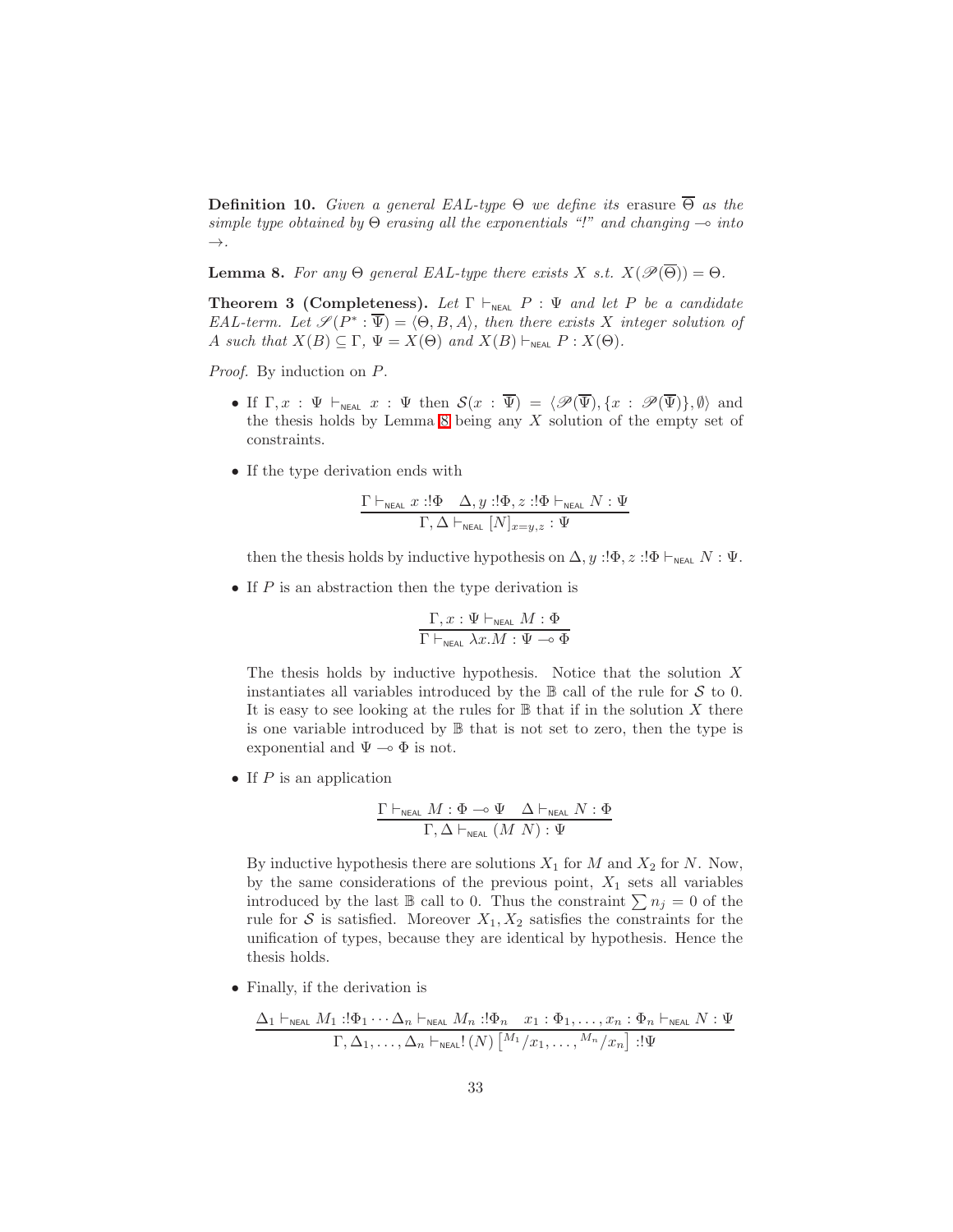then by Lemma [5](#page-30-1) either  $M_i$  is a variable or an application. If all  $M_i$ are variables, then the thesis holds getting the solution of the inductive hypothesis and increasing the variable  $b$  introduced by  $\mathbb B$  by one.

If there is an  $M_i$  that is an application, then by Lemma [7](#page-30-2) there is a critical point collected by the algorithm at the root of  $M_i$ . Then we take as solution  $X$  the union of the solutions obtained by inductive hypothesis with the variable introduced by  $\mathbb B$  for the critical point corresponding to  $M_i$  increased by one.

In the statement of the previous theorem, the request on the  $\{-1, \mathbb{Q} - \mathsf{c}, -1\}$ c, c−c, λ−c, dup}-normal form is not a loss of generality, for the subject reduction lemma and Proposition [5.](#page-30-3) By Lemma [5,](#page-30-1) the only restriction induced by the request of contracting at most variable is the exclusion of elementary terms with subterms of the form  $[R]_{(Q_1 \ Q_2)=x,y}$  or  $!(R) \begin{bmatrix} P_1/x_1, \cdots, (Q_1 \ Q_2)/x, \cdots, P_n/x_n \end{bmatrix}$ with  $[S]_{x=y,z}$  subterm of R. Recalling the discussion at the end of Section [1,](#page-1-0) we see that these terms, in a sense, "contract too much" — in the sharing graph of the corresponding  $\lambda$ -term  $P^*$ , there would be fan nodes corresponding to nonvariable contractions. We also do not take into account elementary affine terms with "false contractions". This is not a limitation by Lemma [1](#page-26-3) and Theorem [2.](#page-30-4) Finally we discard term such  $!(x)[M/x]$ . Again this is not a limitation, in fact  $(!(x)[M/x])^* = M^*$  and  $\Gamma \vdash_{\text{NEAL}}!(x)[M/x] : !\Psi$  if and only if  $\Gamma \vdash_{\text{NEAL}} M : !\Psi$ .

Notation 5. We use

$$
\frac{\Gamma \vdash M : !^{n} A \quad x : A \vdash N : B}{\Gamma \vdash !^{n}(N)[^{M}/x] : !^{n} B}
$$

as a shorthand for

Γ ⊢ M : n z}|{ ! · · ·! A x<sup>2</sup> :!!A ⊢ x<sup>2</sup> :!!A x<sup>1</sup> :!A ⊢ x<sup>1</sup> :!A x : A ⊢ N : B x<sup>1</sup> :!A ⊢!(N)[<sup>x</sup><sup>1</sup> /x] :!B . . . . xn−<sup>1</sup> : n−1 z}|{ ! · · ·! : A ⊢ n−1 z }| { !(· · ·!( N)[x<sup>1</sup> /x] · · ·)[xn−<sup>1</sup> /xn−2] : n−1 z}|{ ! · · ·! B Γ ⊢ n z }| { !(· · ·!( N)[x<sup>1</sup> /x] · · ·)[<sup>M</sup> /xn−1] : n z}|{ ! · · ·! B

<span id="page-33-0"></span>Lemma 9 (Superimposing of derivations). Let  $\mathscr{S}(M : \sigma) = \langle \Theta, B, A \rangle$  and let A be solvable. If there is a solution  $X_1$  of A that instantiates two boxes belonging to two superimposed derivations that are not compatible, then there exists another solution  $X_2$  where all the instantiated boxes belong to the same derivation.

Moreover  $X_1(\Theta) = X_2(\Theta)$  and  $X_1(B) = X_2(B)$ .

 $\Box$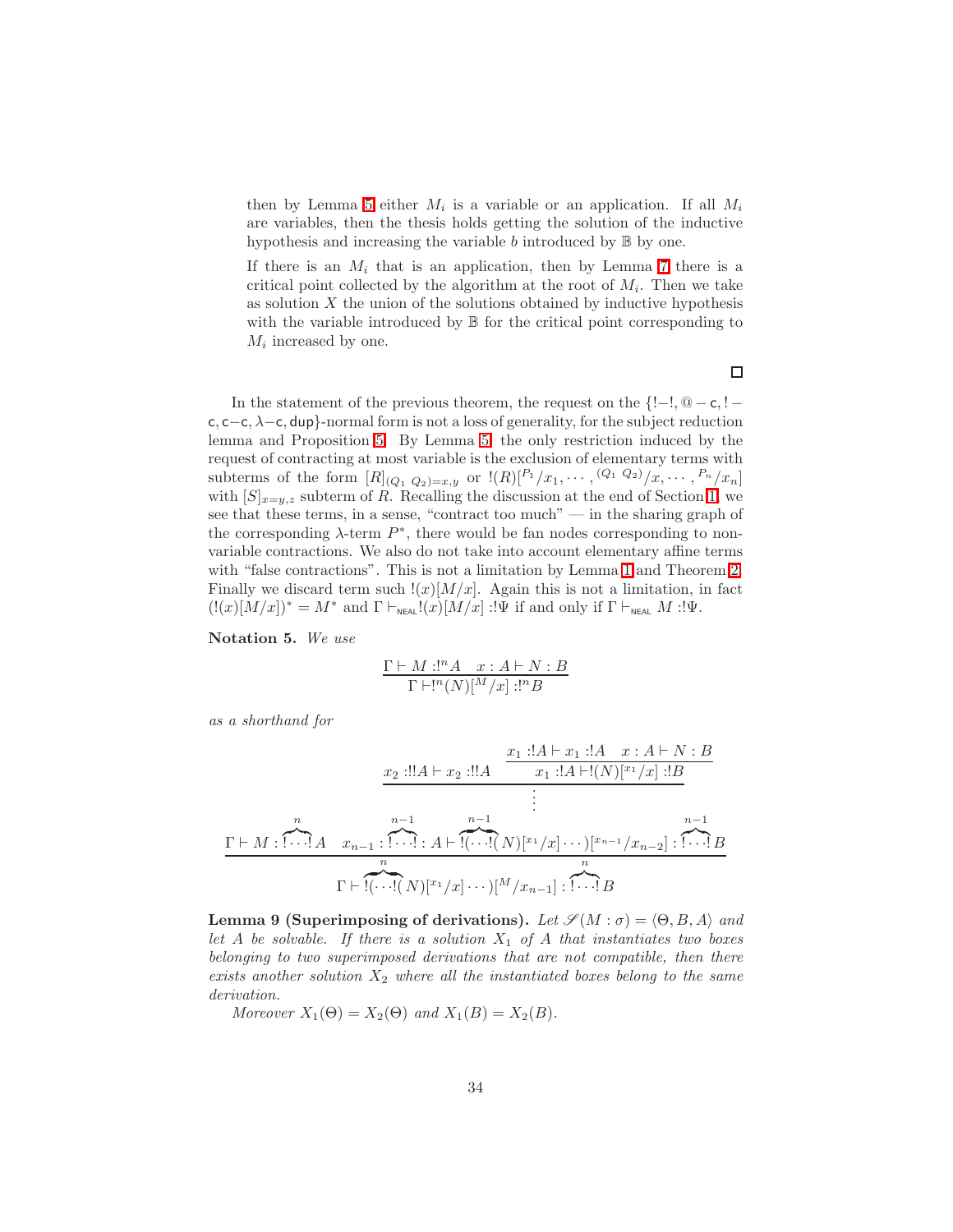

<span id="page-34-0"></span>Figure 18: Boxes as levels.

Proof. The proof of the lemma can be easily understood if we follow the intuition explained below with an example.

We may think of boxes as levels; boxing a subterm can then be seen as raising that subterm, as in Figure [18,](#page-34-0) where also some types label the edges of the syntax tree of a simple term. In particular, the edge starting from the Q-node and ending in  $x_0$  has label  $\frac{1}{2} (\alpha - \alpha)^{n_1} (\beta - \alpha \gamma)$  at level 0 (nearest to  $x_0$ ) and has label  $(\alpha \neg o!^{n_1}(\beta \neg o \gamma))$  at level  $n_2$ . This is the graphical counterpart of the !-rule

$$
\frac{\ldots, x_0: T, \ldots \vdash \ldots}{\ldots, x_0:!^{n_2}T, \ldots \vdash \ldots} \, !^{n_2}
$$

The complete decoration of Figure [18](#page-34-0) can be produced in NEAL in two ways: by the instantiation of

$$
!^{n_2} \left( \left( \left( (x_0 x_1) y \right) \left( (x_4 x_5) w \right) \right) \right) \left[ (x_2 x_3) / y, (x_6 x_7) / w \right]
$$

and<sup>8</sup>

$$
!^{n_1} \left( \left( \left( \left( \left( x_2 \; x_3 \right) \right) \left( \left( x_4 \; x_5 \right) w \right) \right) \right) \left[ \left( x_0 \; x_1 \right) / z, \left( x_6 \; x_7 \right) / w \right],
$$

which are boxes belonging to two different derivations. Graphically such an instantiation can be represented as in the first row of Figure [19,](#page-35-0) where incompatibility is evident by the fact that the boxes are not well stacked, in particular the rectangular one covers a hole. To have a correct EAL-derivation it is necessary to find the equivalent, well stacked configuration (that corresponds to the subsequent application of boxes from the topmost to the bottommost).

The procedure by which we find the well stacked box configuration is visualized in Figure [19.](#page-35-0) The reader may imagine the boxes subject to gravity (the passage from the first to the second row of Figure [19\)](#page-35-0) and able to fuse each other when they are at the same level (the little square in the third row fuse with the solid at its left in the passage from the third to the fourth row).

The "gravity operator" corresponds to finding the minimal common subterm of all the superimposed derivations and it is useful for finding the correct order of

<sup>8</sup>The correct legal terms should have all free variable inside the square brackets. We omit to write variables when they are just renamed, for readability reasons (compare the first elementary term above with the (fussy) correct one  $\overline{C^{n_{2}}\left(((x_{0}\;x_{1})y)((x_{4}\;x_{5})w)\right)[x'_{0}/x_{0},x'_{1}/x_{1},(x_{2}\;x_{3})/y,x'_{4}/x_{4},x'_{5}/x_{5},(x_{6}\;x_{7})/w]})}.$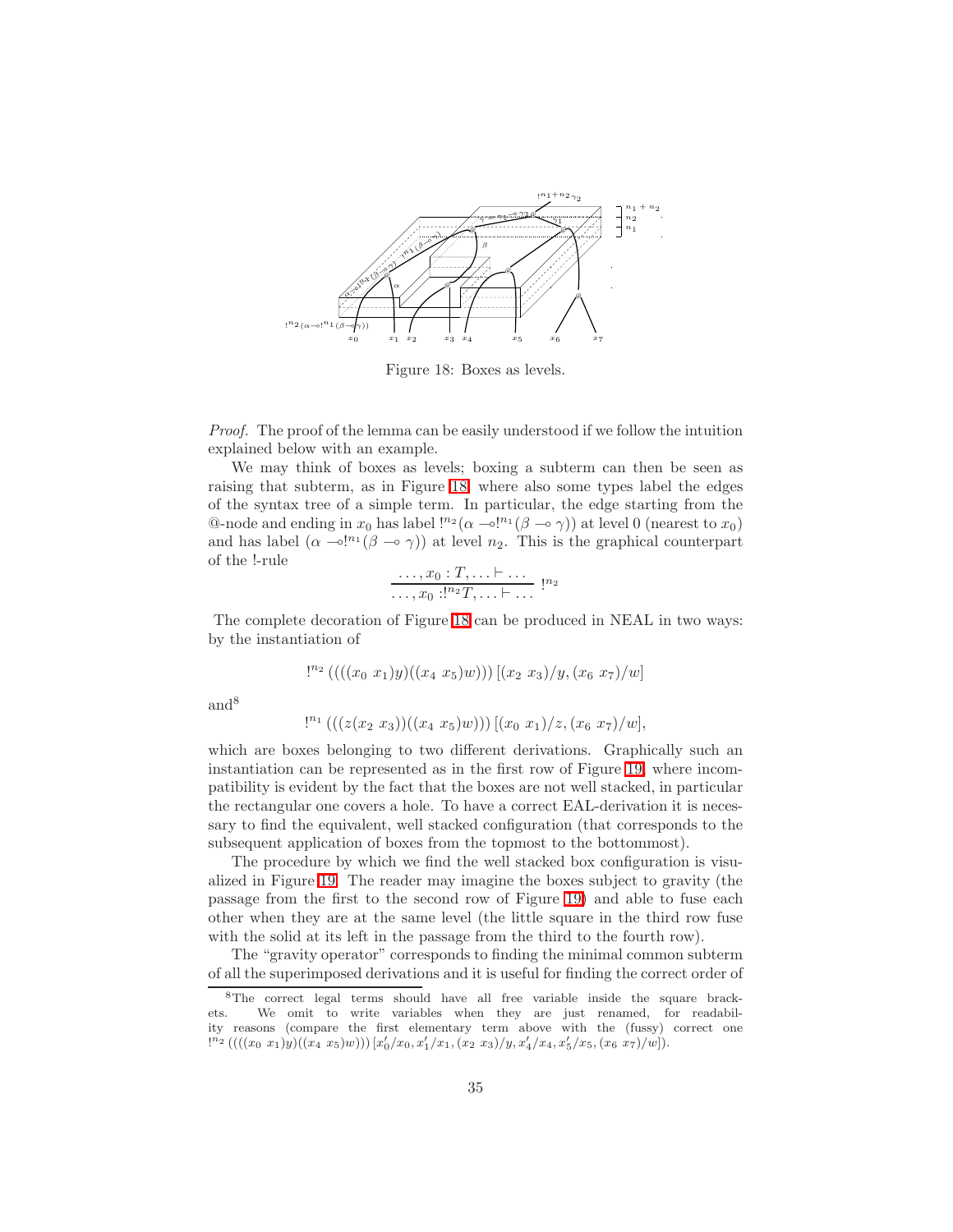

<span id="page-35-0"></span>Figure 19: Equivalences of boxes.

application of the ! rule. The "fusion operator" corresponds to the elimination of a cut between two exponential formulas. Moreover, the final configuration of Figure [19](#page-35-0) corresponds to a particular solution of the set of constraints produced by the type synthesis algorithm, that instantiates the following boxes:

 $\left[ \binom{n_2-n_1}{\cdots} \left( \binom{n_1}{\cdots} \left( \left( \binom{z}{y} \left( \binom{x_4}{x_5} w \right) \right) \right) \left[ \binom{x_0}{x_1} / z \right] \right) \left[ \binom{x_2}{x_3} / y \right] \right) \left( x_6 \ x_7 \right) / w \right]$ 

Finally, notice that during the procedure all types labeling the boundary edges of the lambda-term never changes, i.e., the instantiations of the term type (the label of the topmost edge) and the base types (the labels of the edges at the bottom) remain unchanged.

Now let  $\mathcal{S}(M : \sigma) = \langle \Theta, B, A \rangle$  and let X be the solution that instantiates k overlapping—thus incompatible—boxes. Consider the boxed syntax tree of  $M$  and associate to any node its level, *i.e.*, the number of boxes containing the node. Notice that if there is a wire connecting tho nodes a of level  $\ell$  and b of level  $\ell + k$ , then the type labeling the wire is  $\cdot^k \Psi$  near a and  $\Psi$  near b, *i.e.*, the sum of level and number of exponentials for types labeling the syntax tree is an invariant. We break the boxes using the following procedure: starting from the root of the syntax tree of M, we are at level  $i = 0$ ; we proceed with a breath first visit and whenever encounter a node of level  $\ell \neq i$  we close i boxes, open  $\ell$ boxes and set  $i$  to  $\ell$ .

At the end of the procedure described above there are no more overlapping boxes, but it could be happen that there is a variable  $x$  not in the same boxes of its binding lambda node. Such configuration of boxes is not correct. However the level of the variable and lambda node is the same because the procedure of breaking boxes does not change level of nodes. Moreover all nodes belonging to the path from the lambda node to the variable have level higher or equal to the level of the variable since they all were initially in the same box and some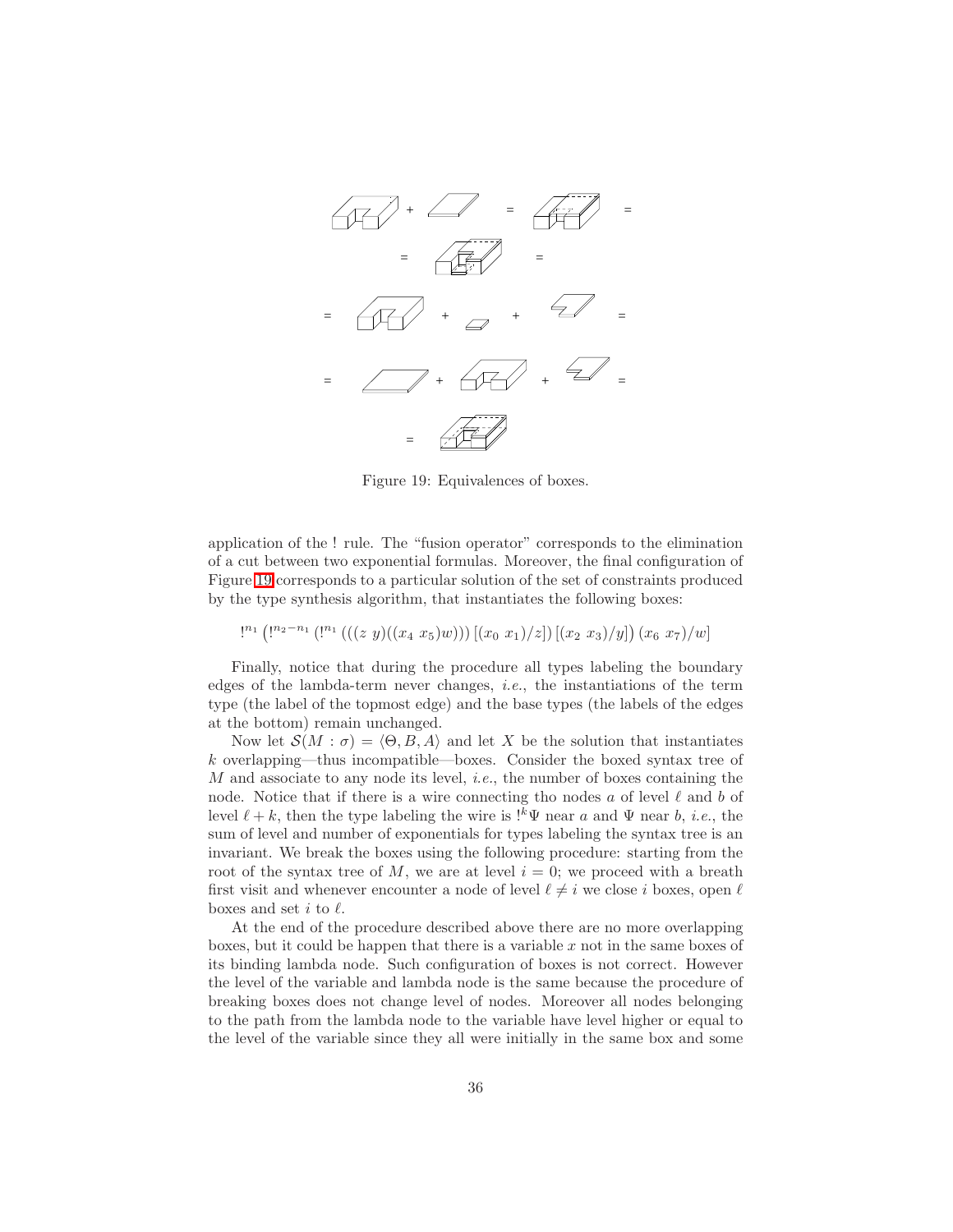

<span id="page-36-0"></span>Figure 20: Fusion of boxes.

of them were eventually also in some overlapping boxes that increase the level. Hence we can fuse boxes until variable and corresponding binder are in the same box. The fusion operation is shown in Figure [20](#page-36-0) and described by the following equation:

$$
!^{k}(M\{!^{h-k}(N)[^{Q}/z]/x\})[^{P}/y] \text{ if } k \leq h
$$
  

$$
!^{k}(M)[^{P}/y, \cdot ]^{h}(N)[^{Q}/z]/x]
$$
  

$$
!^{h}(!^{k-h}(M)[^{N}/x])[^{Q}/z, {^{P}/y}] \text{ if } k > h
$$

After all fusions are performed, all variables are in the same boxes of their lambda binders and there are no more overlapping boxes, thus the decoration obtained corresponds to an EAL-derivation. By completeness exists  $X_2$  solution corresponding to such decoration. Moreover types labeling the syntax tree are unchanged by the transformations applied, hence the thesis.  $\Box$ 

<span id="page-36-1"></span>**Theorem 4 (Soundness).** Let  $\mathscr{S}(M : \sigma) = \langle \Theta, B, A \rangle$ . For every X integer solution of A, there exists P candidate EAL-term such that  $P^* = M$  and  $X(B) \vdash_{NFAI} P : X(\Theta).$ 

*Proof.* By induction on the structure of  $M$ , using the superimposing lemma. We first need a definition:

**Definition 11.** A syntax tree  $T$  is correctly decorated if the edges of the graph are labeled according to Figure [21](#page-37-0) (in the rightmost picture, Θ is inside n boxes). Moreover all edges connecting a variable x occurring multiple, are labeled with the same type  $\lbrack$ <sup>n</sup> $\Gamma$ . In the case the variable is abstracted, the type label of variable is syntactically identical to the argument part of the type label of the edge at the root of the abstraction.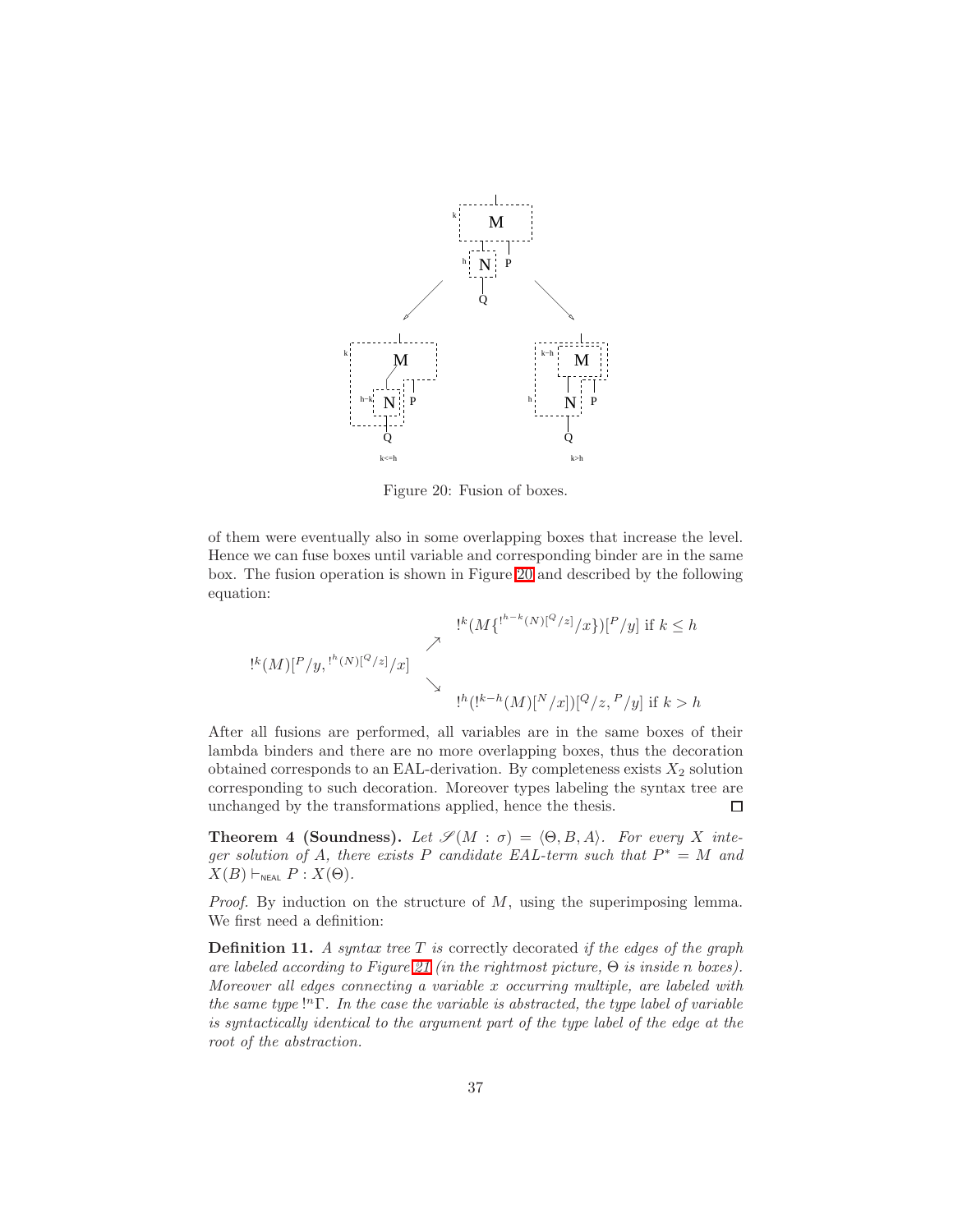

<span id="page-37-0"></span>Figure 21: Type labels for decorated syntax trees.

Given a correctly decorated syntax tree, and an instantiation  $X$  for the general EAL-types labeling its edges such that the number of exponentials for types of multiple variables is greater than 1, it is easy to build the corresponding NEAL derivation, using the Curry-Howard isomorphism and eventually applying a contraction before the ⊸ introduction for binded variables and at the end of the derivation for free variables.

Thus, in order to prove soundness of our algorithm, it is sufficient to prove by structural induction on  $M$  that we can build a correctly decorated syntax tree. If the solution taken into account instantiates two overlapping boxes we use Lemma [9.](#page-33-0) Hence without loss of generality we can consider  $X$  such that all boxes are compatible. The only interesting part of the proof is the checking



<span id="page-37-1"></span>Figure 22: Decorations given by B.

of rules for B. In Figure [22](#page-37-1) it is shown how build a correctly decorated syntax tree when the solution  $X$  instantiates a box passing through a critical point (all three cases of critical points are depicted).

Finally we need to prove that P is a candidate EAL-term. Points 2 and 3 of Definition [9](#page-31-0) hold by construction of the NEAL derivation from the correctly decorated syntax tree, which also guarantees that P is in  $\{\mathbb{Q} - \mathsf{c}, \mathsf{l} - \mathsf{c}, \mathsf{c} - \mathsf{c}, \lambda - \mathsf{c}\}$ c, dup}-normal form. Point 4 holds by definition of  $\mathbb{B}$ , and P is in !-!-normal form by the superimposing lemma.  $\Box$ 

**Theorem 5 (Main theorem).** Let M be a simply typeable  $\lambda$ -term. For any basis  $\Gamma$  and EAL formula C: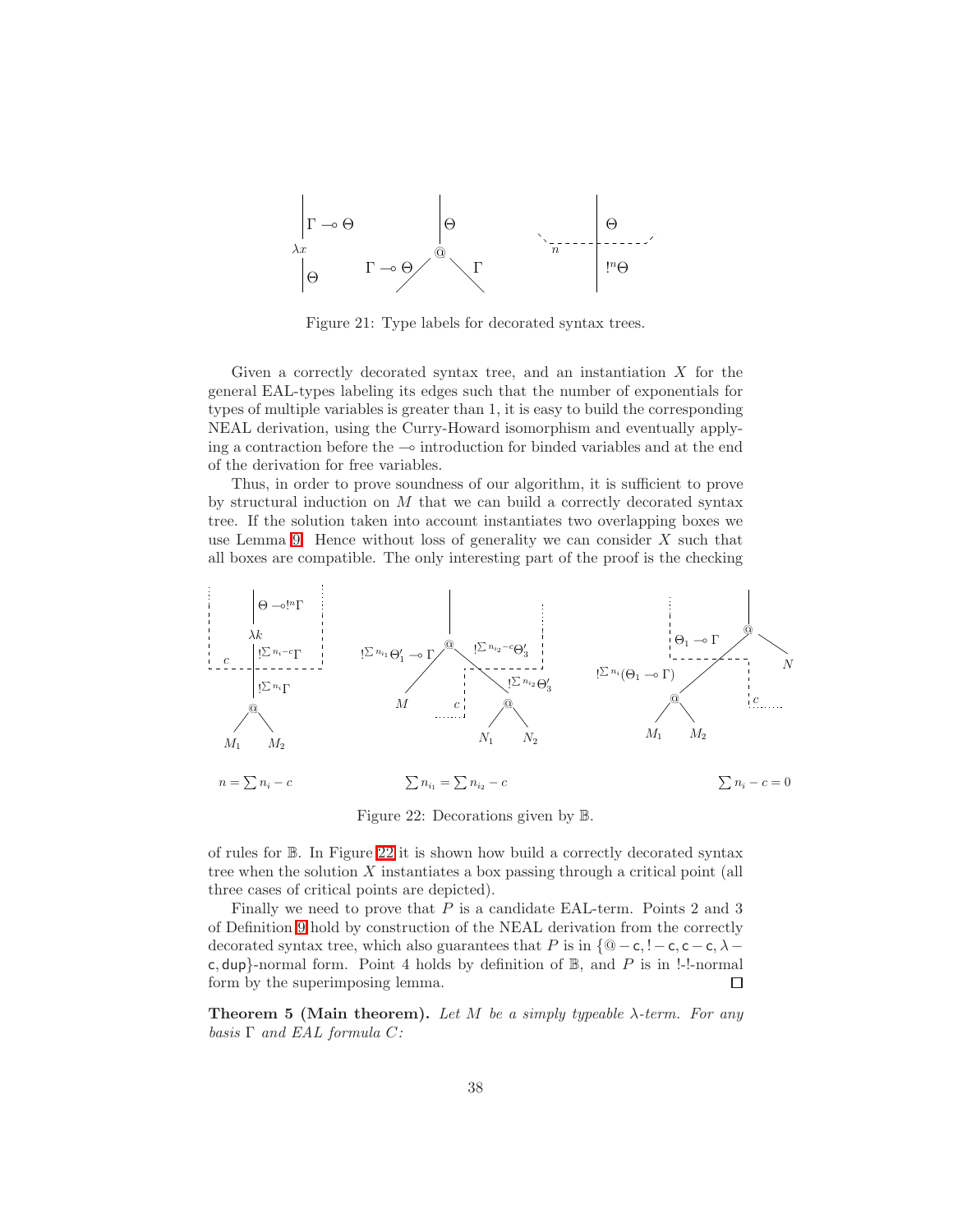$\Gamma \vdash_{\mathsf{EAL}} M : C \text{ iff } \mathscr{S}(M : \overline{C}) = \langle \Theta, B, A \rangle \text{ and } A \text{ admits an integral solution } X$ such that  $X(B) \subseteq \Gamma$  and  $C = X(\Theta)$ .

Proof.  $(\Rightarrow)$  Γ  $\vdash_{EAL} M : C$  is established by a sharing graph where no fan node faces the root of a subgraph. It is ready to see that the corresponding EAL-term is a candidate EAL-term. Theorem [3](#page-32-0) allows to conclude.

(←) By Theorem [4,](#page-36-1) there is an EAL-term P such that  $P^* = M$  and  $X(B) \vdash_{\text{NEAL}} P : X(\Theta)$ . The NEAL-term P codes a sharing graph establishing  $X(B) \vdash_{\mathsf{EAL}} P^* : X(\Theta)$ . □

**Lemma 10.** Let M be a simply typeable  $\lambda$ -term; let  $\sigma$  be its principal type schema, and let  $\tau$  be any other type for M. If  $\mathscr{S}(M : \tau) = \langle \Theta, B, A \rangle$  and A admits a solution X, then  $\mathscr{S}(M : \sigma) = \langle \Theta', B', A' \rangle$  and there exists X' solution of  $A'$ .

*Proof.* We have to show that it is not the case that  $A$  admits a solution and  $A'$  is unsolvable. Constraints are added only by contraction [\(43\)](#page-22-2) or unification [\(41\)](#page-21-1). The former constraints depend only on the structure of the syntax tree of the term and hence they are not affected by the type change. As for the latter, changing  $\tau$  into  $\sigma$  makes some unification constraints disappear. In fact, it is possible to decompose  $\Theta$  in  $\Theta'\{x_1 \to \Sigma_1, \ldots, x_n \to \Sigma_n\}$ . When the algorithm synthesizes  $M : \sigma$ , all unification constraints in A regarding  $\Sigma_1 \dots \Sigma_n$  disappear, and we obtain  $A'$  (up to renaming). In order to prove that  $A'$  is  $A$  minus the set of unification constraints produced by  $\Sigma_1 \dots \Sigma_n$ , it is sufficient to inspect the definitions of  $\mathscr P$  and  $\mathscr U$ . As the solution space has increased, it is not possible that A′ has no solution. □

Corollary 1. Let M be a simply typeable  $\lambda$ -term and let  $\sigma$  be its principal type schema. For any basis  $\Gamma$  and EAL formula C:  $\Gamma \vdash_{\mathsf{EAL}} M : C$  iff  $\mathscr{S}(M : \sigma) =$  $\langle \Theta, B, A \rangle$ , A admits an integral solution X and there exists a substitution S from type variables to EAL-types such that  $S(X(B)) \subseteq \Gamma$  and  $S(X(\Theta)) = C$ .

The corollary gives a weak notion of principal type for EAL. Any EAL type of a term arises as an instance of a solution of the constraints obtained for its simple principal type schema. The result, however, does not say anything on the structure of these !-decorated instances. The study of a general notion of principal schema for EAL is the subject of [\[CR03\]](#page-41-4). On the other hand, the corollary is enough to establish the decidability of type inference.

**Theorem 6.** It is decidable whether, given a type-free  $\lambda$ -term M, there exist an EAL formula C and a basis  $\Gamma$  such that  $\Gamma \vdash_{\mathsf{EAL}} M : C$ .

# <span id="page-38-0"></span>4 Conclusions

We have presented an algorithm for assigning EAL types to type-free, pure  $\lambda$ terms, obtained as the (technically non trivial) elaboration of the idea of "box decoration" of a simple type derivation. The algorithm is shown complete with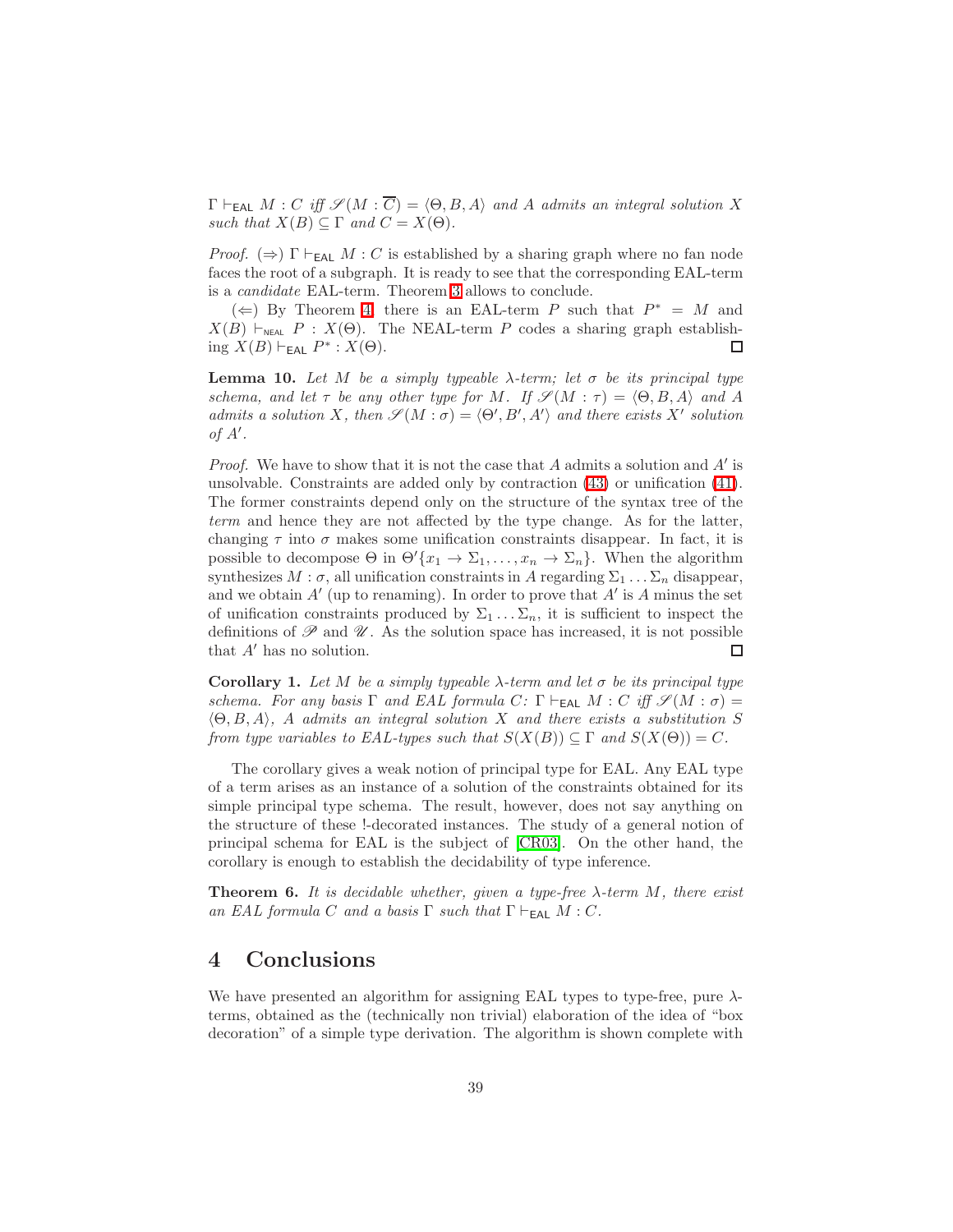respect to the notion of EAL types introduced in Definition [1.](#page-5-3) If we change the constraints collected by the algorithm, the same technique can be used to obtain linear logic derivations. Or, we may use the algorithm to infer types for a more liberal notion of EAL-typeability.

#### <span id="page-39-0"></span>4.1 Linear decorations of intuitionistic derivations

The problem to obtain linear logic derivations from intuitionistic derivations has been thoroughly studied [\[DJS95,](#page-42-5) [Sch94,](#page-42-6) [Rov92\]](#page-42-10). Our linear constraints method can be used to obtain a variety of such decorations.

The implicational fragment of linear logic can be obtained from EAL by adding the rules:

$$
\frac{\Gamma, A \vdash B}{\Gamma, !A \vdash B} \epsilon \quad \frac{\Gamma, !A \vdash B}{\Gamma, !A \vdash B} \delta
$$

Introduce now the rule  $(d + b)$ 

$$
\frac{\Gamma, !^{x}A \vdash B}{\Gamma, !^{x-(d+b)}A \vdash B} (d+b) \qquad \begin{cases} x \ge 0 \\ d+b \le x-1 \\ d \ge 0 \\ -1 \le b \le 0, \end{cases}
$$

which acts as a multiple  $\delta$  rule, except when  $d = 0$  and  $b = -1$ . In this case it is the same of an  $\epsilon$  rule. It is easy to prove that  $\Gamma \vdash_{\text{LL}} B$  iff  $\Gamma \vdash_{\text{LL}-\{\delta,\epsilon\} \cup (d+b)} B$ . Extend now the maximal decoration method as follows. After each logical rule, interleave n !-rules, and then, for each formula A in the context, add one  $(d_i+b_i)$ rule and  $e_i$   $\epsilon$ -rules. For example

$$
\frac{A,B \vdash C}{A \vdash B \multimap C}
$$

becomes

$$
\frac{A, B \vdash C}{\frac{\lbrack n_A, \lbrack n_B \rbrack \lbrack n_C \rbrack}{1^n \cdot (d_1 + b_1) \cdot A, \lbrack n_B \rbrack \lbrack n_C \rbrack} } \cdot (b + d)
$$
\n
$$
\frac{\frac{\lbrack n - (d_1 + b_1) + e_1 \rbrack A, \lbrack n - (d_2 + b_2) \rbrack B \rbrack \lbrack n_C \rbrack}{1^n \cdot (d_1 + b_1) + e_1 \cdot A, \lbrack n - (d_2 + b_2) + e_2 \rbrack B \rbrack \lbrack n_C \rbrack} } \cdot (b + d)
$$
\n
$$
\frac{\lbrack n - (d_1 + b_1) + e_1 \rbrack A, \lbrack n - (d_2 + b_2) + e_2 \rbrack B \rbrack \lbrack n_C \rbrack}{1^n \cdot (d_1 + b_1) + e_1 \cdot A \rbrack \lbrack n - (d_2 + b_2) + e_2 \cdot B \rbrack \lbrack n_C \rbrack}
$$

During the type inference, the set of constraints obtained from unification and contraction is augmented by the constraints of rules  $(d_i+b_i)$ . It is not difficult to see that any solution of the set of constraints collected by the algorithm gives a linear logic derivation having the original intuitionistic derivation as a skeleton.

Notice that the meta-derivations obtained by the above procedure represents a set of LL derivations complete for the provability of LL formulas. In fact, the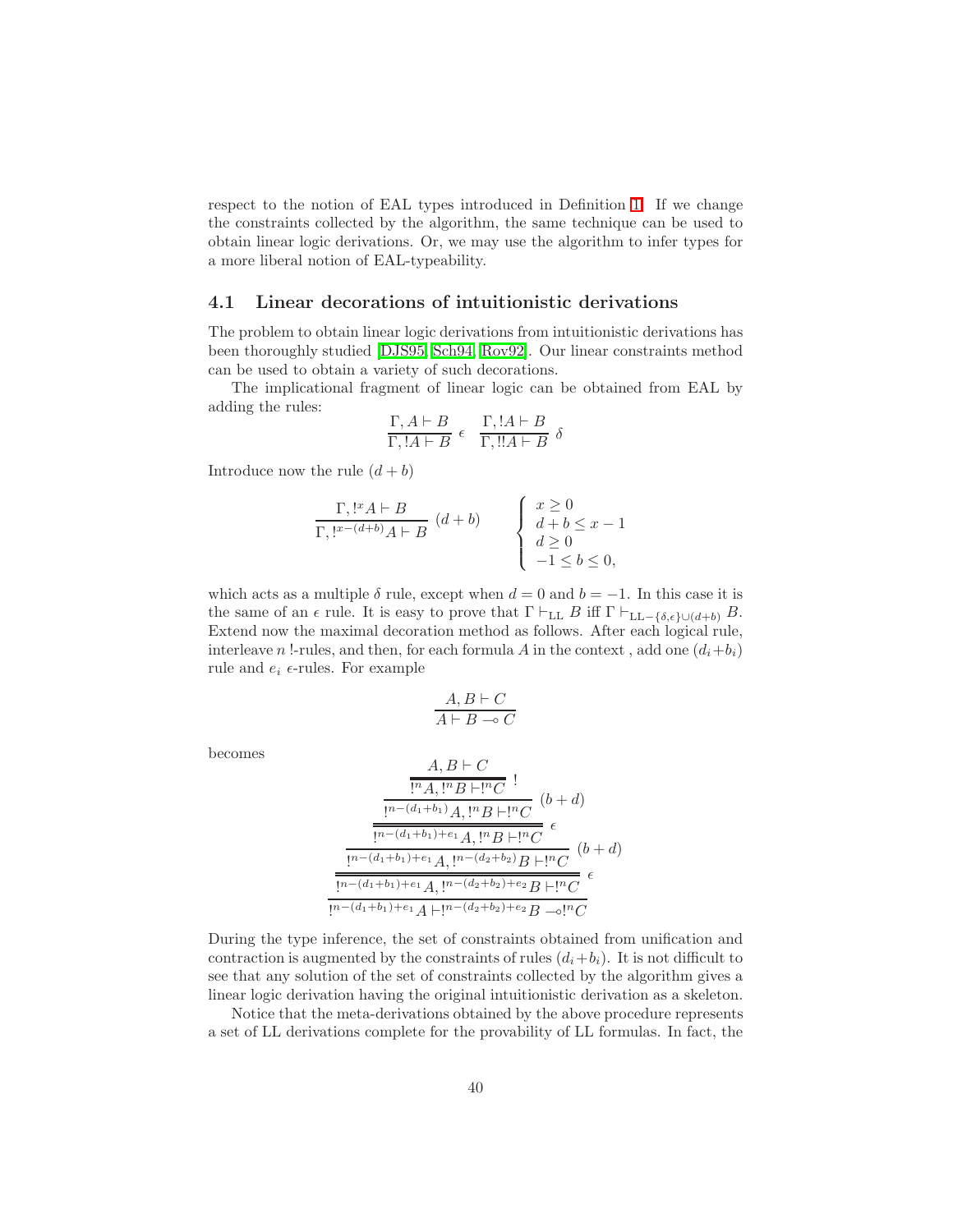

<span id="page-40-0"></span>Figure 23: Box fusion for arbitrary contractions.

unique derivations of LL that are not direct instances of the previous metaderivations are those where exponential rules are applied in a different order. However, it is easy to see that the rules under discussion may be freely permuted. For example, if  $\Gamma \vdash_{LL} B$  with an application of !-rule followed by an  $\epsilon$ -rule, then  $\Gamma \vdash_{LL} B$  with inverted order of exponential rules (the proof is similar for the other cases).

The use of linear constraints allows now the use of linear programming techniques to obtain decorations with specific properties. By minimizing the objective function  $\sum_i n_i + \sum_j (d_j + b_j) + \sum_k e_k$ , we obtain decorations using a minimal number of boxes. Or, we may minimize only the use of  $\epsilon$  and  $\delta$  rules, if we minimize  $\sum_j (d_j + b_j) + \sum_k e_k$ . In the language of optimal reduction, these are decorations introducing a minimal number of brackets and croissants, and are thus the natural candidates to be used as initial translations for those λ-terms which does not have an EAL type.

### 4.2 Arbitrary contractions

Instead of using Definition [1,](#page-5-3) we may would like an algorithm complete with respect to the notion given directly by Figure [1,](#page-2-0) that is, allowing arbitrary contractions (and not only variable contractions) in the sharing graphs. Proceed as follows. Given a generic sharing graph, first decompose it into several subgraphs with the property that no fan faces a subgraph; than readback them, obtaining a set of lambda-terms. For example, the graph of Figure [4](#page-6-1) of Section [1](#page-1-0) can be decomposed in  $\lambda z.\lambda x.\lambda w.(k \; k \; w)$  and  $(x \; z)$ . After the decomposition, call the type synthesis algorithm separately on every subterm, calculate the suitable unification constraints with  $\mathcal{U}$ , collect all the constraints in a single system, and solve it.

This procedure computes all possible decorations, except those boxes that surround more than one subterm. However, the proof of the superimposing lemma allows to conclude that there is a decoration with a box around more than one subterm if and only if there exists a decoration with boxes only around a single subterm, with the same type (see Figure [23](#page-40-0) for a graphical intuition).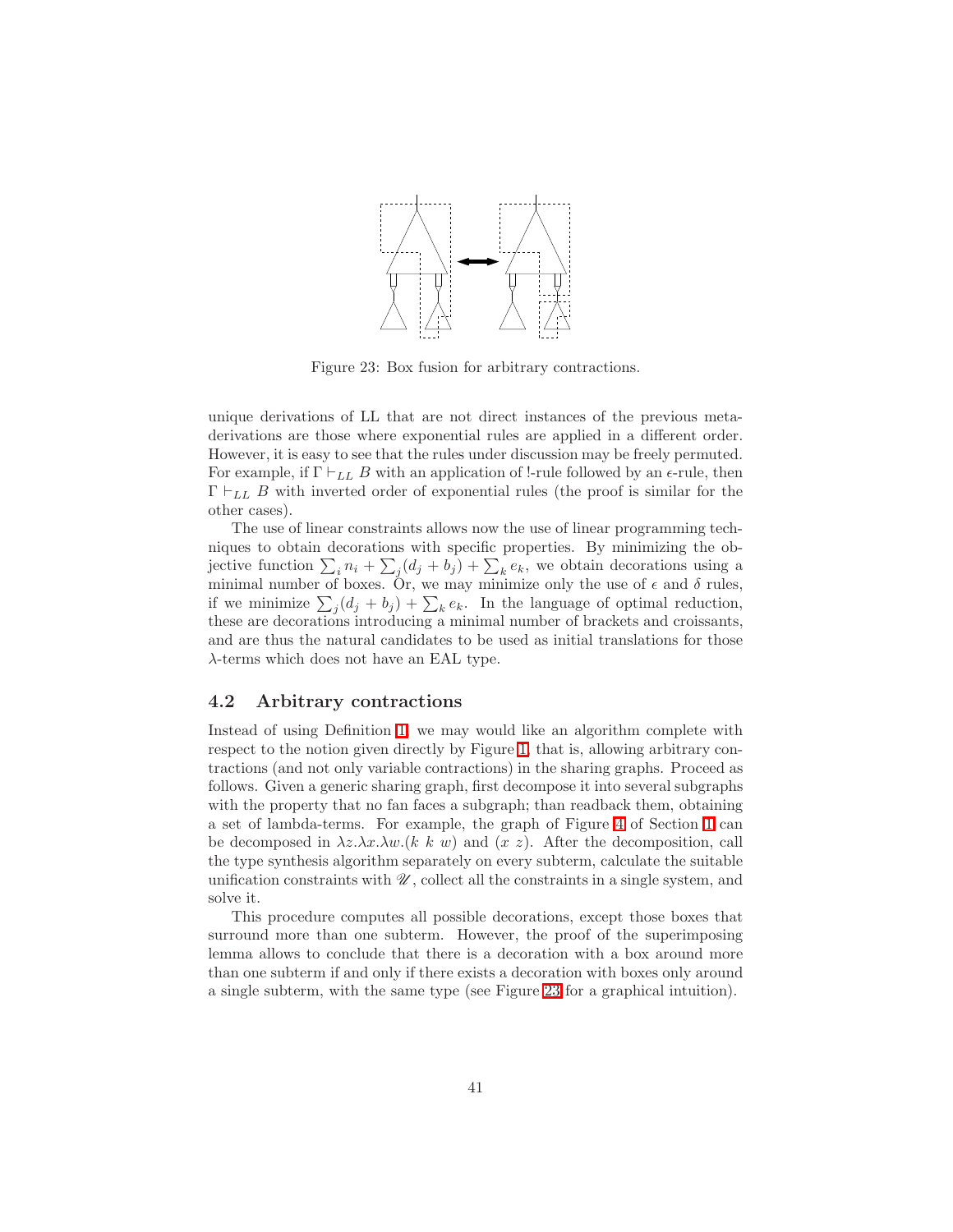### Acknowledgments

We are happy to thank Harry Mairson, for extended comments and criticism on previous versions of the paper; and Simona Ronchi della Rocca, for the many discussions, suggestions, and comments.

### <span id="page-41-2"></span>References

- [ACM00] Andrea Asperti, Paolo Coppola, and Simone Martini. (Optimal) duplication is not elementary recursive. In Proceedings of the 27th ACM SIGPLAN-SIGACT Symposium on Principles of Programming Languages (POLP-00), pages 96–107, N.Y., January 19–21 2000. ACM Press.
- <span id="page-41-0"></span>[AG98] Andrea Asperti and Stefano Guerrini. The Optimal Implementation of Functional Programming Languages, volume 45 of Cambridge Tracts in Theoretical Computer Science. Cambridge University Press, 1998.
- <span id="page-41-1"></span>[Asp98] Andrea Asperti. Light affine logic. In IEEE Computer Society, editor, Proc. of Symposium on Logic in Computer Science, pages 300–308, Indianapolis, Indiana, 1998.
- <span id="page-41-5"></span>[Bai02] Patrick Baillot. Checking Polynomial Time Complexity with Types. In Proc. of  $2^{nd}$  IFIP International Conference on Theoretical Computer Science (TCS 2002), volume 223 of IFIP Conference Proceedings, pages 370-382, Montréal, Québec, Canada, aug 2002.
- <span id="page-41-6"></span>[Bai03] Patrick Baillot. Type inference for polynomial time complexity via constraints on words. Technical report, Laboratoire d'Informatique de Paris Nord, Université Paris 13, Institut Galilée, 2003.
- <span id="page-41-7"></span>[BBdPH93] Nick Benton, Gavin Bierman, Valeria de Paiva, and Martin Hyland. A term calculus for intuitionistic linear logic. In M. Benzen and J.F. Groote, editors, Typed Lambda Calculus and Applications. Int. Conference on Typed Lambda Calculus and Applications, TLCA'93, volume 664 of Lecture Notes in Computer Science, pages 75–90, March 1993.
- <span id="page-41-3"></span>[CM01] Paolo Coppola and Simone Martini. Typing Lambda Terms in Elementary Logic with Linear Constraints. In Samson Abramsky, editor, Proc. of Typed Lambda Calculi and Applications, 5th International Conference, TLCA 2001, volume 2044 of Lecture Notes in Computer Science, pages 76–90. Springer, May 2001.
- <span id="page-41-4"></span>[CR03] P. Coppola and S. Ronchi Della Rocca. Principal Typing in Elementary Affine Logic. In Proc. of Typed Lambda Calculi and Ap-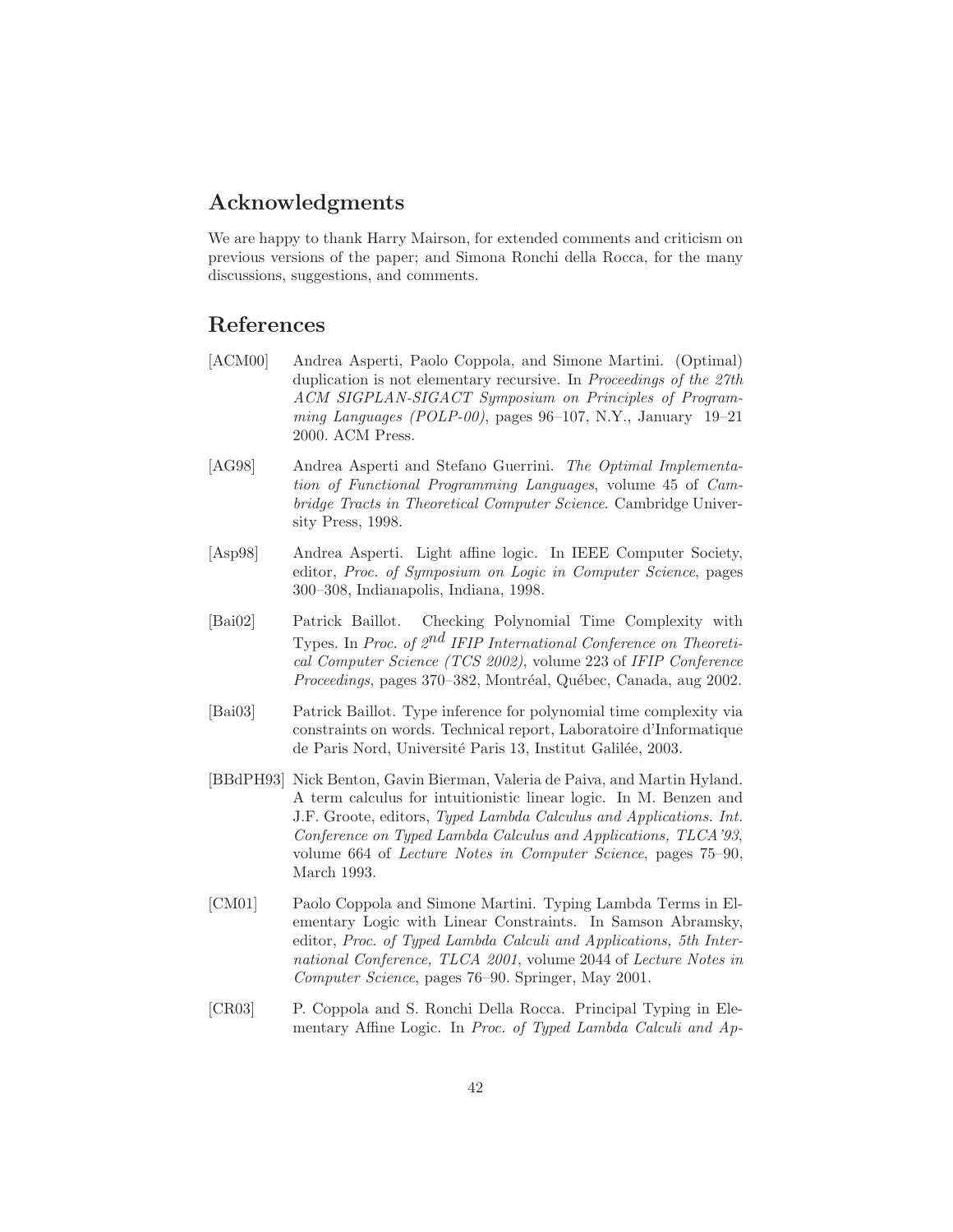plications, 6th International Conference, TLCA 2003, 2003. To appear.

- <span id="page-42-5"></span>[DJS95] Vincent Danos, Jean-Baptiste Joinet, and Harold Schellinx. On the linear decoration of intuitionistic derivations. In Archive for Mathematical Logic, volume 33, pages 387–412, 1995.
- <span id="page-42-3"></span>[Gir98] Jean-Yves Girard. Light linear logic. Information and Computation, 204(2):143–175, 1998.
- <span id="page-42-1"></span>[Kat90] Vinod K. Kathail. Optimal Interpreters for Lambda-calculus Based Functional Programming Languages. PhD thesis, MIT, May 1990.
- <span id="page-42-2"></span>[Lam90] J. Lamping. An algorithm for optimal lambda calculus reduction. In ACM, editor, *POPL* '90. Proceedings of the seventeenth annual ACM symposium on Principles of programming languages, January 17–19, 1990, San Francisco, CA, pages 16–30, New York, NY, USA, 1990. ACM Press.
- <span id="page-42-0"></span>[Lév80] Jean-Jacques Lévy. Optimal reductions in the lambda-calculus. In Jonathan P. Seldin and J. Roger Hindley, editors, To H. B. Curry: Essays on Combinatory Logic, Lambda Calculus and Formalism, pages 159–191. Academic Press, London, 1980.
- <span id="page-42-4"></span>[Mai92] Harry G. Mairson. A simple proof of a theorem of Statman. Theoretical Computer Science, 103(2):387–394, September 1992.
- <span id="page-42-10"></span><span id="page-42-7"></span>[Pra65] Dag Prawitz. Natural Deduction. Almqvist & Wiksell, 1965.
- [Rov92] L. Roversi. A compiler from Curry-typed λ-terms to linear-λ-terms. In Theoretical Computer Science: Proceedings of the Fourth Italian Conference, pages 330 – 344, L'Aquila (Italy), October 1992. World Scientific.
- <span id="page-42-9"></span>[Rov98] Luca Roversi. A Polymorphic Language which is Typable and Polystep. In Proceedings of the Asian Computing Science Conference (ASIAN'98), volume 1538 of Lecture Notes in Computer Science, pages 43 – 60, Manila (The Philippines), December 1998. Springer Verlag.
- <span id="page-42-6"></span>[Sch94] Harold Schellinx. The Noble Art of Linear Decorating. PhD thesis, Institute for Logic, Language and Computation, University of Amsterdam, 1994.

# <span id="page-42-8"></span>A Appendix

We have already observed that the simply typed lambda term

$$
(\lambda n.(n \lambda y.(n \lambda z.y)) \lambda x.(x (x y))) : o
$$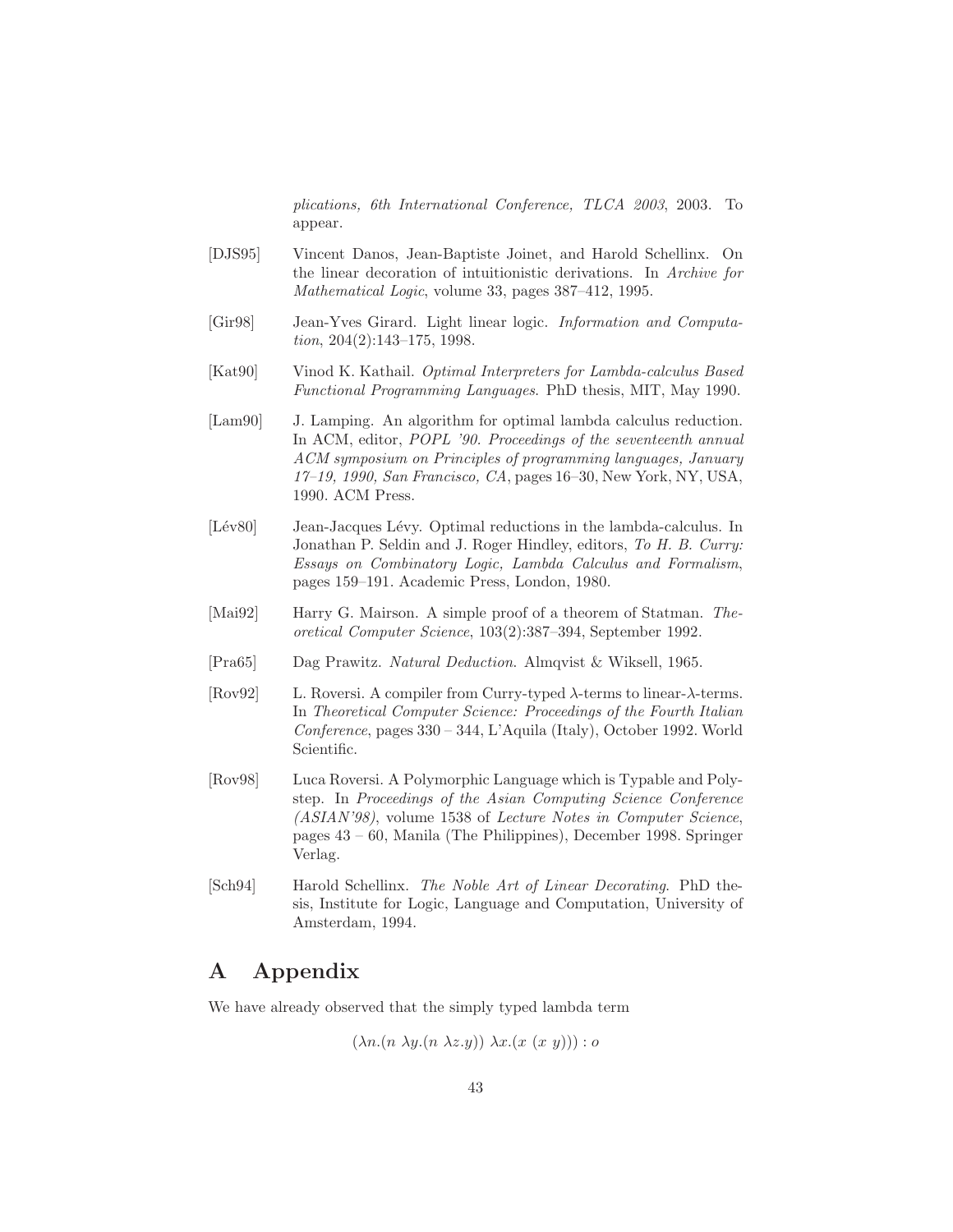is not typeable in EAL. If one knows optimal reduction [\[AG98\]](#page-41-0) , this can be seen in a simple way, writing the term as a sharing graph and reducing it in the abstract algorithm by matching fans by labels (see Figure [24](#page-43-0) where the redexes fired at every step are indicated by a dashed oval). The sharing graph in normal form is a cycle, that is a sharing graph which does not correspond to any  $\lambda$ -term (least to say to  $y$ , which is the normal form of the given term). This means that the oracle is needed for the reduction of this term, and hence it cannot have a type in EAL.



<span id="page-43-0"></span>Figure 24: Incorrect reduction of  $(\lambda n.(n \lambda y.(n \lambda z.y)) \lambda x.(x (x y))).$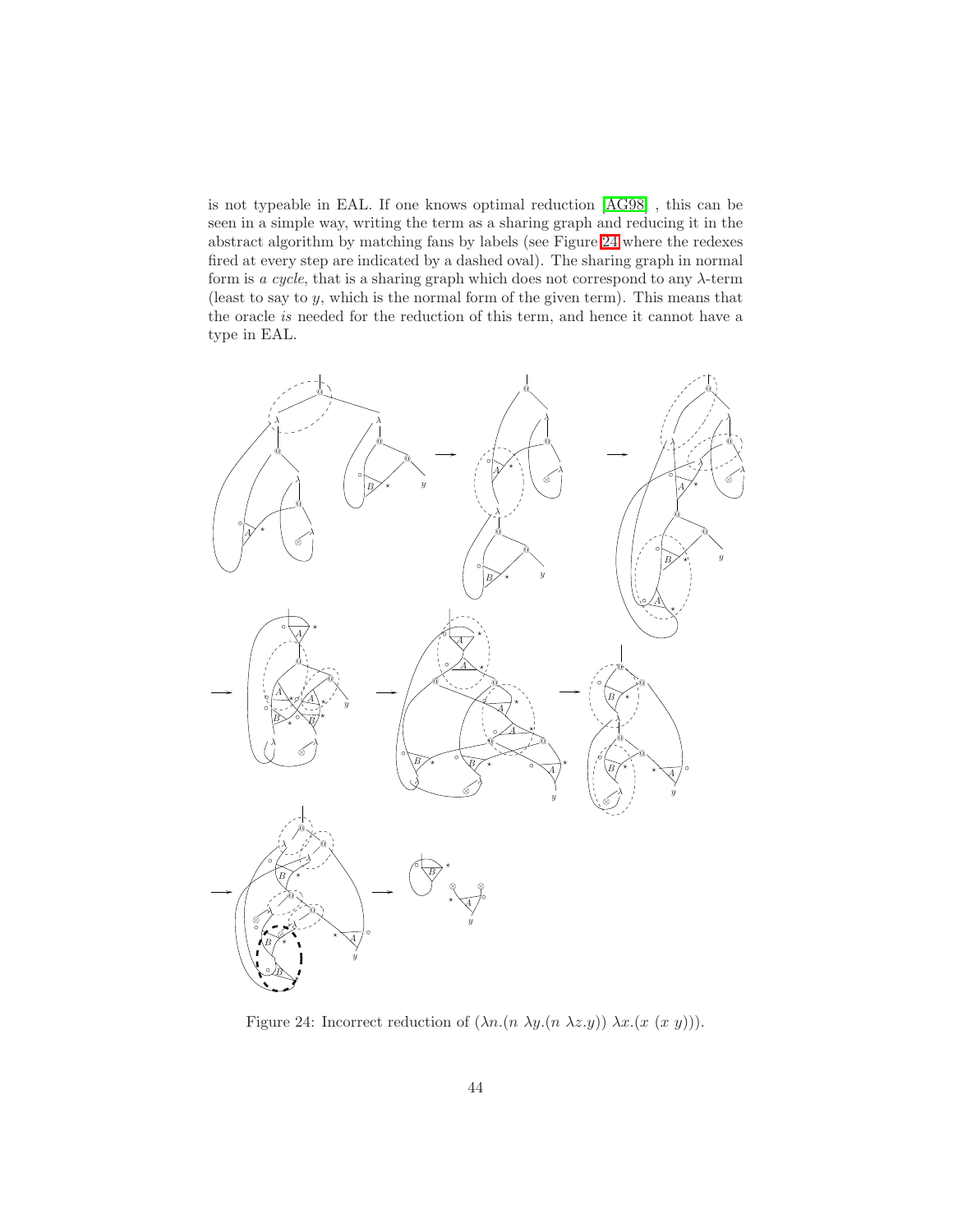We can give a formal proof, by calling the type inference algorithm on such a term. The following is a trace of the execution, where each box delimits the call and return of a single type inference rule:

 $\mathcal{S}(\lambda n.(n \lambda y.(n \lambda z.y)) \lambda x.(x (x y))):o)$ 

 $\mathcal{S}(\lambda n.(n \lambda y.(n \lambda z.y)) : ((o \rightarrow o) \rightarrow o) \rightarrow o)$  $\mathcal{S}((n \lambda y.(n \lambda z.y)) : o)$  $S(n:(o\to o)\to o)$  $\mathscr{P}((o \rightarrow o) \rightarrow o) = p_1(p_2(p_3 \rightarrow o) \rightarrow o)$  $= \langle p_1(p_2(p_3 \multimap p_4) \multimap p_5), \{n : p_1(p_2(p_3 \multimap p_4) \multimap p_5)\}, \emptyset, \emptyset \rangle$  $\mathcal{S}(\lambda y.(n\lambda z.y):o\rightarrow o)$  $\mathcal{S}((n \lambda z.y):o)$  $S(n:(o\to o)\to o)$  $\mathscr{P}((o \to o) \to o) = p_6(p_7(p_8 \multimap p_9) \multimap p_{10})$  $= \langle p_6(p_7(p_8 \rightarrow p_9) \rightarrow p_{10}), \{n : p_6(p_7(p_8 \rightarrow p_9) \rightarrow p_{10})\}, \emptyset, \emptyset \rangle$  $\mathcal{S}(\lambda z.y:o\to o)$  $S(y : o)$  $\mathscr{P}(o) = p_{11}$  $=\langle p_{11}, \{y : p_{11}\}, \emptyset, \emptyset \rangle$  $\mathbb{B}(y,\{y:p_{11}\},p_{11},\emptyset,\emptyset)=\langle \{y:p_{11}\},p_{11},\emptyset\rangle$  $\mathscr{P}(\alpha) = p_{12}$  $=\langle p_{12} \overline{\phantom{a}} \circ p_{11}, \{y : p_{11}\}, \emptyset, \emptyset \rangle$  $\mathbb{B}(\lambda z.y, \{y:p_{11}\}, p_{12}\multimap p_{11}, \emptyset, \emptyset)$  $\mathscr{B}(\{y : p_{11}\}, p_{12} \negthinspace \sim \negthinspace p_{11}, \emptyset, \emptyset) = \langle \{y : p_{11}\}, p_{12} \negthinspace \sim \negthinspace p_{11}, \emptyset \rangle$  $=\langle \{y : b_1 + p_{11}\}, b_1(p_{12} \sim p_{11}), \emptyset \rangle$  $\mathscr{U}(p_7(p_8 \multimap p_9), b_1(p_{12} \multimap p_{11})) =$  $\Gamma$  $\int$  $\mathcal{L}$  $p_7 = b_1$  $p_8 = p_{12}$  $p_9 = p_{11}$ = \*  $p_{10}, \{n : p_6(p_7(p_8 \rightarrow p_9) \rightarrow p_{10}), y : b_1 + p_{11}\},\$  $\sqrt{ }$  $\int$  $\overline{\mathcal{L}}$  $p_7 = b_1$  $p_8 = p_{12}$  $p_9 = p_{11}$  $p_6 = 0$ , ∅  $\setminus$  $=\langle p_{10}, \{n : b_1(p_8 \rightarrow p_9) \rightarrow p_{10}, y : b_1 + p_9\}, \emptyset, \emptyset \rangle$  $\mathbb{B}((n \lambda z.y), \{n : b_1(p_8 \rightarrow p_9) \rightarrow p_{10}, y : b_1 + p_9\}, p_{10}, \emptyset, \emptyset)$  $=\langle \{n : b_2(b_1(p_8 \rightarrow p_9) \rightarrow p_{10}), y : b_2 + b_1 + p_9\}, b_2 + p_{10}, \emptyset \rangle$  $\mathcal{C}(b_2 + b_1 + p_9) = \emptyset$  $= \langle b_2 + b_1 + p_9 - b_2 + p_{10}, \{n : b_2(b_1(p_8 - p_9) - p_{10})\}, \emptyset, \emptyset \rangle$  $\mathbb{B}(\lambda y.(n \lambda z.y), \{n : b_2(b_1(p_8 \sim p_9) \sim p_{10})\}, b_2 + b_1 + p_9 \sim b_2 + p_{10}, \emptyset, \emptyset)$  $=\langle \{n : b_3 + b_2(b_1(p_8 \rightarrow p_9) \rightarrow p_{10})\}, b_3(b_2 + b_1 + p_9 \rightarrow b_2 + p_{10}), \emptyset \rangle$  $\mathscr{U}(p_2(p_3 \multimap p_4), b_3(b_2 + b_1 + p_9 \multimap b_2 + p_{10})) =$  $\sqrt{ }$  $\frac{1}{2}$  $\mathcal{L}$  $p_2 = b_3$  $p_3 = b_2 + b_1 + p_9$  $p_4 = b_2 + p_{10}$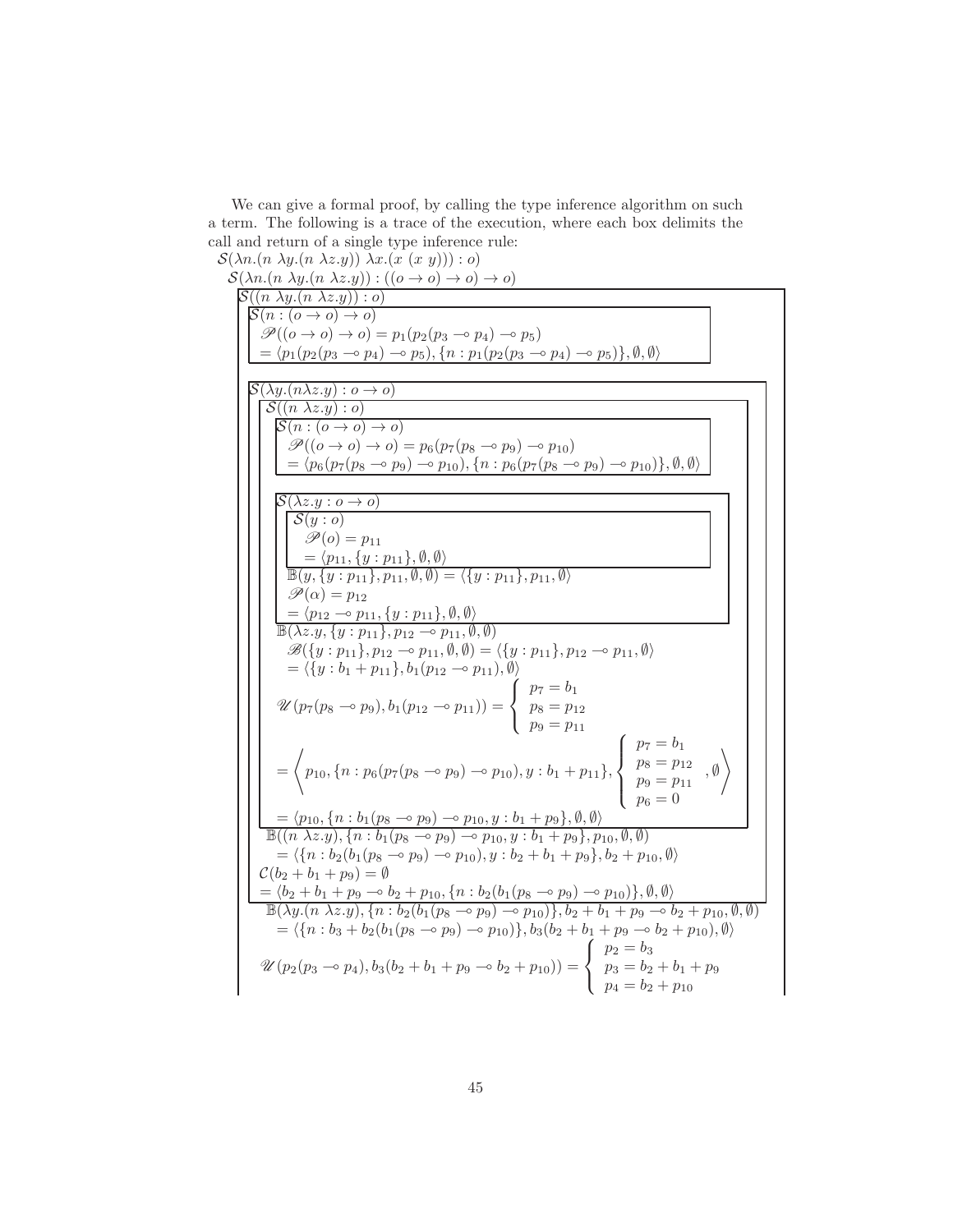$$
\begin{array}{l} \hskip0.5cm =\left\langle p_{5},\left\{ \begin{array}{l} n:p_{1}(p_{2}(p_{3}-p_{4})\rightarrow p_{5}), \\ n:b_{3}+b_{2}(b_{1}(p_{8}\rightarrow p_{9})\rightarrow p_{10}) \end{array} \right\} ,\left\{ \begin{array}{l} p_{2}=b_{3} \\ p_{3}=b_{2}+b_{1}+p_{9} \\ p_{4}=b_{2}+b_{1}+p_{9} \\ p_{1}=0 \end{array} \right. \right. \cr\hskip0.5cm =\left\langle p_{5},\left\{ \begin{array}{l} n:b_{3}(b_{2}+b_{1}+p_{9}\rightarrow p_{10})\rightarrow p_{10} \\ n:b_{2}(b_{1}(p_{8}-p_{9})\rightarrow p_{10})\rightarrow p_{10} \\ n&1,b_{3}+b_{2}(b_{1}(p_{8}-p_{9})\rightarrow p_{10}) \end{array} \right. \right\rangle ,\left\{ p_{5},\emptyset,\emptyset \right) \cr \hskip0.5cm =\left\langle \left\{ \begin{array}{l} n:b_{4}(b_{3}(b_{2}+b_{1}+p_{9}\rightarrow b_{2}+p_{10})\rightarrow p_{5} \\ n&1,b_{3}+b_{2}(b_{1}(p_{8}-p_{9})\rightarrow p_{10}) \end{array} \right. \right\rangle ,b_{4}+p_{5},\emptyset \right\rangle \cr \hskip0.5cm =\left\langle b_{4}(b_{3}(b_{2}+b_{1}+p_{9}\rightarrow b_{2}+p_{10})\rightarrow p_{5}), b_{4}+b_{3}+b_{2}(b_{1}(p_{8}-p_{9})\rightarrow p_{10}) \right) \cr \hskip0.5cm =\left\{ \begin{array}{l} b_{4}\geq 1 \\ b_{4}=b_{4}+b_{3}+b_{2} \\ b_{5}=b_{1} \\ b_{2}=b_{1} \end{array} \right. \end{array} \right. \cr =\left\{ \begin{array}{l} b_{4}\geq 1 \\ b_{4}\geq 1 \\ b_{5}=b_{1} \end{array} \right. \cr \hskip0.5cm =\left\{ p_{5} \end{array} \right. \cr \hskip0.5cm =\left\langle p_{5} \left( p_{6}-p_{7}\right), \{x:p_{1}(p_{2}-p_{3})\}, \emptyset,\emptyset \right\rangle \cr \h
$$